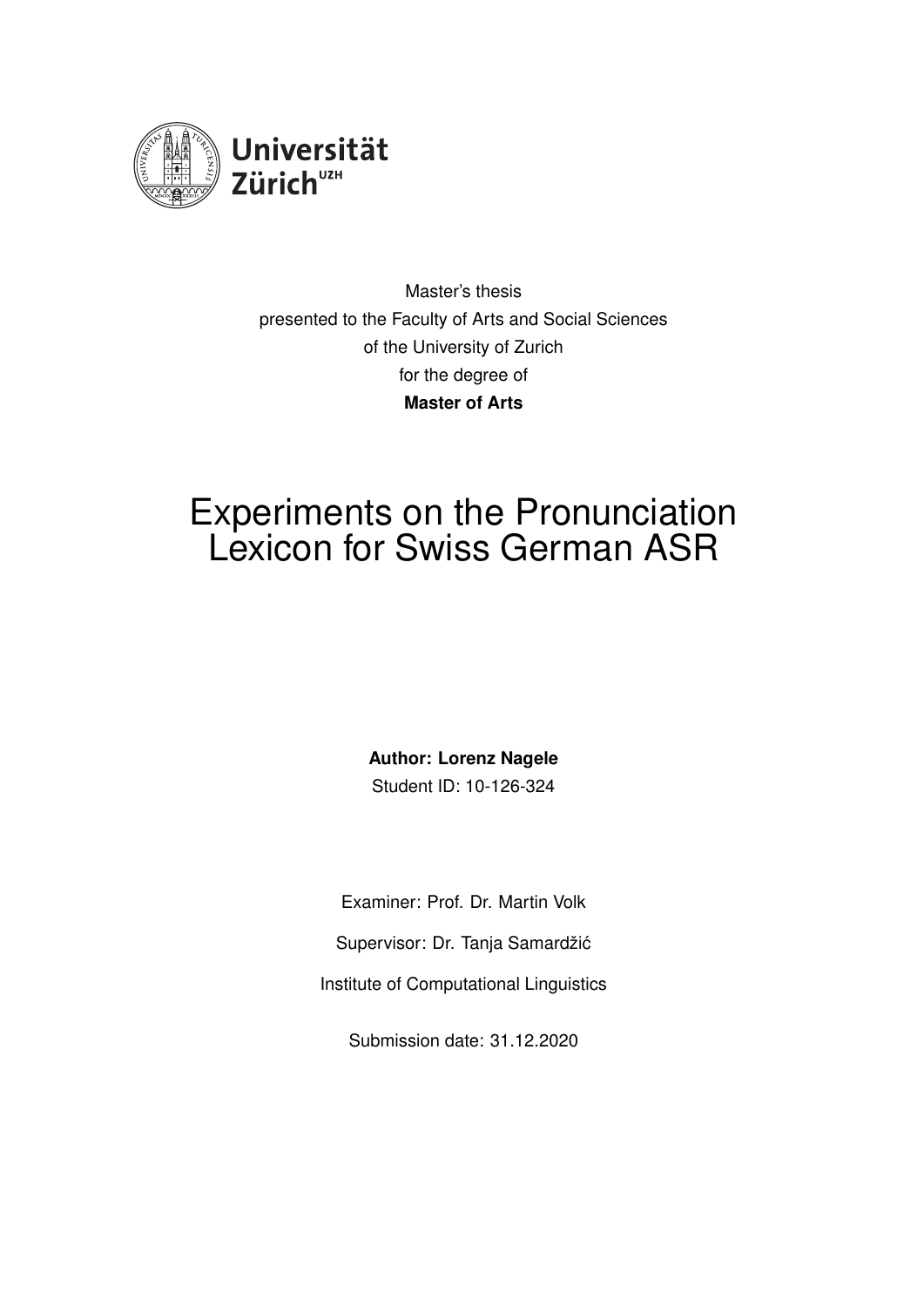## <span id="page-1-0"></span>**Abstract**

This thesis deals with the role of the pronunciation lexicon (PL) within automatic speech recognition (ASR) for Swiss German. On the basis of a Swiss German dictionary, I construct a PL and use it for ASR within the Kaldi Speech Recognition Toolkit. I extend the PL by using a data-driven grapheme-to-phoneme conversion and evaluate its performance when being used in the ASR system. Further experiments analyse the impact of the PL being used in either of the two phases of the ASR system: during the training of the acoustic model and in the decoding process. To test this, I make use of the two PLs created in this work.

## **Zusammenfassung**

In dieser Arbeit befasse ich mich mit der Rolle, die das Aussprachelexikon in der automatischen Spracherkennung für Schweizerdeutsche Dialekte einnimmt. Unter Verwendung eines bestehenden Lexikons, das für Schweizerdeutsche Dialekte entworfen wurde, stelle ich ein Aussprachelexikon, das ich in einem Spracherkenner verwenden kann, zusammen. Um die Spracherkennungssysteme zu modellieren, verwende ich das «Kaldi Speech Recognition Toolkit». Später erweitere ich das Aussprachelexikon mit einem datengetriebenen Ansatz, genannt Graphem-Phonem-Ubersetzung. Die Qualität des entstandenen Aussprachelexikons beurteile ich anhand der Resultate des Spracherkenners. In weiterführenden Versuchen untersuche ich, welche Auswirkungen das Sprachlexikon auf die einzelnen Phasen des Spracherkenners hat: auf die akustische Modellierung und auf die Dekodierung. Dazu verwende ich die beiden Aussprachelexika, die ich im Rahmen dieser Arbeit entworfen habe.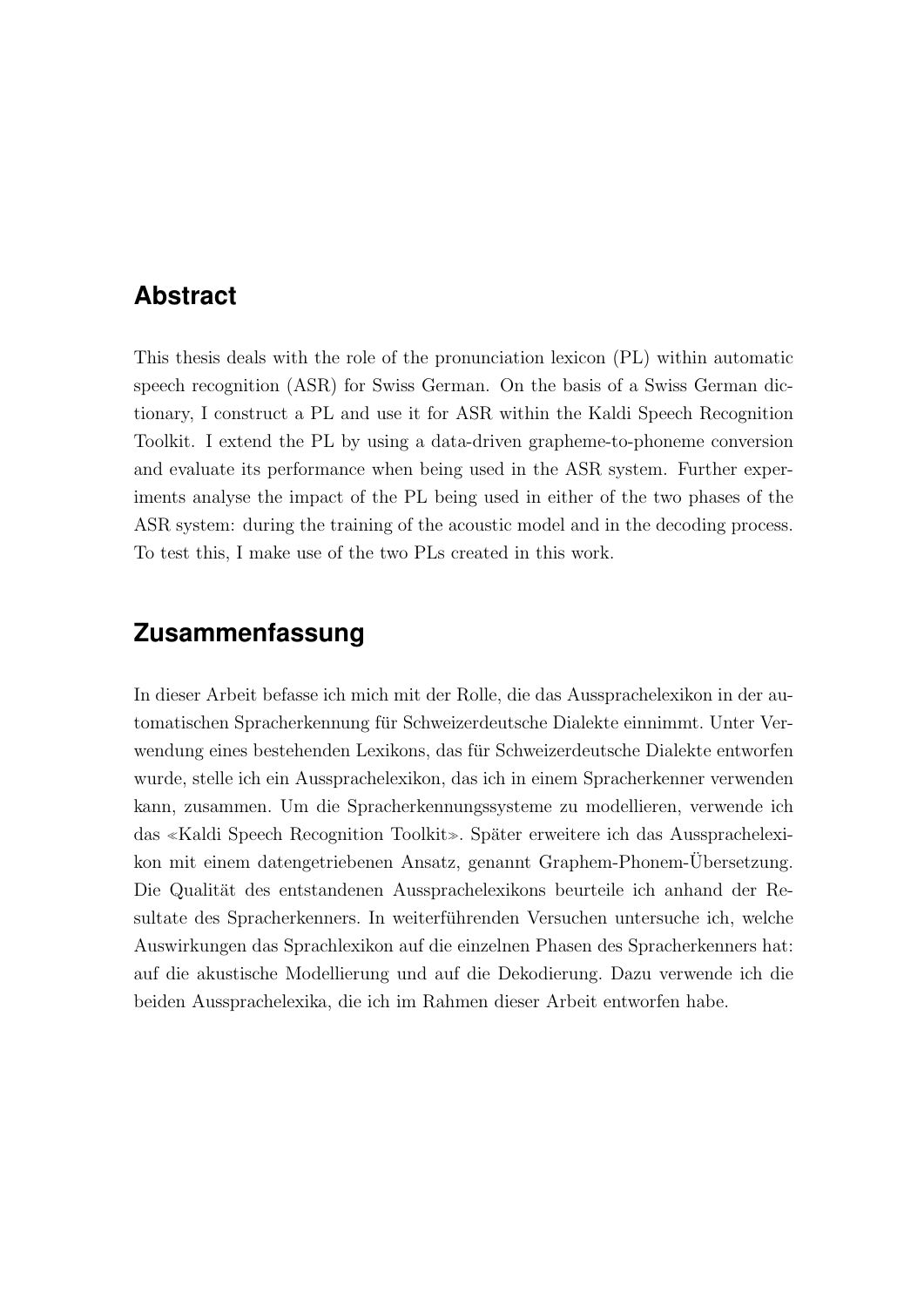# <span id="page-2-0"></span>**Acknowledgement**

In the first place, I would like to thank my supervisor Dr. Tanja Samardžić for her guidance, advice and motivation. She not only supported me in my work, but also taught me a lot on a human level. Her presence and readiness to support are much appreciated.

Also, I want to thank Iuliia Nigmatulina and Tannon Kew for helping me to get started with the topic and for laying a great basis to work on.

Furthermore, I would like to thank Dr. Martin Volk and Dr. Manfred Klenner for the quick handling when it was needed.

Last but not least, I would like to thank my friends and family who were there for me all the time, when needing warm hospitality, motivational talks or relaxing walks during that time. It was a tough year for everyone. On to better years!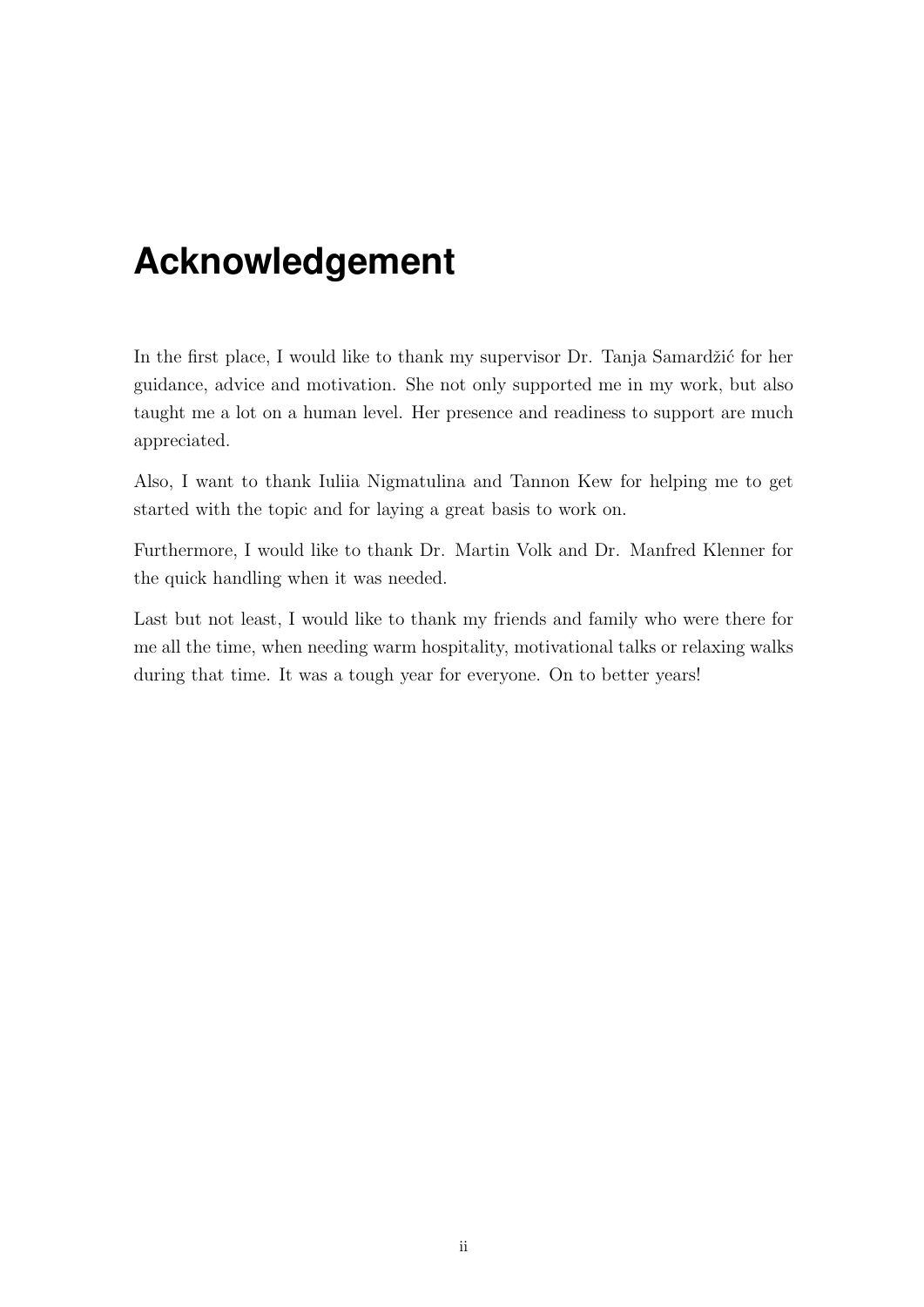# <span id="page-3-0"></span>**Contents**

|   | <b>Abstract</b>                                                                        | $\mathbf{i}$     |
|---|----------------------------------------------------------------------------------------|------------------|
|   | <b>Acknowledgement</b>                                                                 | <i>ii</i>        |
|   | <b>Contents</b>                                                                        | iii              |
|   | <b>List of Figures</b>                                                                 | V                |
|   | <b>List of Tables</b>                                                                  | vi               |
|   | <b>List of Acronyms</b>                                                                | vii              |
| 1 | <b>Introduction</b>                                                                    | 1                |
|   | 1.1                                                                                    | 1                |
|   | 1.2                                                                                    | 2                |
|   | Thesis Structure<br>1.3                                                                | 3                |
| 2 | <b>Background</b>                                                                      | $\boldsymbol{4}$ |
|   | 2.1                                                                                    | $\overline{4}$   |
|   | 2.1.1                                                                                  | 6                |
|   | 2.1.2                                                                                  | 8                |
|   | 2.2                                                                                    | 8                |
|   | 2.2.1                                                                                  | 9                |
|   | 2.2.1.1                                                                                | 10               |
|   | Construction of a Pronunciation Lexicon<br>2.2.2                                       | 10               |
|   | 2.2.2.1                                                                                | 11               |
|   | 2.2.2.2                                                                                |                  |
|   | Extending the Pronunciation Lexicon 16<br>2.2.3                                        |                  |
|   | Grapheme-to-Phoneme Conversion<br>2.2.3.1                                              | 16               |
|   | 2.3                                                                                    | 18               |
|   | Description of the Pipeline $\dots \dots \dots \dots \dots \dots \dots \dots$<br>2.3.1 | 18               |
|   | 2.3.1.1                                                                                | 19               |
|   | 2.3.1.2                                                                                | 20               |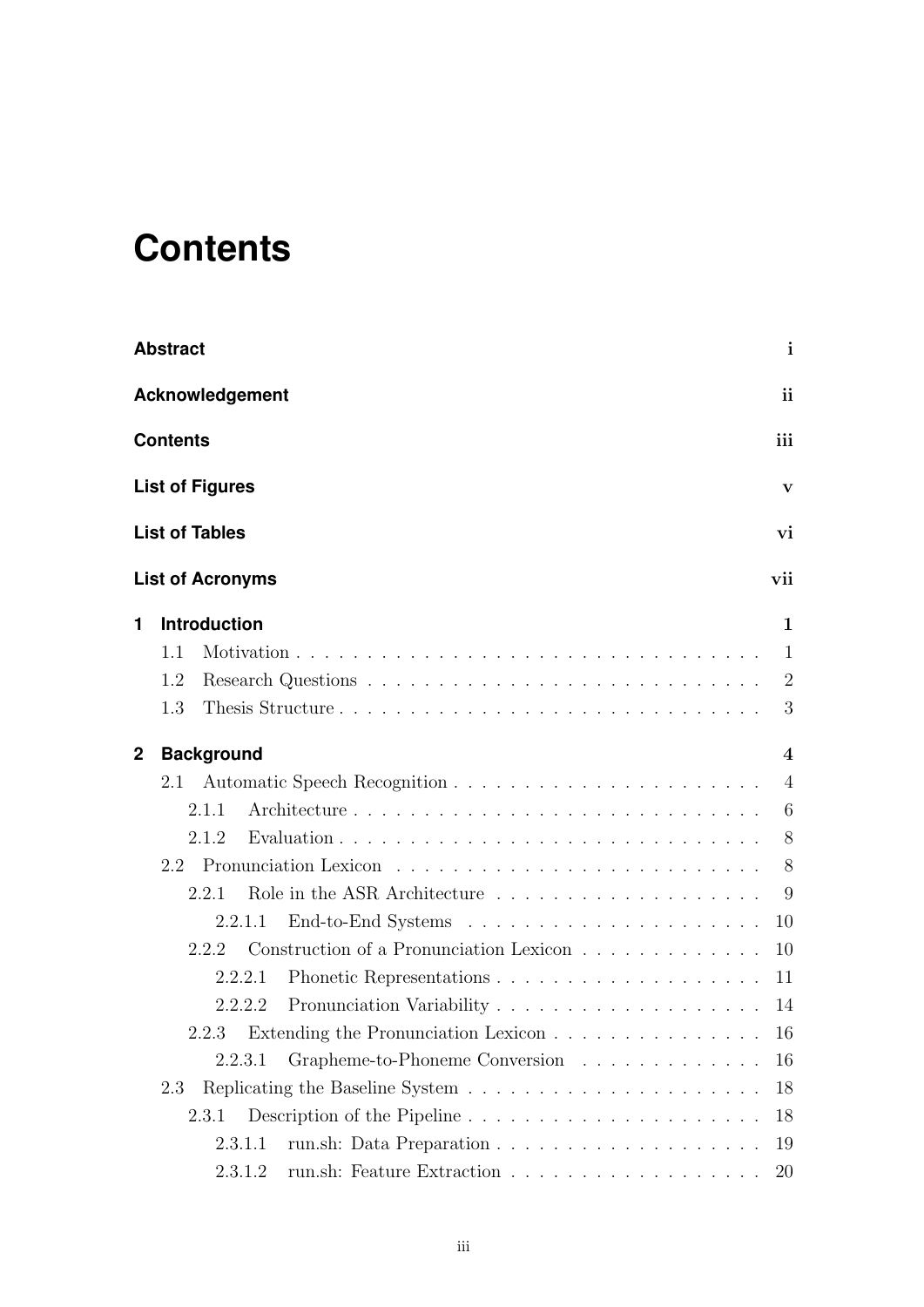|   | 2.3.1.3<br>run.sh: Acoustic Model Training                            | 20     |
|---|-----------------------------------------------------------------------|--------|
|   | compile_decode.sh: Graph Compilation<br>2.3.1.4                       | 21     |
|   | 2.3.1.5<br>compile_decode.sh: Decoding and Evaluation                 | 22     |
|   | 2.3.2                                                                 | 22     |
|   | 2.3.3                                                                 | 25     |
| 3 | <b>Materials</b>                                                      | $27\,$ |
|   | 3.1                                                                   | 27     |
|   | ArchiMob Corpus of Spoken Swiss German<br>3.1.1                       | 27     |
|   | Transcription of the ArchiMob Corpus<br>3.1.1.1                       | 28     |
|   | Normalisation of the ArchiMob Corpus<br>3.1.1.2                       | 29     |
|   | Swiss German Dictionary<br>3.1.2                                      | 31     |
|   | Construction of the Swiss German Dictionary $\ldots$ 32<br>3.1.2.1    |        |
|   | Benefits of P2G and G2P Conversion<br>3.1.2.2                         | 33     |
|   | 3.1.3                                                                 | 34     |
|   | $3.2\phantom{0}$                                                      | 34     |
|   | 3.2.1                                                                 | 35     |
|   | Sequence-to-Sequence G2P Toolkit<br>3.2.2                             | 35     |
|   |                                                                       |        |
| 4 | <b>Methods</b>                                                        | 37     |
|   | Preparation of the Pronunciation Lexicon<br>4.1                       | 37     |
|   | 4.2                                                                   | 40     |
|   | 4.3<br>Differences of using the PL in Acoustic Modelling and Decoding | 42     |
| 5 | <b>Results and Discussion</b>                                         | 44     |
|   | 5.1                                                                   | 44     |
|   | 5.1.1                                                                 | 45     |
|   | 5.1.2<br>Extended Pronunciation Lexicon in Action                     | 47     |
|   | 5.2<br>Impact of PL in Acoustic Modelling and Decoding                | 49     |
|   | 5.3                                                                   | 51     |
|   | 5.4                                                                   | 53     |
| 6 | <b>Conclusion</b>                                                     | 54     |
|   | <b>References</b>                                                     | 56     |
| 7 | <b>Tables</b>                                                         | 61     |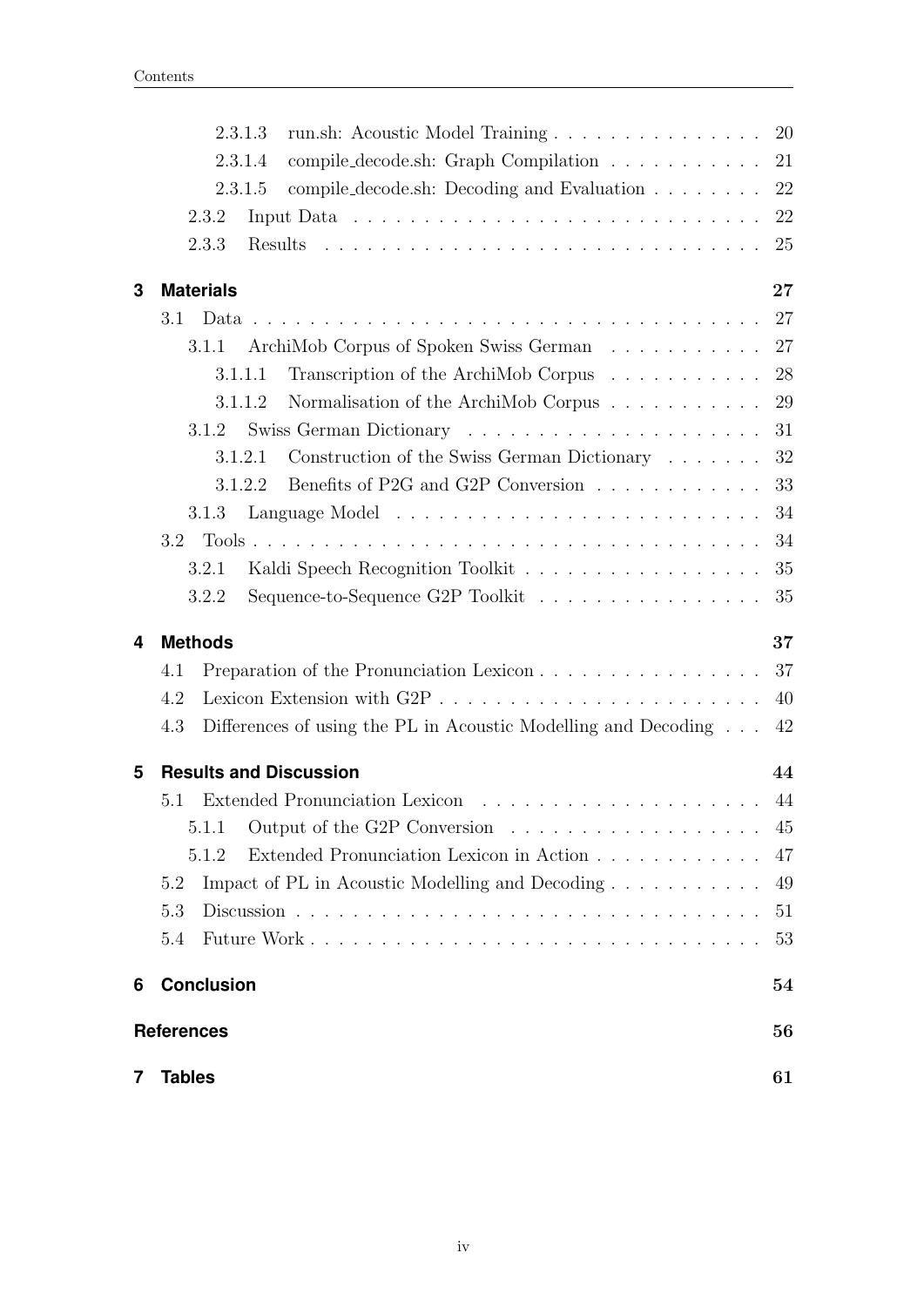# <span id="page-5-0"></span>**List of Figures**

| 2              |                                                                               |  |
|----------------|-------------------------------------------------------------------------------|--|
| $3^{\circ}$    | Swiss German variants of the Swiss German Dictionary  32                      |  |
| $\overline{4}$ | Comparison of ASR Performance: Baseline PL vs. Extended PL 48                 |  |
| $5 -$          | Comparison of ASR Performance: Baseline PL for AM Training, Ex-               |  |
|                | tended PL for Decoding vs. Vice-Versa Setting $\dots \dots \dots \dots \dots$ |  |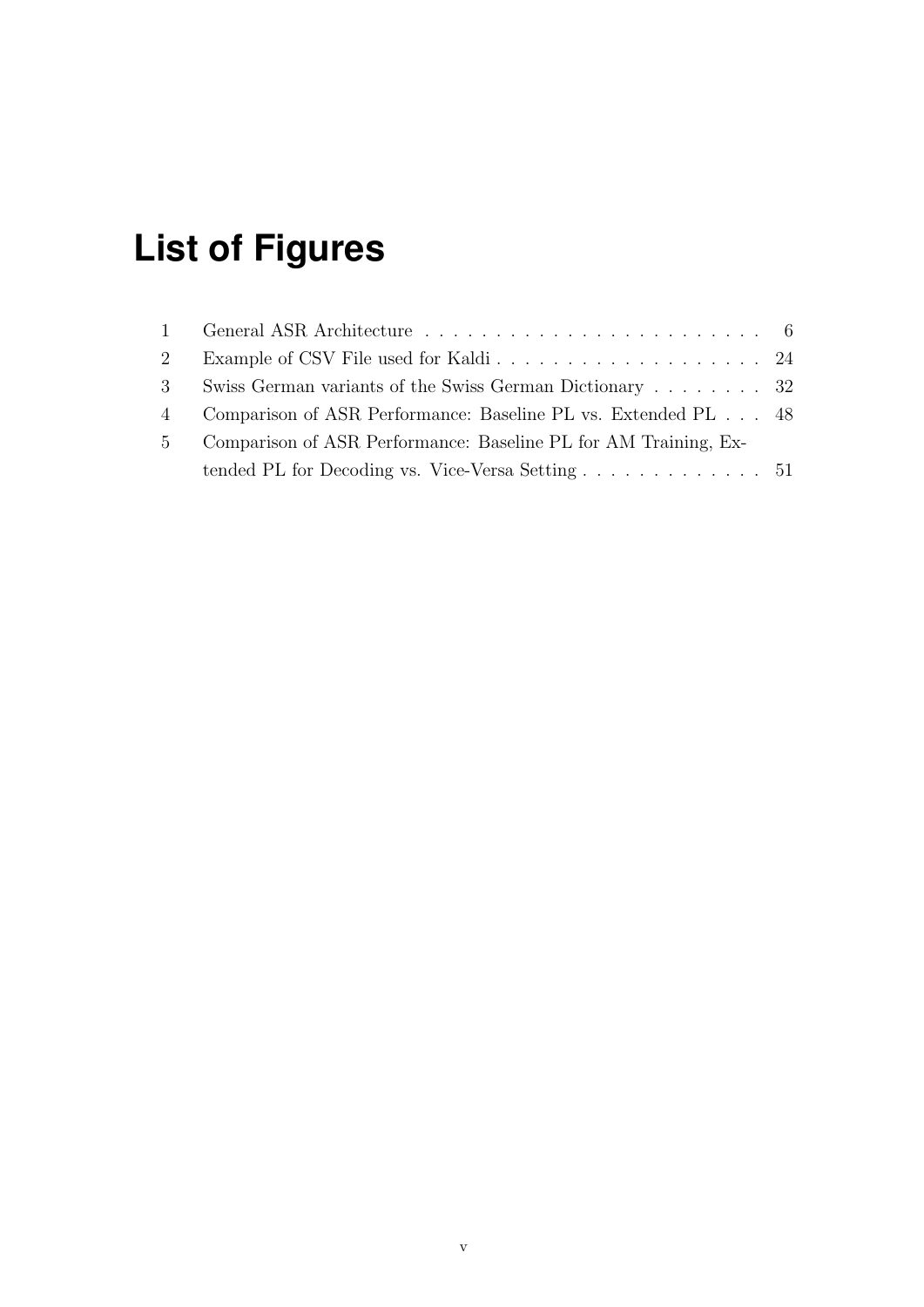# <span id="page-6-0"></span>**List of Tables**

| 1              |                                                                                           |    |
|----------------|-------------------------------------------------------------------------------------------|----|
| $\overline{2}$ | Comparison of Phonetic Representations: IPA, SAMPA and ARPAbet 12                         |    |
| 3              | Comparison of Dieth Orthography and SAMPA 14                                              |    |
| 4              | Distribution of Speech Utterances in ArchiMob Data Sets $\ldots$ 23                       |    |
| 5              | Performance of ASR Models with Baseline Pronunciation Lexicon 25                          |    |
| 6              | Examples of Utterances from the ArchiMob Corpus with Transcrip-                           |    |
|                |                                                                                           | 30 |
| $\overline{7}$ | Entries from the unprocessed Swiss German Dictionary                                      | 38 |
| 8              | Entries from Pronunciation Lexicon after the Preparation Step                             | 39 |
| 9              | Results of the G2P Conversion on Test Set                                                 | 45 |
| 10             | Entries from the Extended Pronunciation Lexicon Generated by the                          |    |
|                |                                                                                           |    |
| 11             | Coverage of Words for each Set $\dots \dots \dots \dots \dots \dots \dots \dots \dots$ 47 |    |
| 12             | Comparison of ASR Performance: Baseline PL vs. Extended PL                                | 48 |
| 13             | Comparison of Decoding Time: Baseline PL vs. Extended PL                                  | 49 |
| 14             | Comparison of ASR Performance: Baseline PL for AM Training, Ex-                           |    |
|                | tended PL for Decoding vs. Vice-Versa Setting $\ldots \ldots \ldots \ldots \ldots$ 50     |    |
| 15             | SAMPA Phoneme Set used in the Pronunciation Lexicon $\dots \dots$ 61                      |    |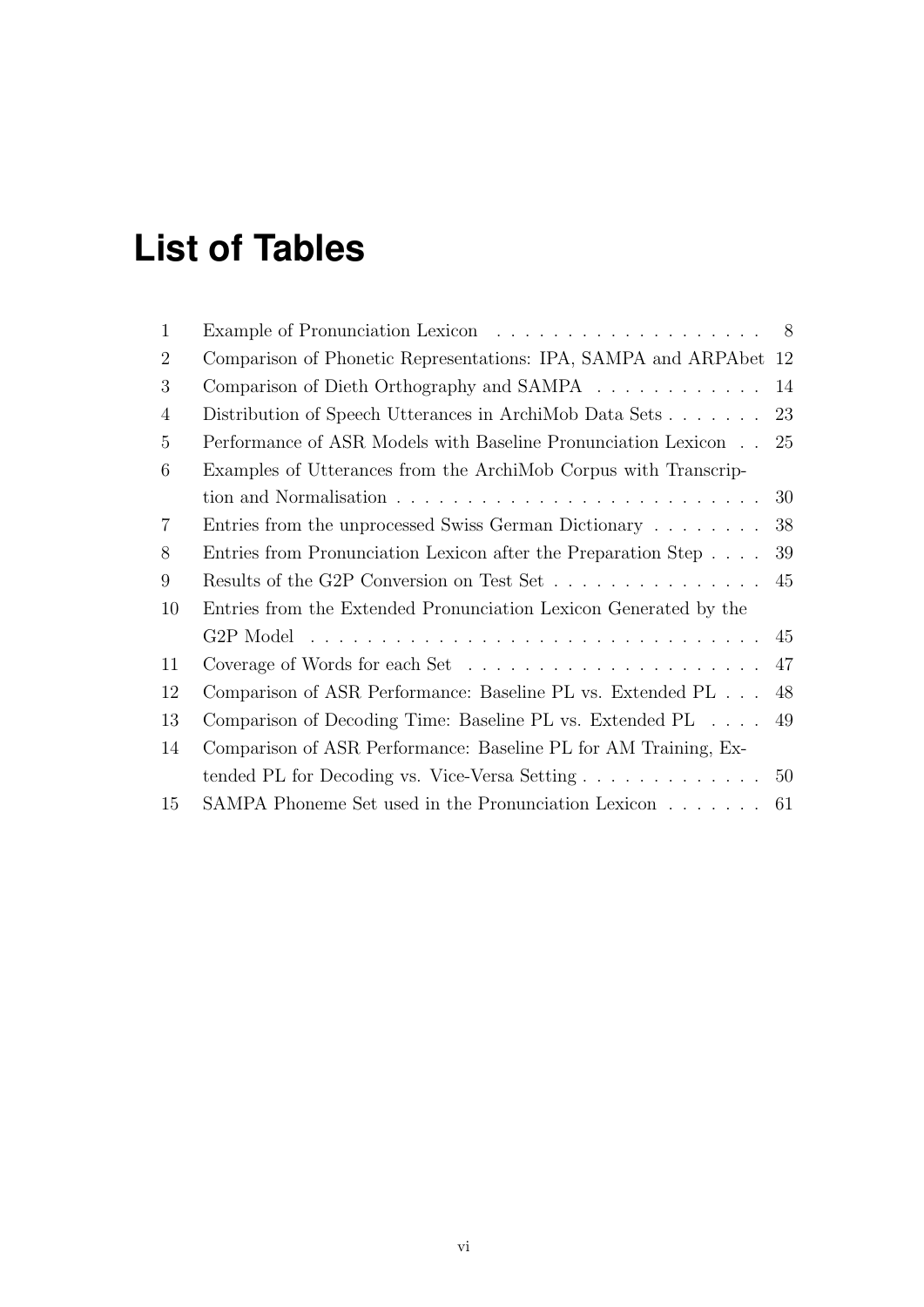# <span id="page-7-0"></span>**List of Acronyms**

| ASCII        | American Standard Code for Information Interchange |  |  |  |
|--------------|----------------------------------------------------|--|--|--|
| <b>CER</b>   | Character Error Rate                               |  |  |  |
| <b>CMVN</b>  | Cepstral Mean and Variance Normalisation           |  |  |  |
| <b>CSV</b>   | Comma-Separated Values                             |  |  |  |
| <b>CTC</b>   | Connectionist Temporal Classification              |  |  |  |
| <b>EXB</b>   | <b>EXMARaLDA Basic Transcription</b>               |  |  |  |
| <b>FST</b>   | Finite-State Transducer                            |  |  |  |
| G2P          | Grapheme-to-Phoneme                                |  |  |  |
| <b>GMM</b>   | Gaussian Mixture Model                             |  |  |  |
| <b>HMM</b>   | Hidden Markov Model                                |  |  |  |
| <b>IPA</b>   | International Phonetic Alphabet                    |  |  |  |
| <b>IVR</b>   | Interactive Voice Response                         |  |  |  |
| <b>LDA</b>   | Linear Discriminative Analysis                     |  |  |  |
| LM           | Language Model                                     |  |  |  |
| <b>LMWT</b>  | Language Model Weight                              |  |  |  |
| <b>LTS</b>   | Letter-to-Sound                                    |  |  |  |
| <b>LVCSR</b> | Large-Vocabulary Continuous Speech Recognition     |  |  |  |
| <b>MFCC</b>  | Mel-Frequency Cepstral Coefficient                 |  |  |  |
| <b>MITLM</b> | MIT Language Modelling Toolkit                     |  |  |  |
| <b>MLLT</b>  | Maximum Likelihood Linear Transform                |  |  |  |
| MMI          | Maximum Mutual Information                         |  |  |  |
| MT           | Machine Translation                                |  |  |  |
| <b>NLP</b>   | Natural Language Processing                        |  |  |  |
| <b>NN</b>    | Neural Network                                     |  |  |  |
| <b>OOV</b>   | Out-of-Vocabulary                                  |  |  |  |
| P2G          | Phoneme-to-Grapheme                                |  |  |  |
| PL           | Pronunciation Lexicon                              |  |  |  |
| <b>PM</b>    | Pronunciation Model                                |  |  |  |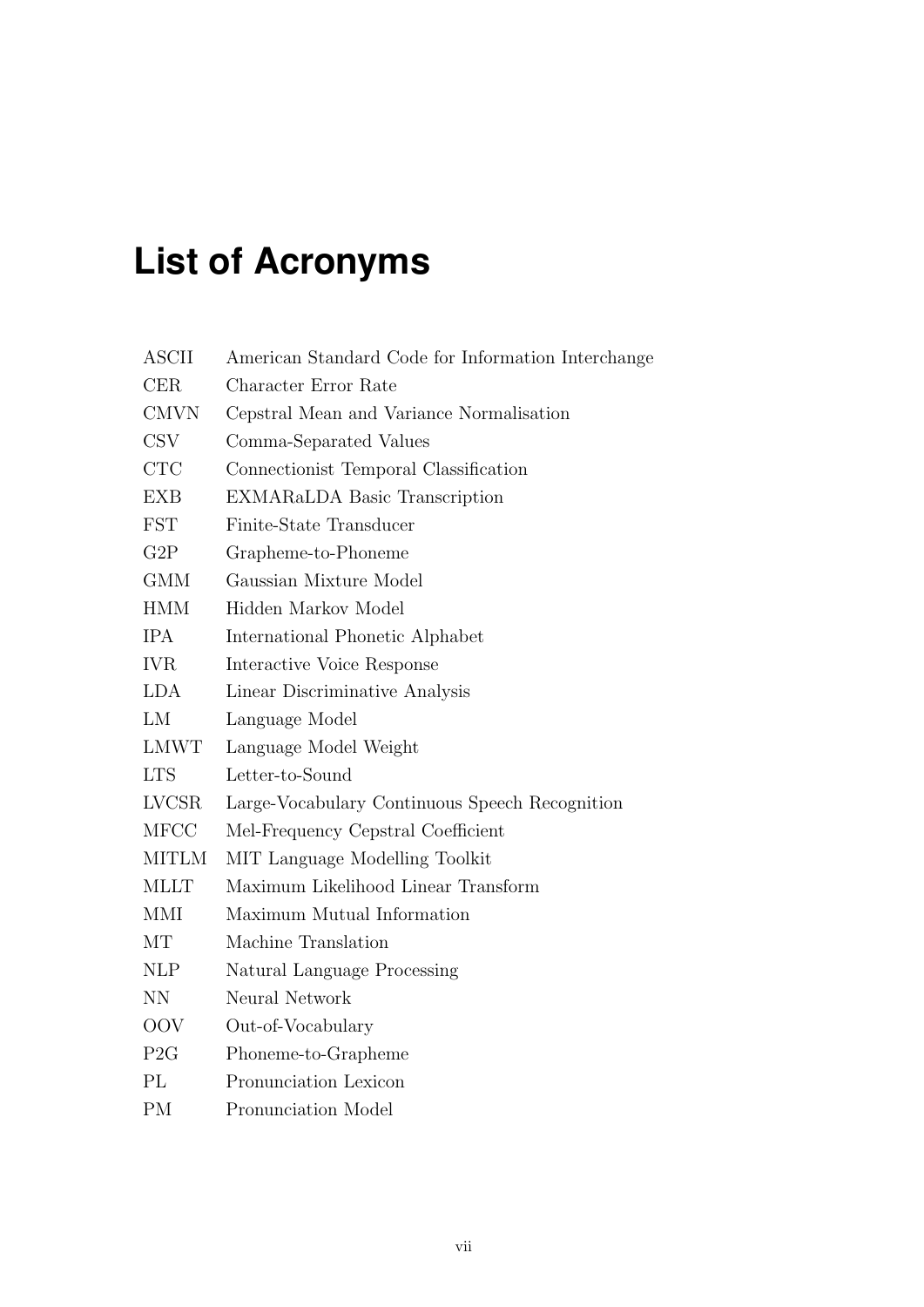| <b>RNN</b>   | Recurrent Neural Network                                          |
|--------------|-------------------------------------------------------------------|
| <b>SAMPA</b> | Speech Assessment Methods Phonetic Alphabet                       |
| seq2seq      | Sequence-to-Sequence                                              |
| <b>STTS</b>  | Stuttgart-Tübingen-Tagset                                         |
| <b>TDNN</b>  | Time-Delay Neural Network                                         |
| <b>URPP</b>  | University Research Priority Programs by the University of Zurich |
| <b>WAV</b>   | Waveform Audio File Format (WAVE)                                 |
| <b>WER</b>   | Word Error Rate                                                   |
| <b>WFST</b>  | Weighted Finite-State Transducer                                  |
| <b>WIP</b>   | Word Insertion Penalty                                            |
| <b>WSJ</b>   | Wall Street Journal                                               |
| X-SAMPA      | Extended SAMPA                                                    |
| XML          | eXtensible Markup Language                                        |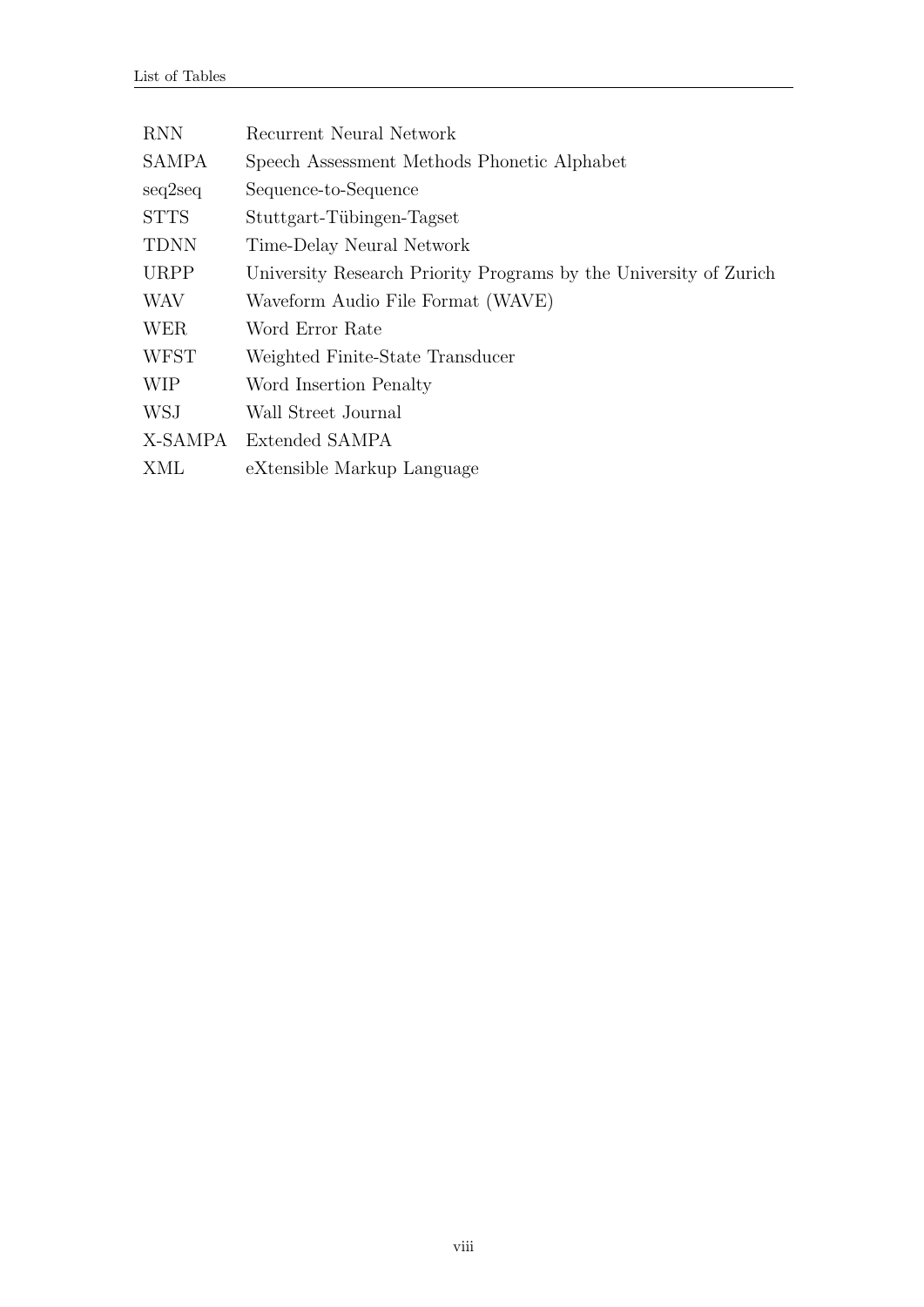# <span id="page-9-0"></span>**1 Introduction**

The task of Automatic Speech Recognition (ASR) is to generate the transcription of what is being said in an acoustic speech signal. In recent years, there have been enormous developments in the field of Natural Language Processing (NLP) due to more powerful computing and the existence of more data. The field of ASR is not exempt from these developments and there are reports on systems that are near to perfection when it comes to recognising the correct transcription [\[Han et al., 2020\]](#page-64-1); [\[Synnaeve et al., 2020\]](#page-68-0). However, systems performing that well are only available for languages that experience a lot of research and therefore have more data available, like English.

In the case of languages that do not have vast amounts of data available, training an ASR system for these so-called low-resource languages can be much more difficult. If such a language does not even have a standardised writing system and is set in a multi-dialectal scenario, like Swiss German, building a speech recogniser turns out to be even more challenging.

This is the exact scenario that I am dealing with in this thesis. I investigate the methods of training an ASR system for Swiss German. Within the operation of such a system, I want to particularly focus on one of the system's components, namely the Pronunciation Lexicon (PL). The PL basically represents a list of words mapped to how they are pronounced. This helps the ASR system better recognise the speech signals and generate the correct words depicted in them.

## <span id="page-9-1"></span>**1.1 Motivation**

Being a native Swiss German speaker of a dialect that is spoken by only a few thousand people, I find it very interesting trying to build a speech recogniser for these low-resource languages. When looking at the daily use of ASR systems in the applications such as the speech assistant integrated in mobile phones or switching the channel by speaking to the remote control, it is striking that (almost) nobody uses these systems at all within the Swiss German regions. The main problems are,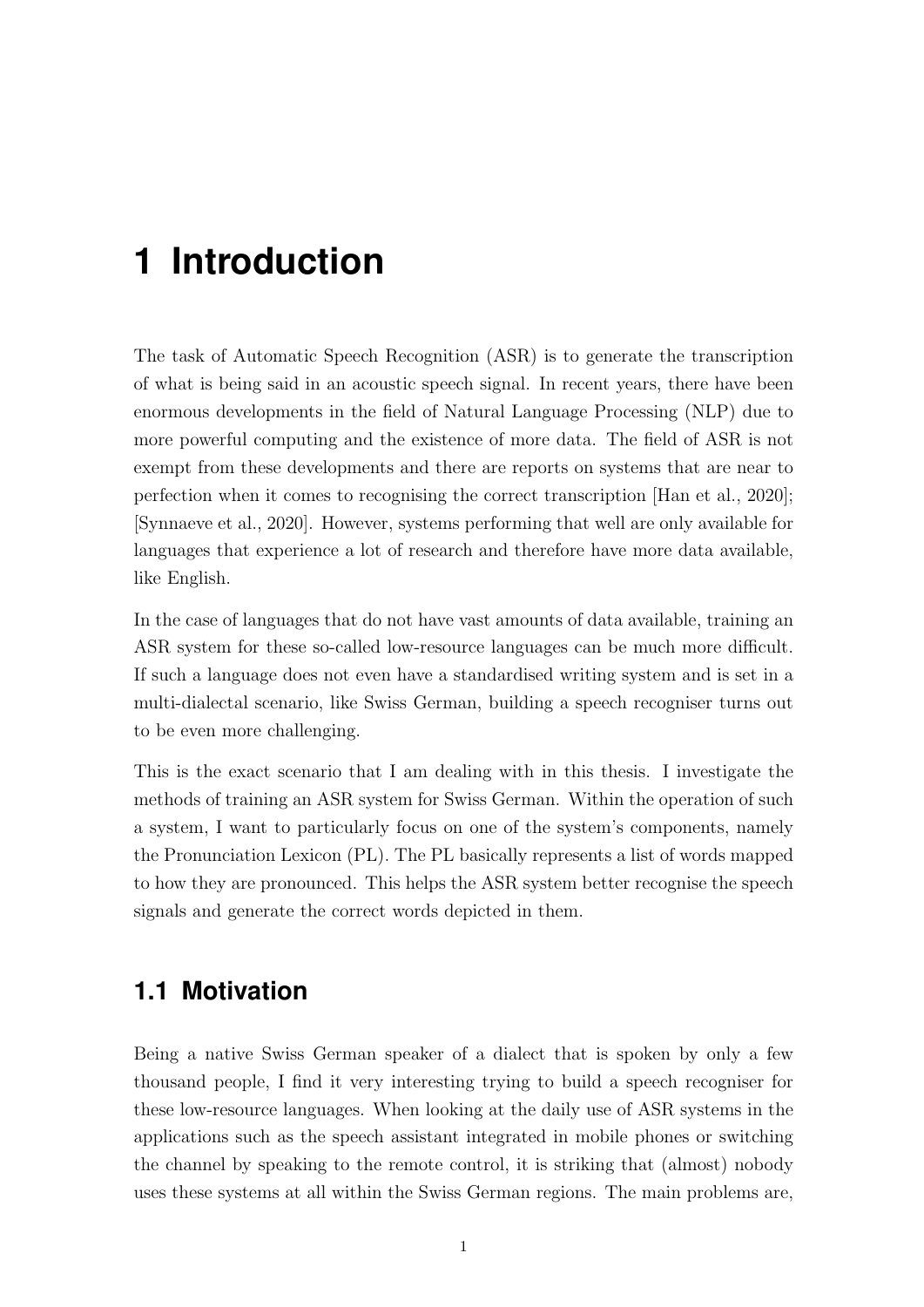on the one hand, that Swiss people do not want to speak in another language for which these systems are built and, on the other hand, that if there are applications recognising Swiss German, their quality is very poor and one does not get acquainted with using them. This is the main reason for me to investigate in how we could improve the automatic recognition for Swiss German dialects.

A lot of work has already been done on the topic of ASR for Swiss German within the Institute of Computational Linguistics at the University of Zurich. Most recently, the Master's theses by [Nigmatulina](#page-66-0) [\[2020\]](#page-66-0) and [Kew](#page-65-0) [\[2020\]](#page-65-0) examined two aspects of the ASR system when being used for Swiss German, namely the Acoustic Model (AM) and the Language Model (LM). In my work, which is mostly based on the findings from their theses, I want to focus on the third part which is the PL.

While acquiring the background knowledge for the thesis, I stumbled upon the paper by [Jouvet et al.](#page-65-1) [\[2012\]](#page-65-1). It made me realise that the PL can be put into practice within two different phases of the ASR system. Once during the training of the AM and later on, when decoding new acoustic speech signals. This made me want to investigate more on the influence of the PL used in the two phases.

## <span id="page-10-0"></span>**1.2 Research Questions**

In this work, I focus on the role of the PL within ASR for Swiss German. Having an existing dictionary as a basis to build a PL for the use in an ASR system, I want to investigate methods to extend the PL to cover more words. At the same time, I want to know how well the baseline PL performs compared to the extended PL. The research questions is formulated as follows:

**RQ1:** Does a PL extended by data-driven methods improve the performance of the ASR system compared to using a baseline PL in terms of output quality evaluated by an evaluation metric?

Furthermore, I want to examine the impact of the PL being used in the two phases of the ASR system. The phases in which the PL can be used are the training of the acoustic model and the decoding process. This leads to the second research question:

**RQ2:** How does the PL impact the two phases in the ASR system in which the PL can be used the performance of the ASR system in terms of output quality evaluated by an evaluation metric?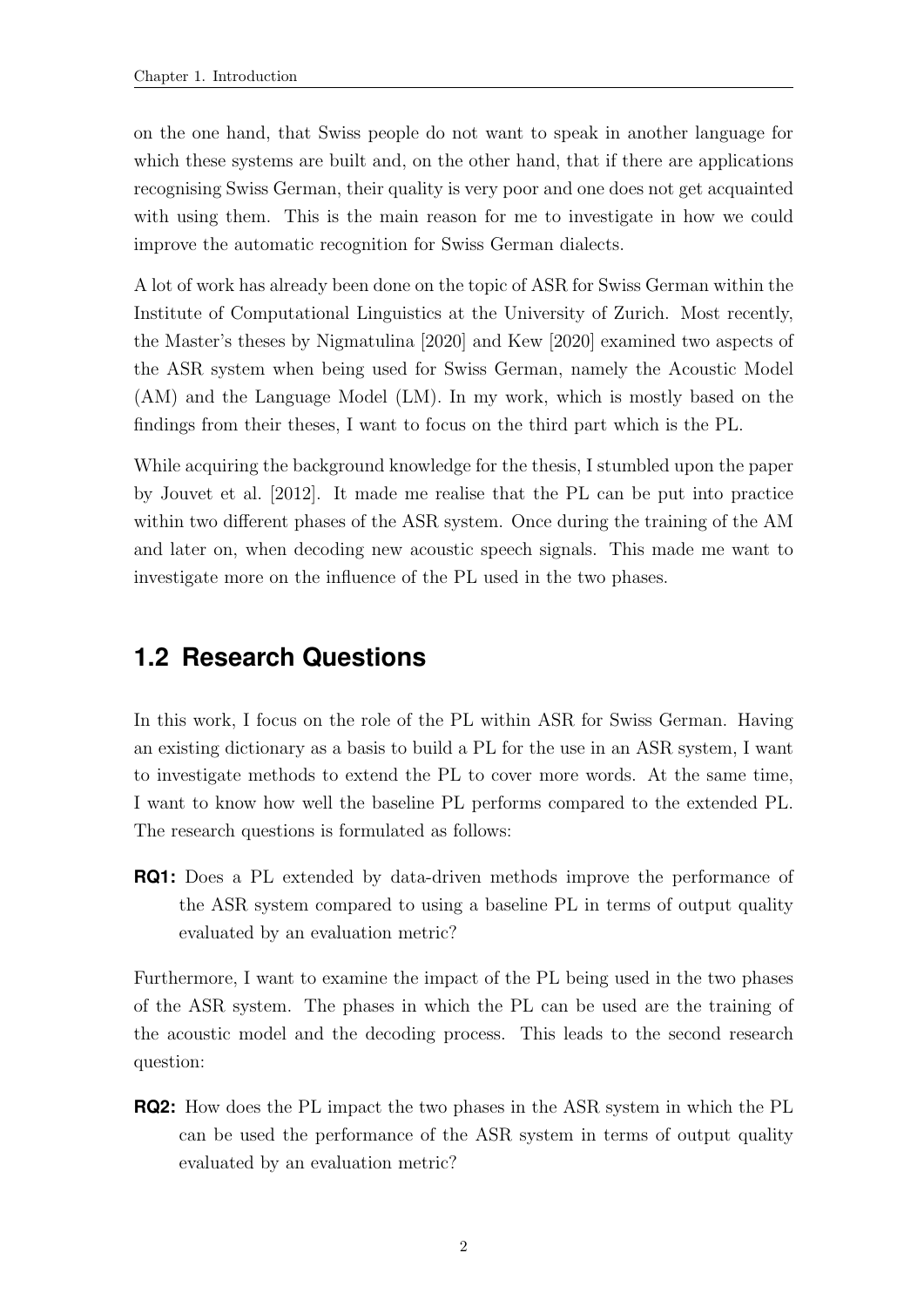## <span id="page-11-0"></span>**1.3 Thesis Structure**

The thesis is structured as follows. In Chapter [2,](#page-12-0) I describe the background knowledge that I acquired during the work and which is needed to perform the experiments. This includes the general operation of an ASR system, a more in-depth look at the PL and its role in the system and the replication of the baseline system.

In Chapter [3,](#page-35-0) I present the materials used for the experiments. This comprises the data resources and the tools to process them. The application of the materials is then described in Chapter [4.](#page-45-0) I explain the methods used to prepare the PL, extend it by a data-driven approach and show how the PL is used in different phases of the ASR system. The results from these experiments are then presented and discussed in Chapter [5.](#page-52-0) Finally, I give a conclusion to the present work in Chapter [6.](#page-62-0)

The code I worked and the PLs created in this work can be found on GitHub.<sup>1</sup>

<sup>1</sup><https://github.com/twipsii/MA-Kaldi-PL>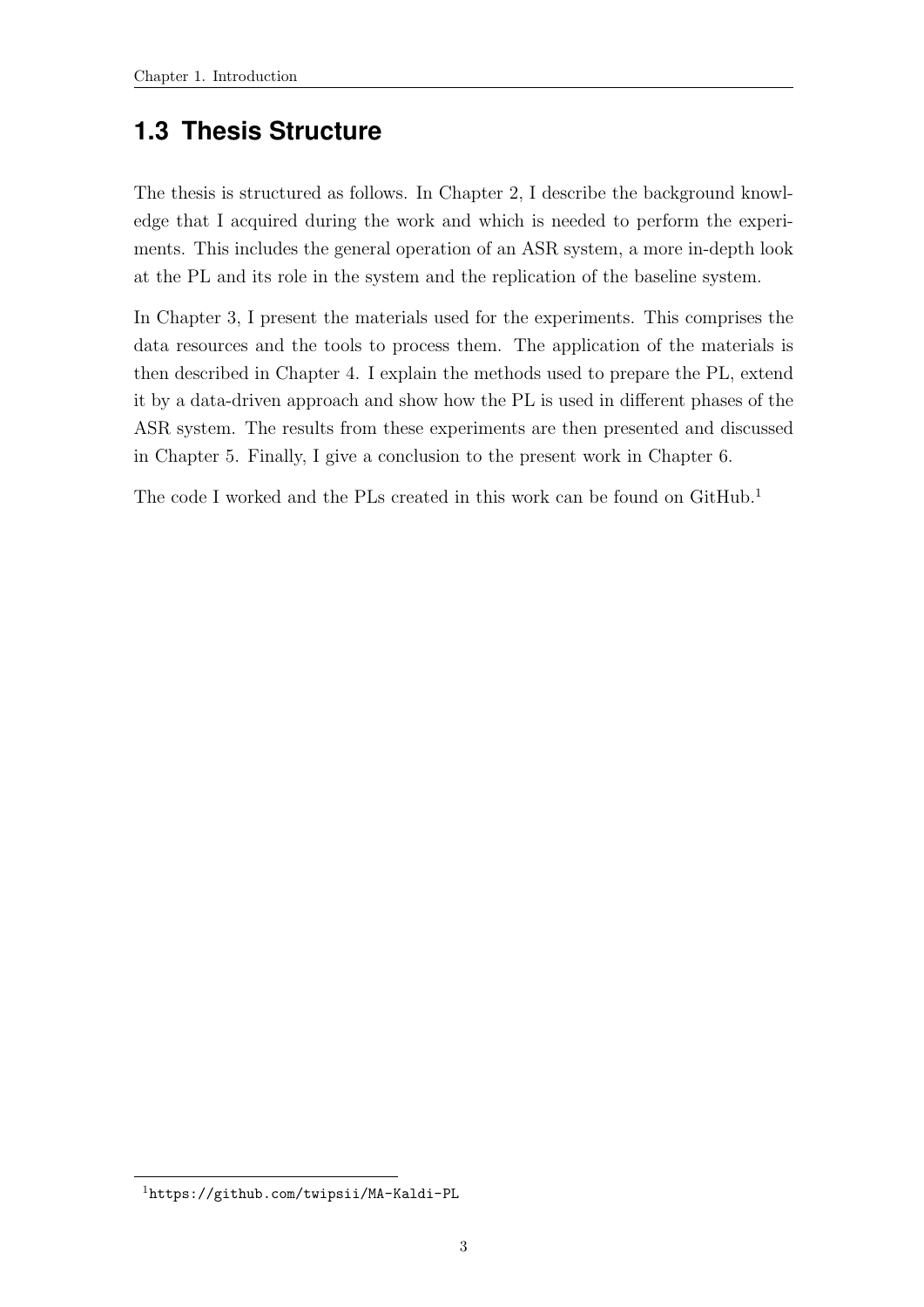# <span id="page-12-0"></span>**2 Background**

The following chapter deals with the background knowledge that was acquired as a basis for performing the experiments in this work. This includes an introduction to the field of ASR and what the general architecture of a typical ASR system is composed of (Section [2.1\)](#page-12-1), and a more detailed look at the pronunciation lexicon, its role in the ASR system and how it is built (Section [2.2\)](#page-16-1). Moreover, I describe how I replicated the baseline system elaborated in previous work, including a detailed view of its pipeline (Section [2.3\)](#page-26-0).

## <span id="page-12-1"></span>**2.1 Automatic Speech Recognition**

The goal of ASR is to build a system that maps an acoustic signal representing spoken language to the corresponding sequence of words. With the increasing digitisation in the recent years, more and more human-computer interaction is happening by using our voice. ASR can be applied in a wide range of applications. One of these are Interactive Voice Response (IVR) systems used, for example, in telecommunications where customers can interact with a company's bot system in a dialogue design to perform various services (e.g. block credit card in banking). Other applications are digital dictation systems which display the recognised words as they are spoken (e.g. used by doctors for medical documentation). Including further technologies, ASR is also used in speech translation where the recognised text is machine translated into another language and possibly even further processed with speech synthesis to reproduce the utterance in the target language.

Given the increased interest and demand in speech applications, there have also been considerable advancements in the performance of ASR systems. Recent papers reported word error rates (WER, see Section [2.1.2\)](#page-16-0) of less than 5% on the widely used LibriSpeech<sup>1</sup> benchmark test set [\[Han et al., 2020\]](#page-64-1); [\[Synnaeve et al., 2020\]](#page-68-0).

<sup>&</sup>lt;sup>1</sup>LibriSpeech is a large-scale and freely available ASR corpus containing approximately 1000 hours of read English speech [\[Panayotov et al., 2015\]](#page-66-1). The data is derived from read audio books from the LibriVox project. Its official test set is commonly used as a benchmark for the evaluation of speech recognition tasks.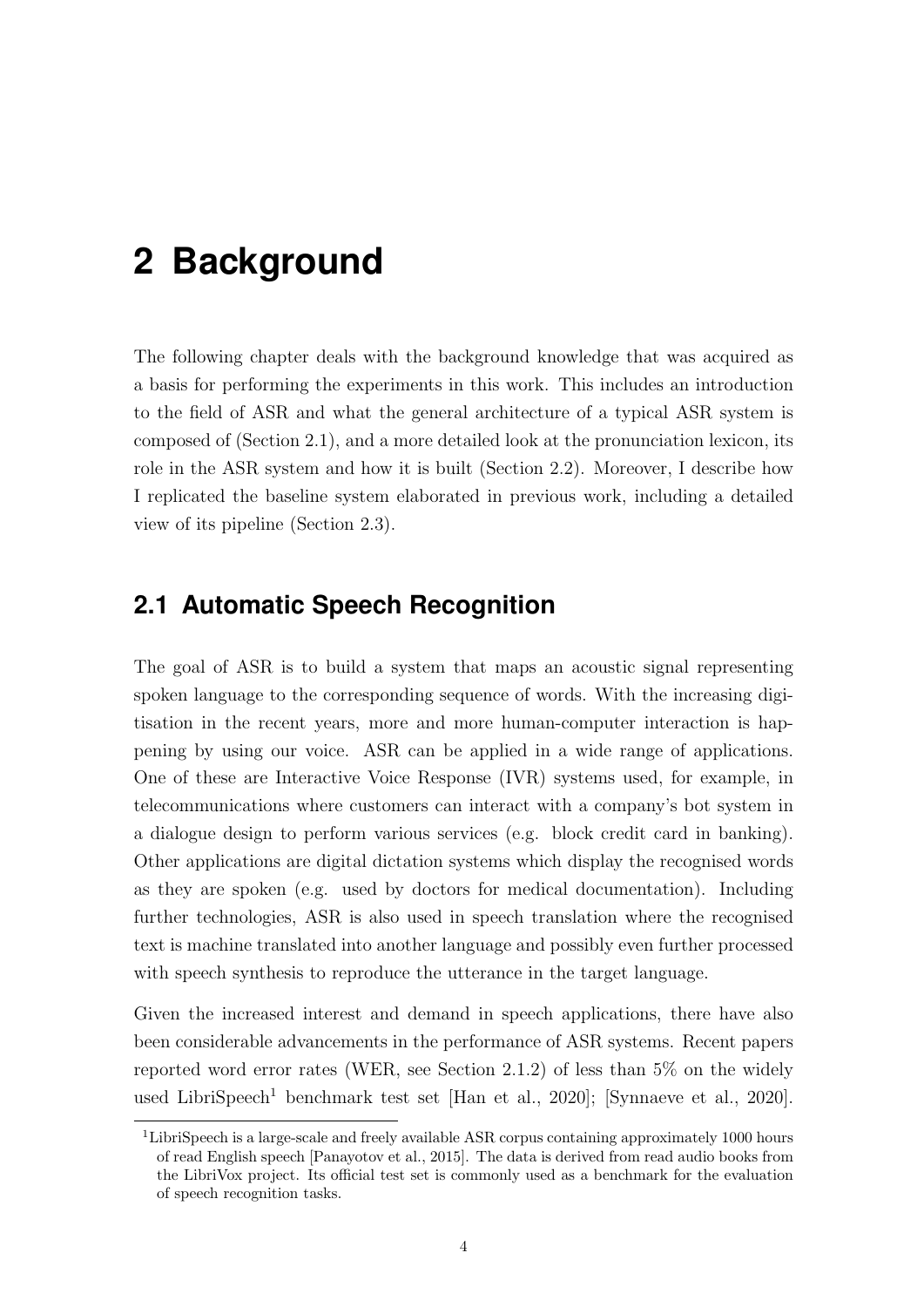This was achieved on English, a language for which there is more training data available than for any other language.

The performance of an ASR system is highly dependent on the language. This is firstly due to the amount of training data that is available. For less researched languages there is consequently less data. Secondly, languages with a greater lexical variety and/or more complex morphology are considered harder to process. The selection of training data and the resulting performance of an ASR system is not only dependent on the language, but also on the aims of the corresponding speech recognition task. One of these dimensions of variation is the size of the vocabulary. It is easier if the number of words that are needed to recognise is smaller, e.g. digit tasks where sequences of digits are recognised have a very limited vocabulary (zero to nine). On the other hand, tasks like transcribing conversations or given speeches need a large vocabulary with 20,000 to 60,000 words and are therefore much harder to handle [\[Jurafsky and Martin, 2009\]](#page-65-2). To better represent how the words from the vocabulary are actually expressed, they can be enriched with a pronunciation (sequence of phones). This is defined in the pronunciation lexicon (PL). More information on the PL can be found in Section [2.2.](#page-16-1)

A second dimension of variation is the type of the speech, i.e. how fluent, natural or conversational the speech is. We are differentiating between isolated word recognition, where each word is uttered individually and surrounded by some sort of pause, and *continuous speech* recognition, where words fluently follow each other and have to be segmented. The words in the latter are thus much harder to recognise.

Another dimension of variation is the accent (or dialect). If the language to be recognised is in a standard dialect and the system was trained on this particular data, it is much easier to recognise the speech. However, if there are multiple dialects as in Swiss German, this can make the task more difficult.

Given these dimensions of variation in speech tasks, we are talking about Large-Vocabulary Continuous Speech Recognition (LVCSR) in this work, where we have a large vocabulary (between 20,000 and 60,000 words) and the speech is continuous in a way that words are run together naturally. In the following sections, I want to describe the general architecture of an ASR system built for LVCSR and give an overview of how the written output is generated.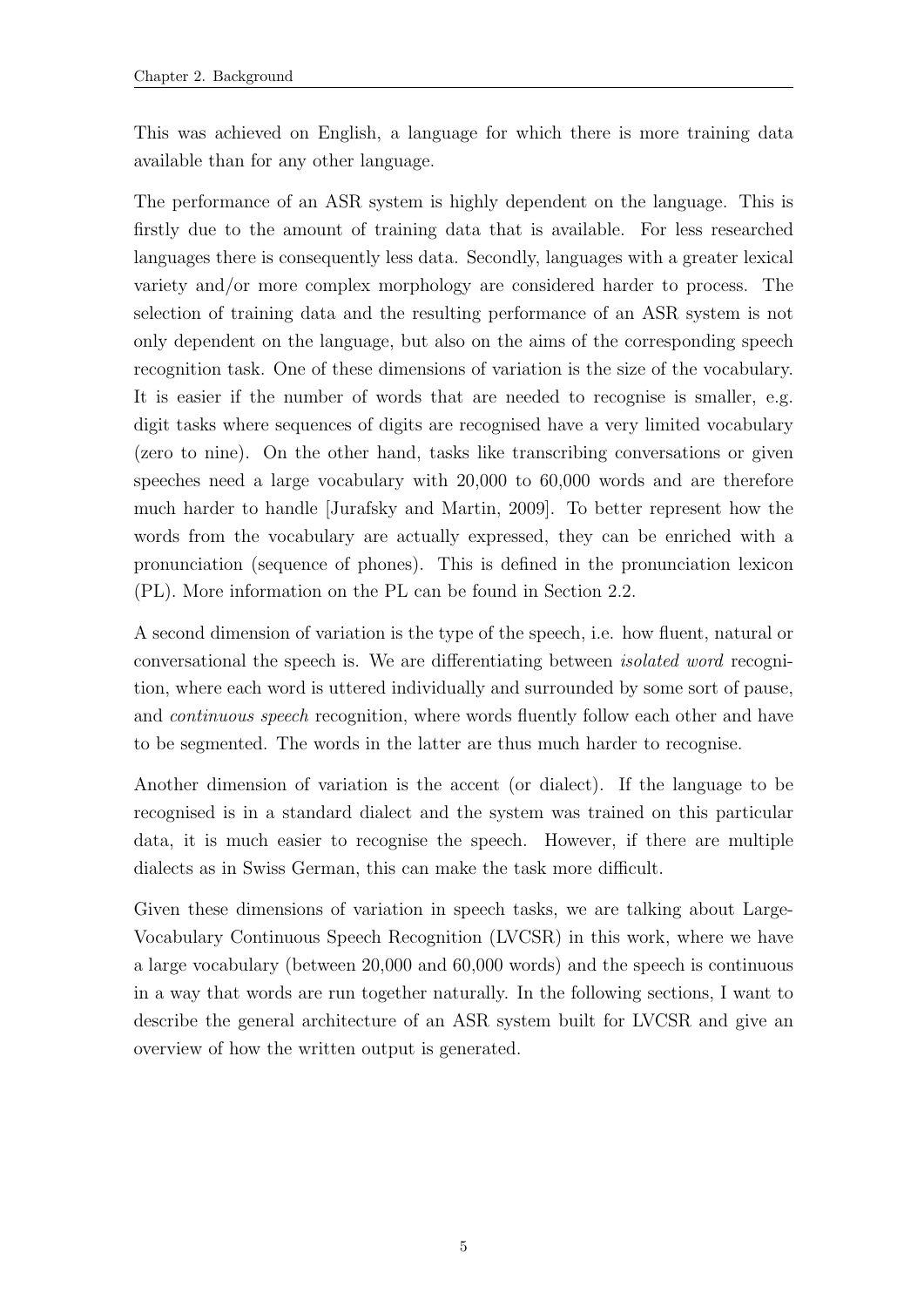#### <span id="page-14-0"></span>**2.1.1 Architecture**

The goal of speech recognition is to generate the string of words (output) that is depicted by the acoustic speech signal (input). In a conventional ASR system based on the Hidden Markov Model (HMM), this task can be represented by the noisy channel model. In this model, the acoustic waveform can be seen as a "noisy" or "corrupted" version of its text transcription, which was transmitted through this noisy channel. The "noise" introduced by this channel makes it hard to recognise the true transcription. Thus, the goal is to build a model that figures out how the transcription was modified and then recovers the true transcription. Knowing how the noisy channel distorts the source, the correct source sentence for a waveform can be found by searching through each sentence. For any new acoustic speech signal, running all possible sentences through the noisy channel model reveals which one best matches the input signal [\[Jurafsky and Martin, 2009\]](#page-65-2).

In Figure [1,](#page-14-1) you can see a simplified version of the general architecture of an ASR system within the noisy channel logic, from processing the input speech signal to generating the output transcription. Given an acoustic speech signal as an input, the model tries to find the most probable transcription as an output.



<span id="page-14-1"></span>Figure 1: Simplified architecture of a conventional ASR system from the input speech signal to the output transcription (adapted from [Kew](#page-65-0) [\[2020\]](#page-65-0))

In a more formal way, an acoustic input signal  $X$  is sliced up into overlapping frames  $x_i$  (usually with a duration of 25ms shifted by 10ms each time) from which the feature vector can be extracted:

$$
X = x_1, x_2, x_3, ..., x_t
$$
\n(2.1)

where  $t$  indicates the number of frames the acoustic signal is divided into. Each index represents a time interval. In the same way, a sentence  $W$  is composed of a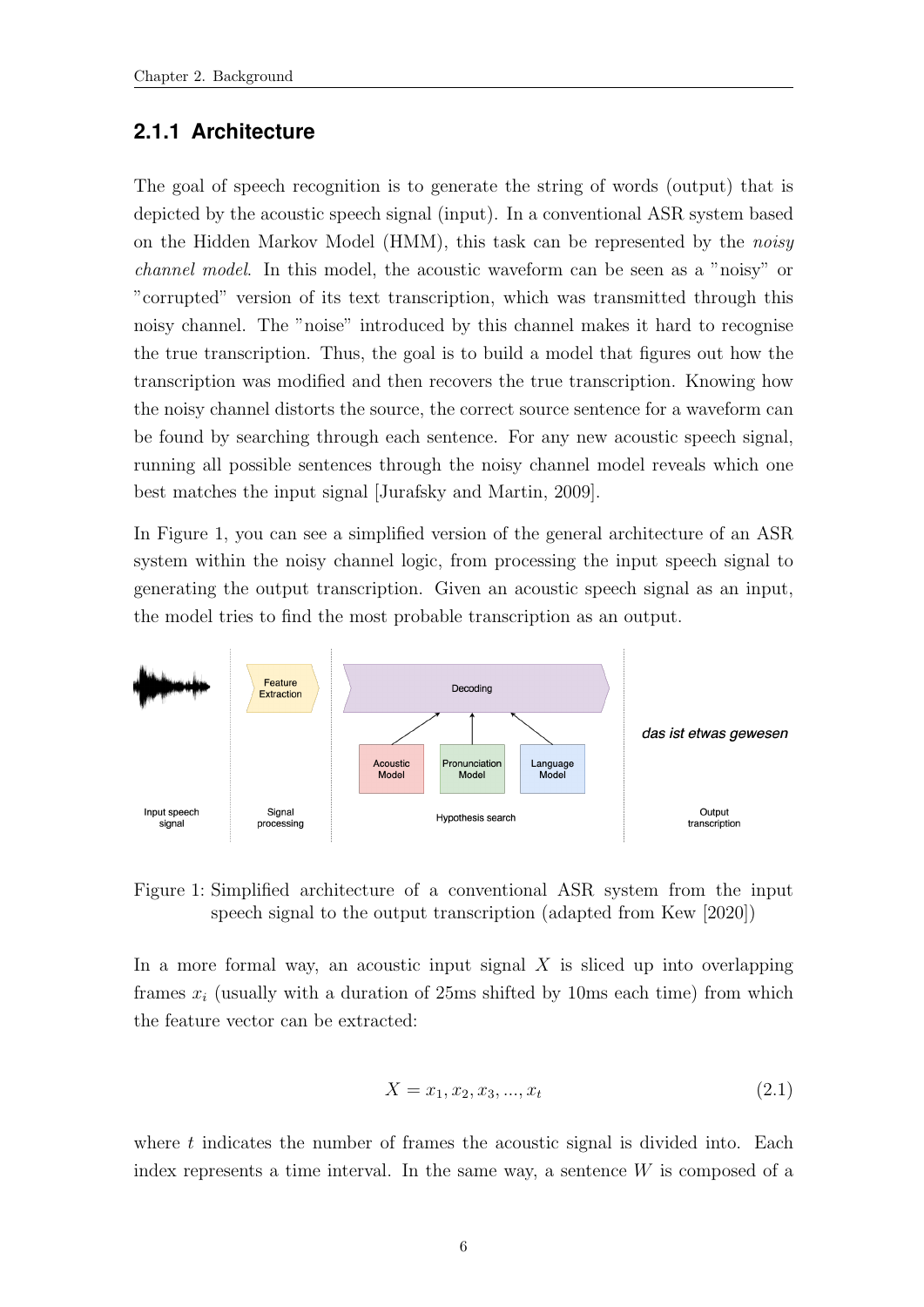sequence of words  $w_j$ :

$$
W = w_1, w_2, w_3, ..., w_n
$$
\n<sup>(2.2)</sup>

where  $n$  represents the number of words in the sentence.

<span id="page-15-0"></span>Therefore, the task of ASR can also be formulated as finding the most likely sentence  $W^*$  out of all sentences in the language  $\mathcal L$  given some acoustic input X. The probabilistic representation of this looks as follows:

$$
W^* = \underset{W \in \mathcal{L}}{\operatorname{argmax}} P(W|X) \tag{2.3}
$$

However, for a generative approach like HMMs it is easier to model the observation sequence  $P(X|W)$  than  $P(W|X)$  directly [\[Gales and Young, 2007\]](#page-64-2). To take this into account, we can make use of Bayes' rule to transform Eq. [2.3](#page-15-0) into:

$$
W^* = \underset{W \in \mathcal{L}}{\operatorname{argmax}} \frac{P(X|W)P(W)}{P(X)}
$$
(2.4)

<span id="page-15-1"></span>The probability of the acoustic observation sequence  $P(X)$  is the same for all possible candidate sentences given an input utterance. Thus, its computation can be omitted from the equation which leaves us with:

$$
W^* = \underset{W \in \mathcal{L}}{\operatorname{argmax}} \, P(X|W)P(W) \tag{2.5}
$$

As we can see, the most probable sentence  $W^*$  given some acoustic observation sequence X can be computed by multiplying the two probabilities  $P(X|W)$  and  $P(W)$  for each sentence and selecting the sentence for which this product is the greatest. The factors in Eq. [2.5](#page-15-1) can be computed more easily than in the inital Eq. [2.3.](#page-15-0)  $P(W)$ , the prior probability of the sentence (or word sequence) itself, is estimated by the language model (LM).  $P(X|W)$ , the observation likelihood, is computed by the acoustic model (AM) and the pronunciation model (PM). In the decoding phase, the maximisation of these two factors is used to find the most probable sentence W<sup>∗</sup> .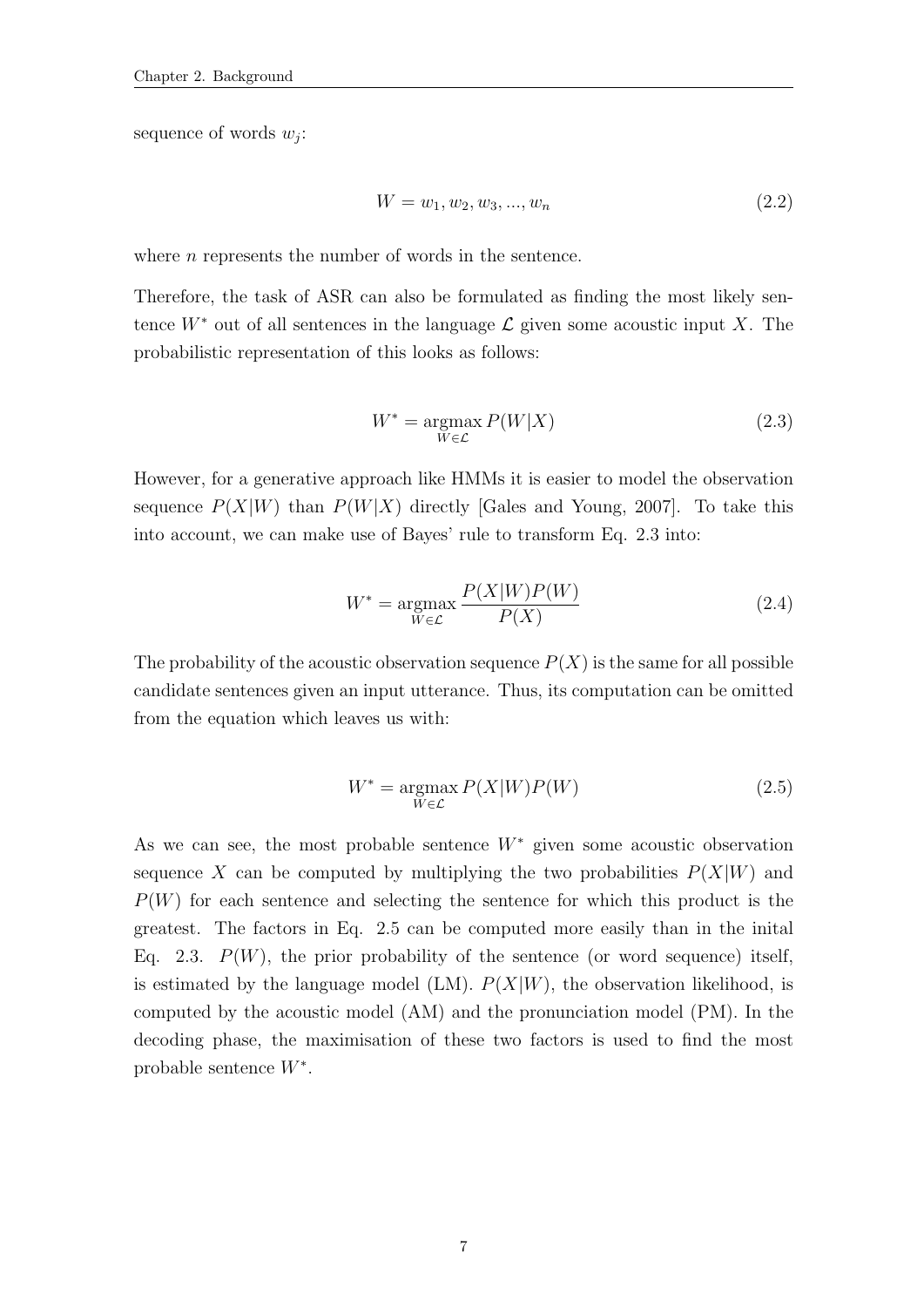#### <span id="page-16-0"></span>**2.1.2 Evaluation**

In order to efficiently compare the performance of different ASR systems, there are evaluation metrics to automatically rate the system. The standard evaluation metric within ASR is the word error rate (WER). The WER is based on how much the output generated by the ASR system differs from the correct reference transcription. Given the output transcription, the WER computes the minimum number of words needed to be substituted, inserted and deleted to get to the same sequence of words as the reference transcription [Jurafsky and Martin](#page-65-2) [\[2009\]](#page-65-2). The formula of the WER is defined as:

$$
WER = 100 * \frac{Substitutions + Insertions + Deletions}{Total Words in Reference Transformation}
$$
 (2.6)

Another commonly used evaluation metric used within ASR is the character error rate (CER). It works the same way as the WER, but instead of computing the number of word changes, it does the same with characters. The CER is usually lower than the WER.

### <span id="page-16-1"></span>**2.2 Pronunciation Lexicon**

The pronunciation lexicon (PL), also known as (pronunciation) dictionary, is a list of words including a pronunciation for each word expressed as a sequence of phones. Within speech technologies, it is used for both, speech recognition and speech synthesis. Table [1](#page-16-2) shows an example of a PL with three entries as it is used in an ASR system. Each line represents a word and its pronunciation. Based on the system used to train the ASR system, the PL can be stored in a simple text file where the words and pronunciations are separated by a whitespace.

| Word          | <b>Pronunciation in ARPAbet</b> |  |  |
|---------------|---------------------------------|--|--|
| dictionary    | d ih k sh ah n eh r iy          |  |  |
| pronunciation | prownahnsiyeyshahn              |  |  |
| speech        | s p iy ch                       |  |  |

<span id="page-16-2"></span>Table 1: Pronunciation lexicon consisting of three words and their pronunciations which are transcribed in ARPAbet format. The examples are taken from the CMUdict [\[Lenzo, 2007\]](#page-66-2).

In the following, I describe the role of a PL within the architecture of an ASR system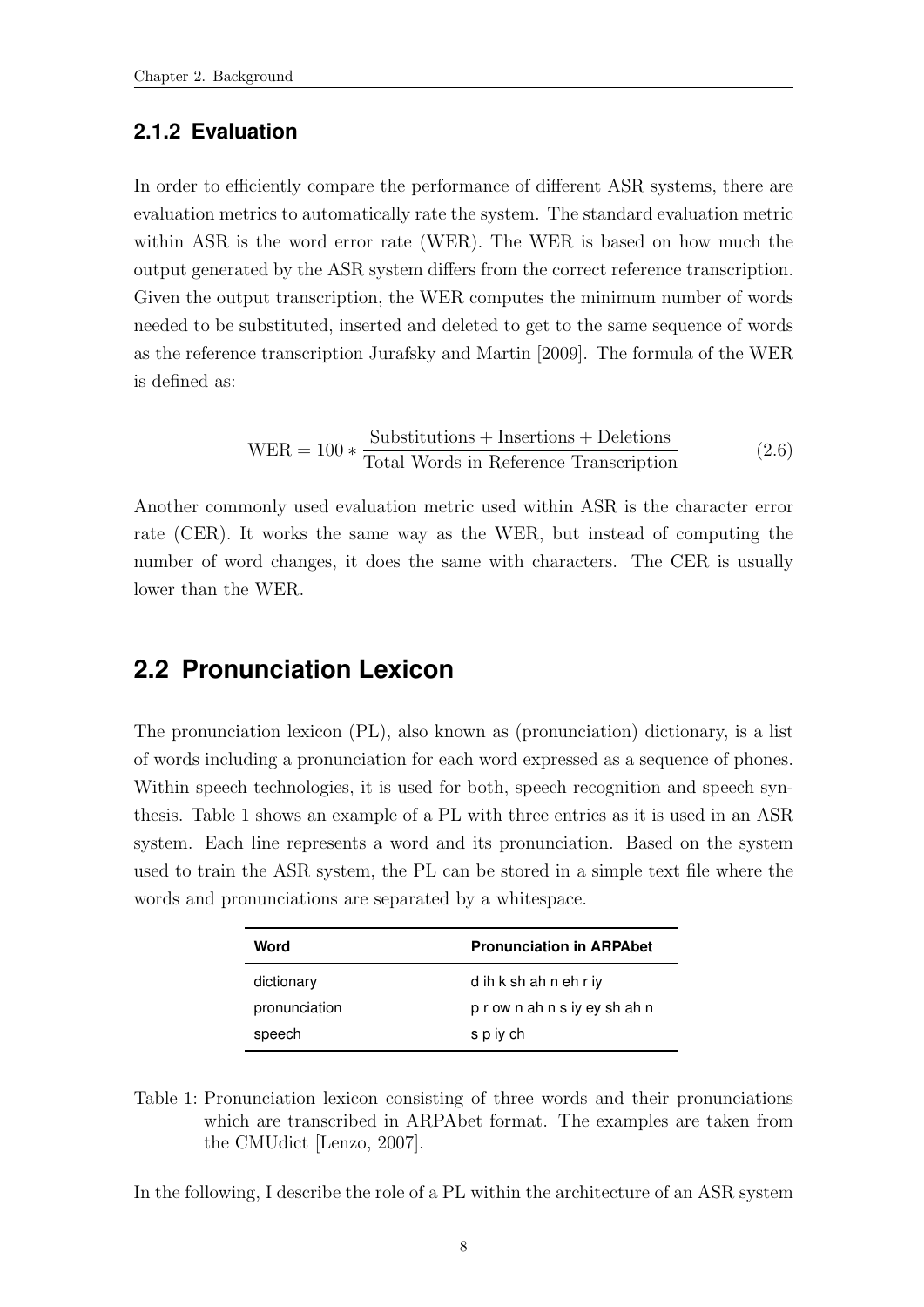and have a closer look at end-to-end systems, which get by without the use of a PL. Furthermore, I take a closer look at how PLs are constructed and what needs to be taken into consideration before doing so. Finally, I present a method how the PL can be automatically extended and clarify why this can be beneficial.

#### <span id="page-17-0"></span>**2.2.1 Role in the ASR Architecture**

The general architecture of a conventional ASR system was already presented in Section [2.1.1.](#page-14-0) The PM represents one of the three models and is thus a key component of the ASR system. Let's recap the equation of the noisy channel model described in Section [2.1.1.](#page-14-0) It represents how the most probable sequence of words is found using the observation likelihood and the prior probability.

$$
W^* = \underset{W \in \mathcal{L}}{\operatorname{argmax}} P(X|W)P(W) \tag{2.7}
$$

<span id="page-17-1"></span>We have seen that the prior probability  $P(W)$  in Eq. [2.7](#page-17-1) is computed by the LM, and that the observation likelihood  $P(X|W)$  is calculated by a combination of the AM and PM. In a system based on HMMs, words are represented as a sequence of HMM states Q. Using the HMM states, we can reformulate the equation:

$$
W^* = \underset{W \in \mathcal{L}}{\operatorname{argmax}} P(X|Q, W)P(Q, W)
$$
  
\n
$$
\simeq \underset{W \in \mathcal{L}}{\operatorname{argmax}} \sum_{Q} P(X|Q)P(Q|W)P(W)
$$
  
\n
$$
\simeq \underset{W \in \mathcal{L}}{\operatorname{argmax}} \underset{Q}{\operatorname{max}} P(X|Q)P(Q|W)P(W)
$$
\n(2.8)

The representation of the LM is not affected by the phone states and it still depicts the probability of the word sequence  $P(W)$ . The AM,  $P(X|Q)$ , is now expressed as the probability of the acoustic signal  $X$  given the phone states  $Q$ . Finally, the PM described by  $P(Q|W)$ , now depicts the probability of the phone states Q given the words W.

As you can see, the PM, as one the three models, plays a decisive role in the architecture of a conventional ASR system. However, recent modelling techniques try get by without relying on a PL at all. Such systems, that directly map the acoustic signal to the transcription, are called end-to-end systems.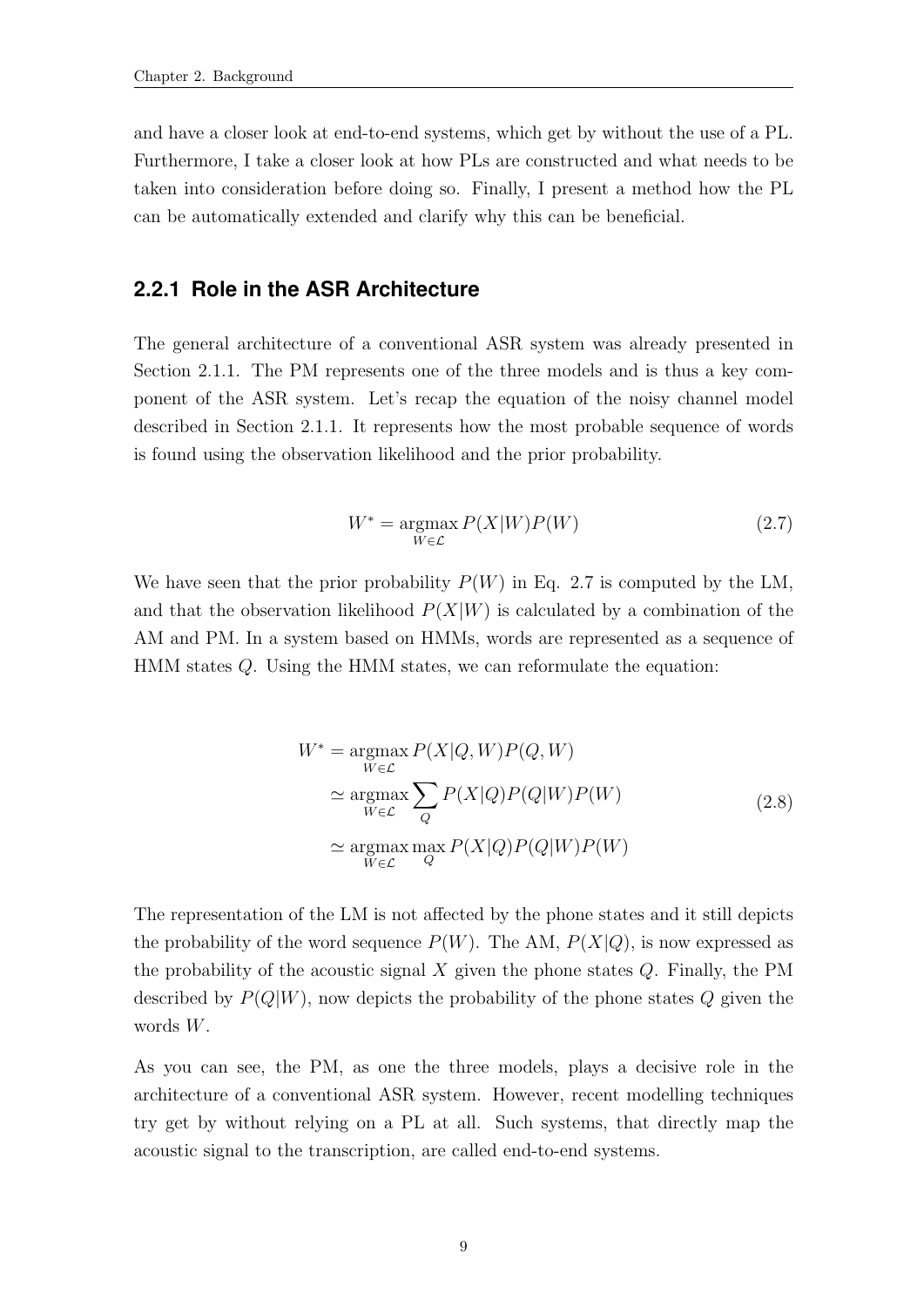#### <span id="page-18-0"></span>**2.2.1.1 End-to-End Systems**

When looking at the benchmark results of ASR systems<sup>2</sup>, it quickly becomes clear that the best performing systems rely on end-to-end approaches. In end-to-end models, an input sequence X is directly mapped to the output sequence  $W$ . It therefore directly estimates  $P(W|X)$  as seen in Eq. [2.3.](#page-15-0) This is achieved by combining the AM, PM and LM into a single NN. This way, the model removes the need for a separate PL to map from the phone sequences to the words.

There are various techniques used for end-to-end modelling. One of them is Connectionist Temporal Classification (CTC). CTC is a kind of sequence modelling technique without requiring frame-level alignments, i.e. it does not need to match each input frame to an output token. The probability of the output sequence is computed by summing over all possible alignments using the CTC loss function. The model is typically applied to recurrent NN (RNN) systems as used in the Deep Speech system [\[Hannun et al., 2014\]](#page-64-3).

Another approach for end-to-end modelling is the use of an encoder-decoder architecture which can also be based on RNNs. In this setup, the encoder transforms a sequence of acoustic input vectors into a sequence of feature representations. The decoder then generates the output sequence consisting of words. This way, the dependence on a PL and LM is removed. The approach of the RNN-based encoderdecoder for ASR was first discussed in [Lu et al.](#page-66-3) [\[2015\]](#page-66-3).

As mentioned before, end-to-end models can achieve great results in ASR. However, they tend to need a lot of training data to do so. This can be troublesome for lowresource languages like Swiss German. Within such a setting, using the conventional ASR approach based on HMMs, including an elaborate and accurate PL, might be the better option.

### <span id="page-18-1"></span>**2.2.2 Construction of a Pronunciation Lexicon**

While AMs and LMs are automatically built from large speech and text corpora using data-driven processes, PLs are typically manually constructed by professional linguists or phoneticians. This process is therefore time-consuming and expensive.

In order to build a reliable and consistent PL, some parameters need to be agreed on upfront. On the one hand, this concerns the phonetic notation that is used to represent the pronunciations. Based on the goal of the ASR system, it makes

<sup>2</sup><https://paperswithcode.com/task/speech-recognition>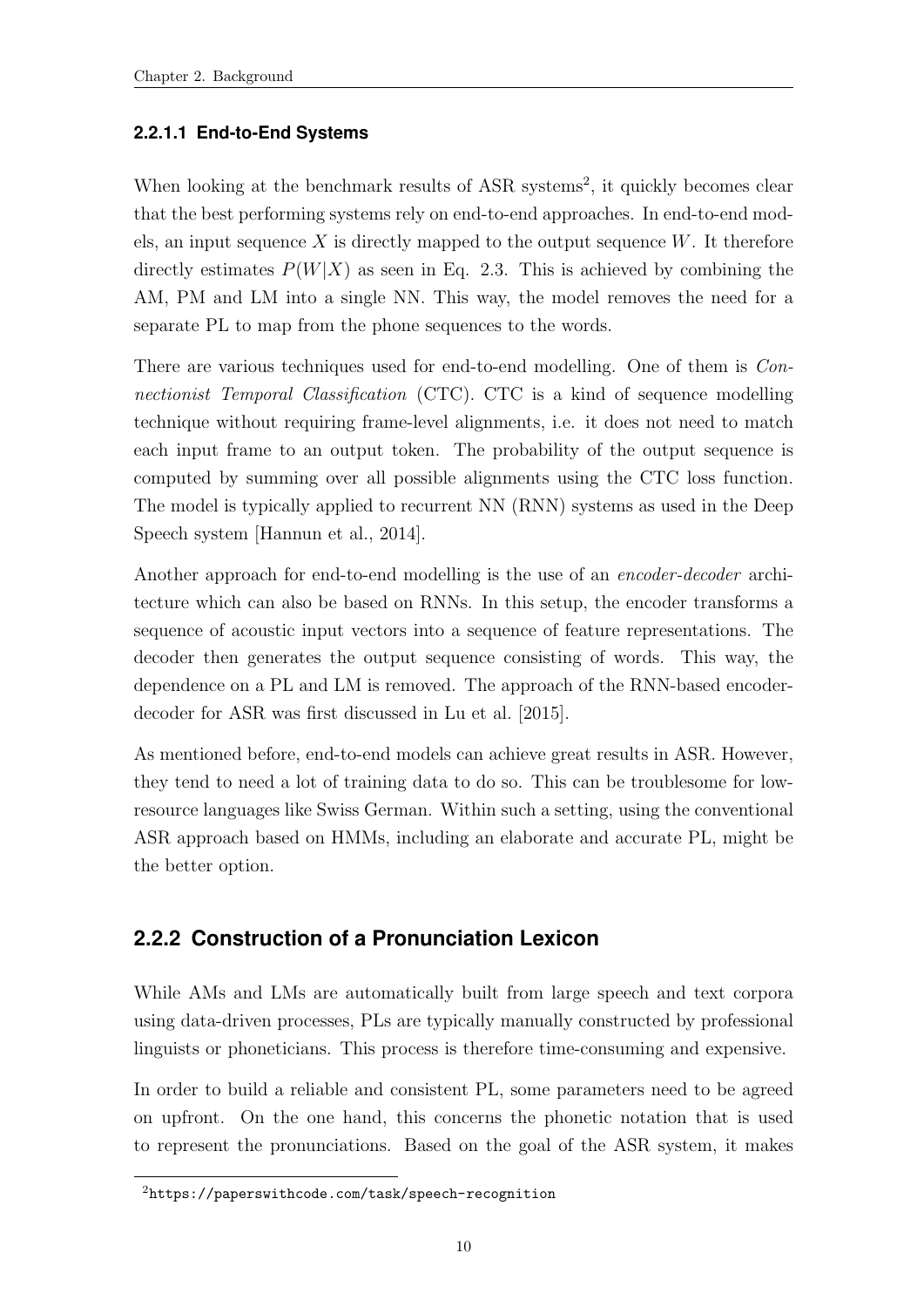sense to use one option rather than the other. On the other hand, words may have multiple pronunciations. Therefore, it has to be decided whether these pronunciation variants should be included in the PL, and if so, whether a limit is to be set on how many variants can be covered. Having in mind that the process of building a PL is elaborate, it may make sense to only construct part of the PL and generate the remaining pronunciations using automatic methods. All these considerations are further discussed hereinafter.

#### <span id="page-19-0"></span>**2.2.2.1 Phonetic Representations**

Each word within the PL is expressed by a sequence phones. There are different phonetic transcriptions that can be used to represent these phones. The phonetic transcriptions vary in the number of phones that can be expressed and the character set that is used to represent the phones. When constructing a PL, the phonetic representation must be selected in advance. It has to be consistent throughout the PL in order not to introduce more uncertainty to the mapping of the word and phone sequence.

In the following, I present four selected phonetic representations that can potentially be used in a PL for the pronunciations. Without going into too much detail, I describe their origin, show in what settings they are used and compare their phone sets.

Table [2](#page-20-0) shows a comparison of the first three phonetic representations. A few selected English words are displayed including the corresponding pronunciation in IPA, SAMPA and ARPAbet. The consonants or vowels to be examined are marked in bold. While the IPA uses "special" characters not present in the ASCII encoding, the SAMPA and ARPAbet symbols only consist of printable ASCII characters. As a matter of fact, the ARPAbet only uses Roman letters to represent the pronunciations. Also, the ARPAbet is case-insensitive, i.e. it can also be written in uppercase letters without changing the meaning, or rather the pronunciation in this case.

#### IPA

The International Phonetic Alphabet (IPA) [\[International Phonetic Association,](#page-65-3) [1999\]](#page-65-3) is a standard in phonetic representations and was developed back in 1888 by the International Phonetic Association. Its goal is to provide the phonetic notation to transcribe the sounds of all human languages.

The set of symbols consists of 107 letters representing consonants and vowels. Based on how narrow the transcription needs to be, the letters can be modified with 31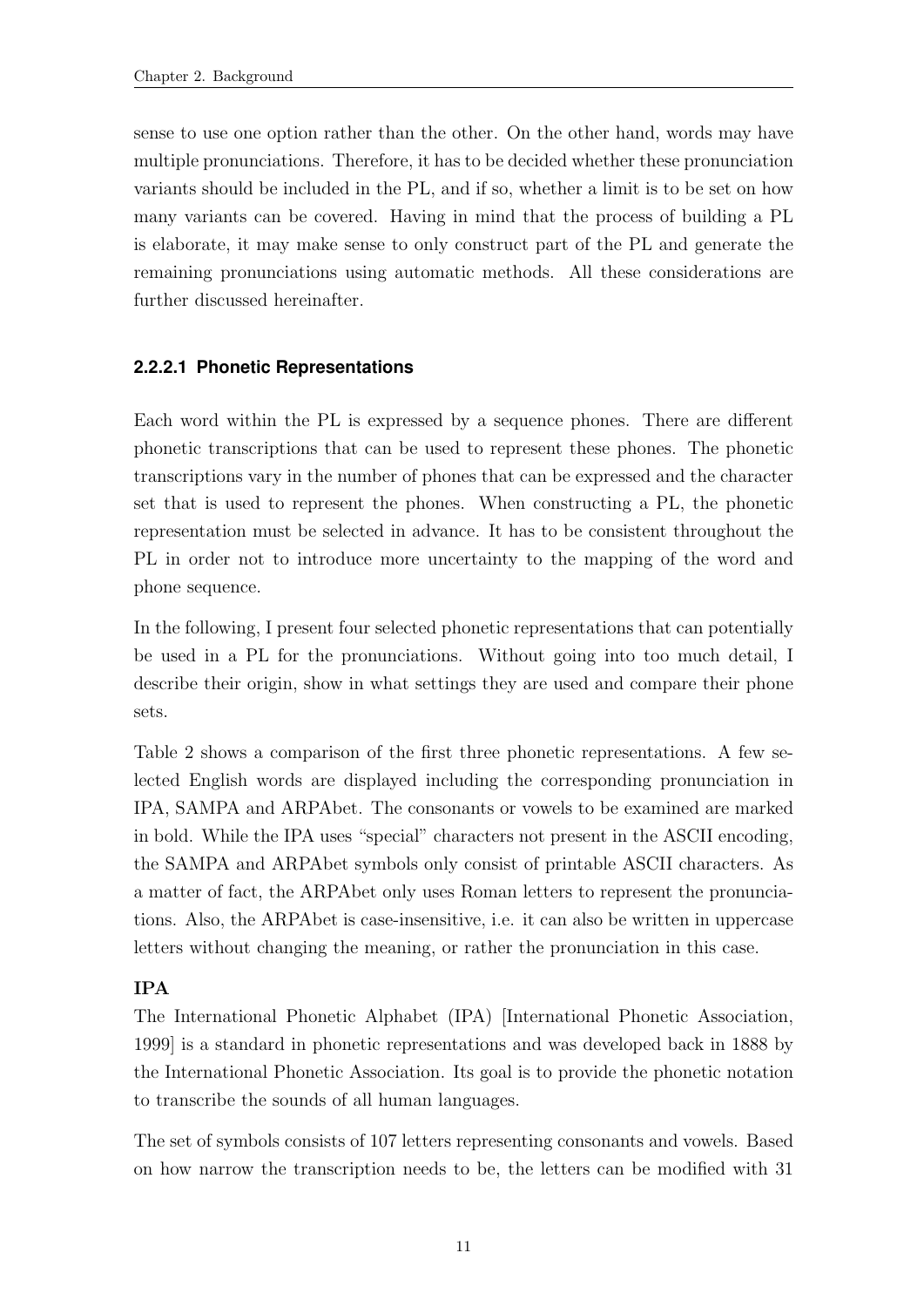| Word       | <b>IPA</b>   | <b>SAMPA</b> | <b>ARPAbet</b> |  |
|------------|--------------|--------------|----------------|--|
| Consonants |              |              |                |  |
| buy        | bar          | $b a l$      | <b>b</b> ay    |  |
| see        | Sİ           | s i          | s iy           |  |
| thick      | $\theta$ ık  | <b>TIK</b>   | th ih k        |  |
| cherry     | tferi        | tSeri        | ch eh r iy     |  |
| ring       | rıŋ          | $r \mid N$   | r ih ng        |  |
|            |              | Vowels       |                |  |
| cat        | kæt          | $k \{ t$     | k ae t         |  |
| city       | sıti         | slti         | s ih t iy      |  |
| butter     | <b>b</b> ntə | $b$ V t $@$  | b ah t er      |  |
| flower     | flauə        | fla $U@$     | f I aw er      |  |

<span id="page-20-0"></span>Table 2: Comparison of selected English words and their pronunciations in the three different phonetic representations of IPA, SAMPA and ARPAbet. The consonants or vowels in focus are highlighted in bold.

diacritics and 19 additional signs that indicate suprasegmental qualities such as length, intonation or stress. These are organised in the famous official IPA chart.<sup>3</sup>

Due to its large inventory of symbols, the IPA also uses special characters which require a rich encoding standard. These are not convenient for computational representations of pronunciations as used in PLs for ASR. Therefore, subsets of the IPA are used as a basis for phonetic representations that are specifically designed for such tasks. Two of those alphabets are the SAMPA and the ARPAbet.

#### SAMPA

The Speech Assessment Methods Phonetic Alphabet (SAMPA) [\[Wells, 1997\]](#page-68-1) can be seen as a subset of the IPA and represents the phones using the 7-bit printable ASCII characters which are case-sensitive. ASCII is a character encoding standard based on the English alphabet.

SAMPA is widely used within speech technologies as a phonetic representation. Its first version was intended to include the phoneme inventories for English, German, French, Italian, Dutch and Danish. This was later extended to cover other European and major non-European languages. The extended version, X-SAMPA, tries to

<sup>3</sup><https://www.internationalphoneticassociation.org/content/ipa-chart>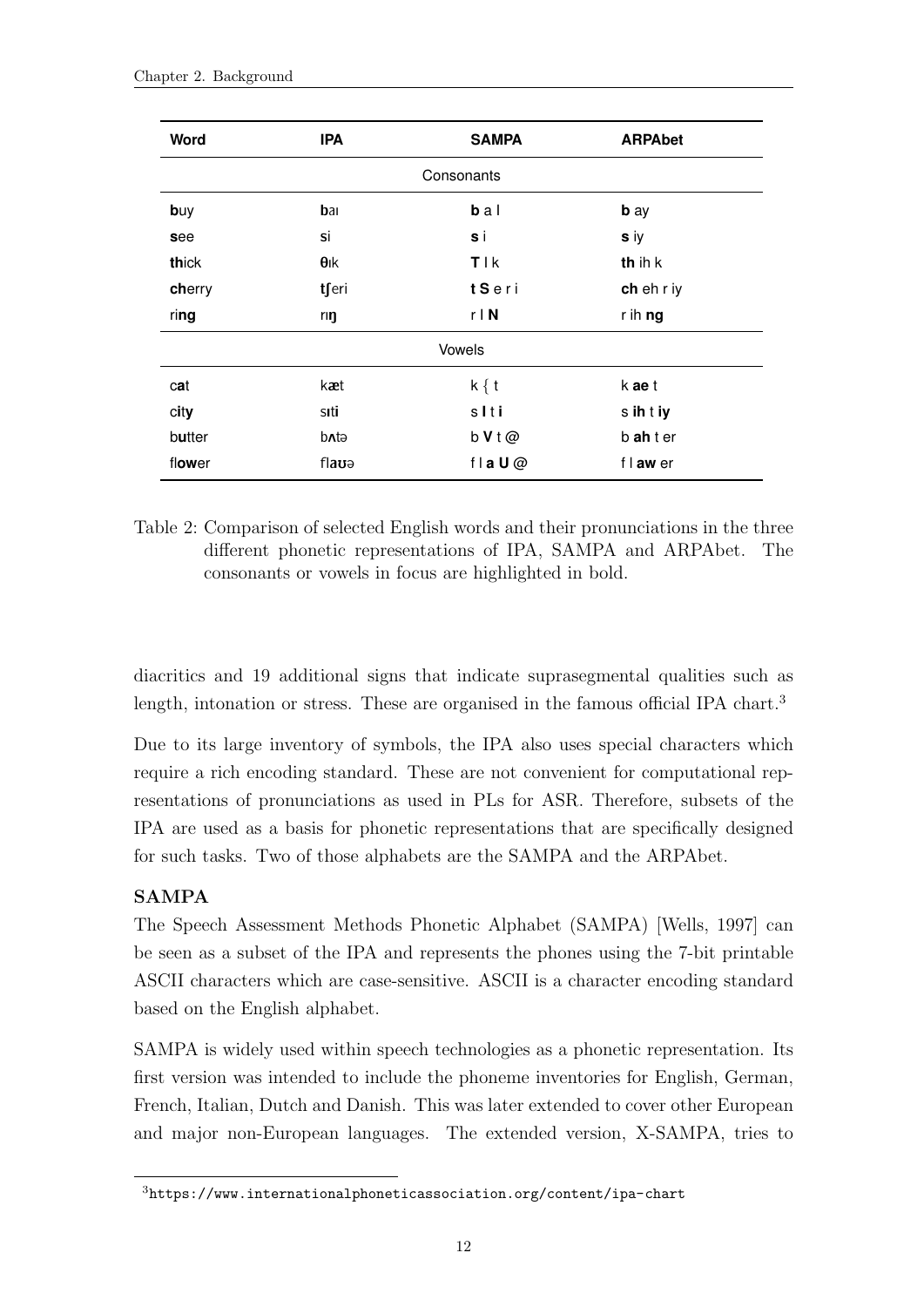represent every symbol of the IPA with ASCII characters, including the diacritics.

The PL that I use as a basis for my experiments on Swiss German, the Swiss German Dictionary, consists of symbols from a modified version of SAMPA (see Section [3.1.2\)](#page-39-0). The version using a reduced phone set only consists of 59 symbols of which each represents a distinct phoneme.

A commonly used PL for ASR, CELEX [\[Baayen et al., 1995\]](#page-64-4), also uses SAMPA to represent the pronunciations. It is known as the most richly annotated dictionary [\[Jurafsky and Martin, 2009\]](#page-65-2). There are versions for English, German and Dutch. The English version contains pronunciations for over 160,000 word forms.

#### ARPAbet

The ARPAbet [\[Shoup, 1980\]](#page-67-0) is another phonetic alphabet that is based on the IPA and uses ASCII symbols. It was specifically designed for American English. The individual phones are represented by up to three letters. There is a total of 50 phones that are covered in the ARPAbet.

Two commonly used PLs that are based on the ARPAbet are the CMU Pronouncing Dictionary [\[Lenzo, 2007\]](#page-66-2), also known as CMU dict, and the *PRONLEX* [\[Kingsbury](#page-65-4)] [et al., 1994\]](#page-65-4). The CMUdict is a PL designed for North American English and contains over 134,000 words and their pronunciations. Its phone set consists of 39 phones derived from the ARPAbet. The PRONLEX has pronunciations for over 90,000 words and is particularly advantageous because of the many proper names (over 20,000) that it includes.

#### Dieth Orthography

The ArchiMob corpus (see Section [3.1.1\)](#page-35-2), which I use as the training data for my experiments, is transcribed according to Dieth's orthography [\[Dieth, 1986\]](#page-64-5). Even though I do not use the Dieth transcription as the reference in the data for the ASR system, the normalised version that I use was generated based on the Dieth transcriptions.

Eugen Dieth was a Swiss linguist, phonetician and dialectologist who published guidelines on the orthography of Swiss German dialects. These guidelines aim to reflect the phonological characteristics and the individuality of the various Swiss dialects. Dieth's orthography can thus be characterised as a system of phonetic transcription.

Dieth's orthography is mainly used by professional linguists and phoneticians that want to transcribe spoken Swiss German. Although the transcriptions are often inconsistent due to the interpretation of the transcriber, they serve as a useful phonetic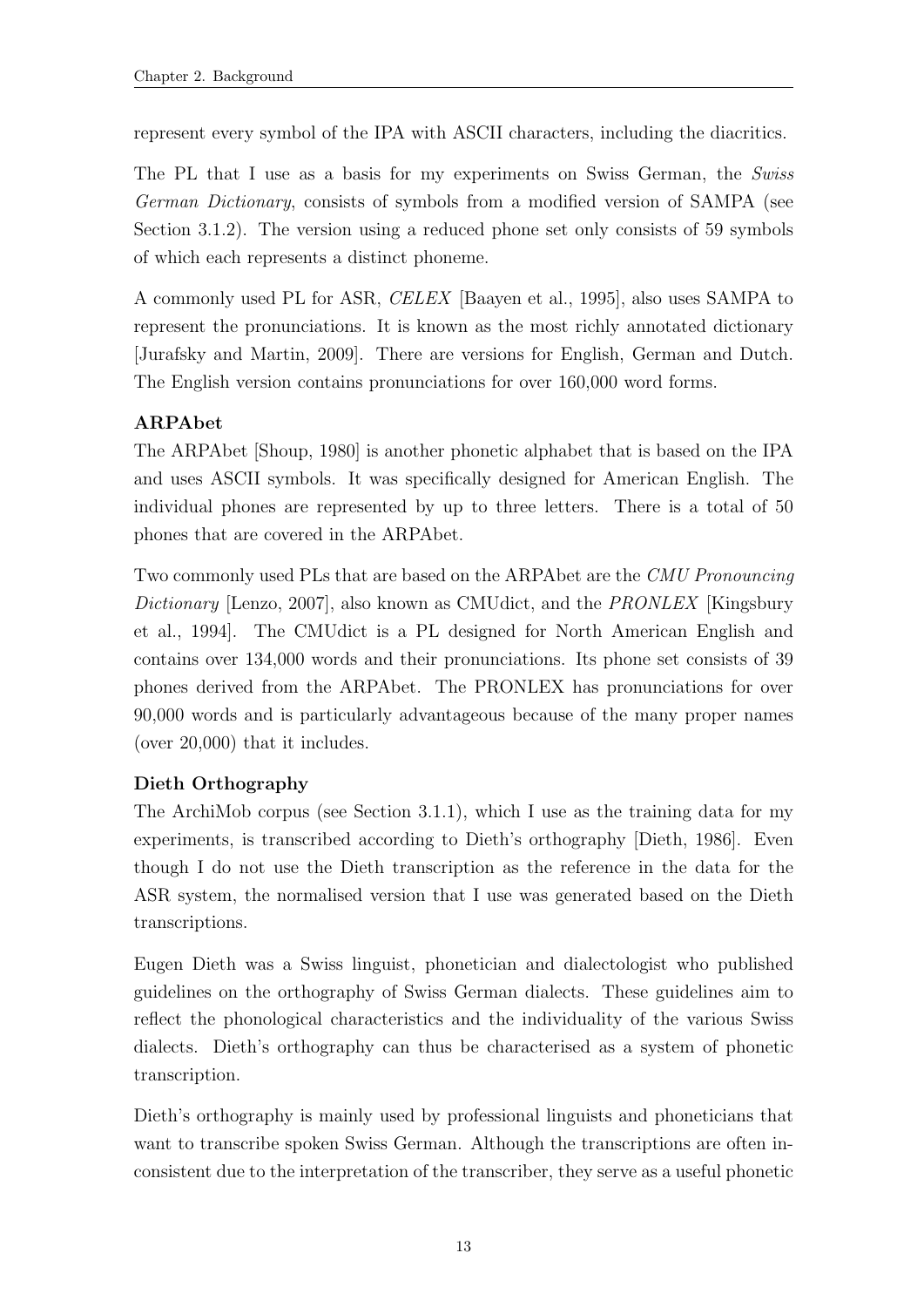representation for processing Swiss German in ASR systems.

In Table [3](#page-22-1) you can see a list of a few selected German words with their notation in Dieth orthography of Zurich dialect and their corresponding SAMPA representation. Based on the training data and the desired output of a Swiss German ASR system, the PL contains the list of words either in Dieth orthography or the standard German equivalent, and their phonetic representations. For the PL in my experiments I use the standard German word, or in some cases a normalised version of the Swiss German word (e.g. schaffen instead of arbeiten), and its SAMPA representation.

| Word                      | Dieth Orthography | <b>SAMPA</b>       |
|---------------------------|-------------------|--------------------|
| Stolz ('pride')           | schtolz           | Stolts             |
| Krieg ('war')             | chrieg            | xri@k              |
| gespielt ('played')       | gschpilt          | k Spilt            |
| etwas ('something')       | öppis             | 2 p i s            |
| Esszimmer ('dining room') | ässzimmer         | $\{s$ stsimm@r     |
| Öffentlichkeit ('public') | öffentlichkäit    | 2ff@ntllxkxalt     |
| arbeiten ('work')         | schaffe           | $S$ a f f $\omega$ |

<span id="page-22-1"></span>Table 3: Comparison of selected German words in Dieth orthography of Zurich dialect and its SAMPA representation. The English translation is shown in brackets.

#### <span id="page-22-0"></span>**2.2.2.2 Pronunciation Variability**

When looking at the words in a PL, most of them have a single pronunciation. However, it is possible that the same word is listed more than once because it has multiple pronunciations. This can have several causes. One of them are homographs, which are words that have the same written form but have different meanings and in some cases are pronounced differently. An example for this is the English verb read and its past forms  $(j \text{iid} / \text{ vs. } / \text{ied})$  or the standard German liebe ('love') which can either be the noun or the verb in Swiss German ( $\ell$ li $\delta$ bi/).

Other words that commonly have more than one pronunciation are frequently used function words like articles, conjunctions or particles. The Switchboard corpus, a commonly used resource of English conversational speech, contains 12 different pronunciations for because and hundreds for the [\[Jurafsky and Martin, 2009\]](#page-65-2). The pronunciation variation can also be caused by the context, particularly by the following word. For example in English, when the word after the begins with a consonant,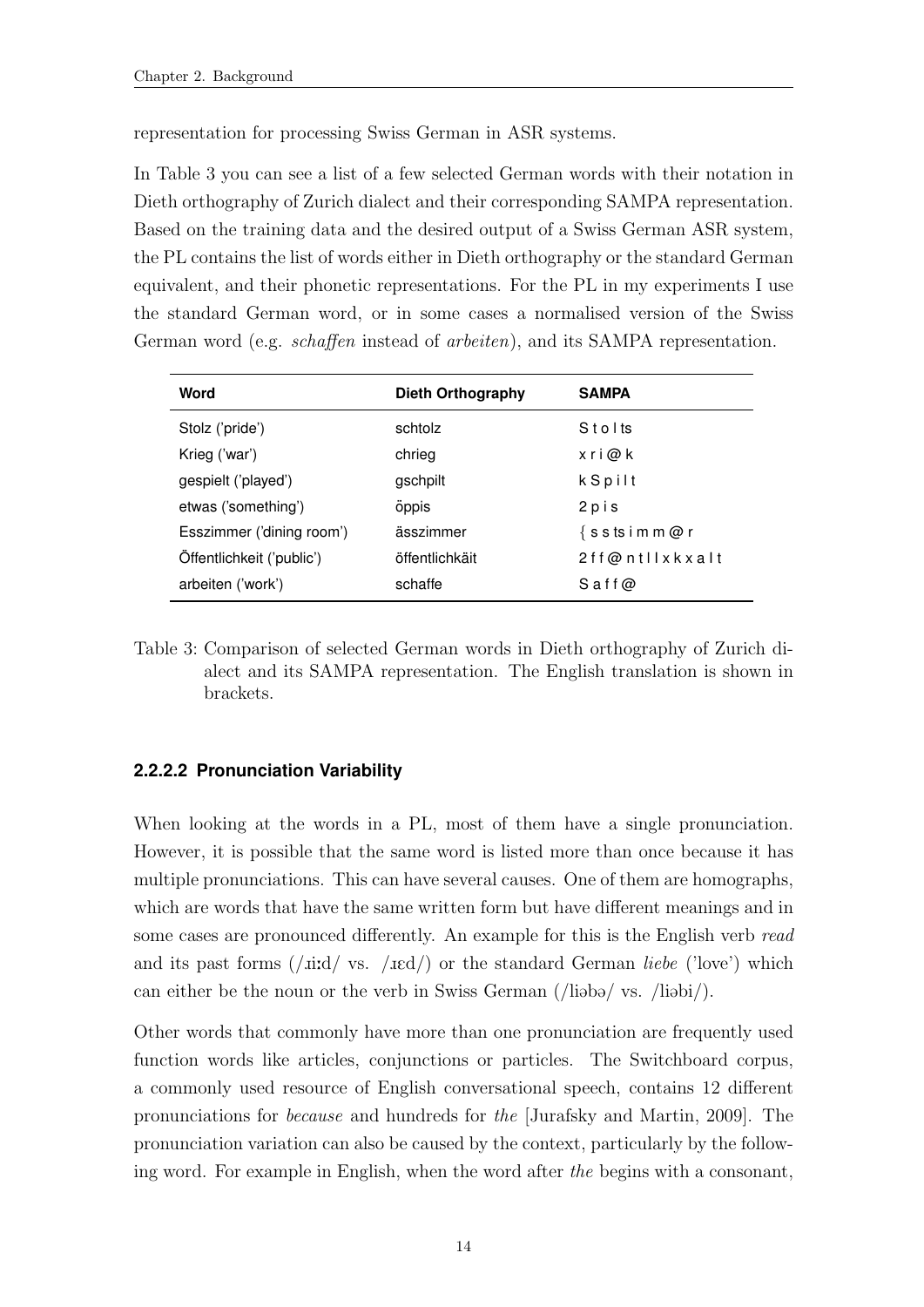the is usually pronounced as  $\delta \Theta$ . Otherwise, when the word after the begins with a vowel, the pronunciation changes to  $\delta i$ .

A third reason for having multiple pronunciation variants of words in a PL is the use in multi-dialectal ASR. Since the same word might be pronounced differently in various dialects of the language, the PL can be enriched to account for the pronunciation variants. The downside of having multiple pronunciations, however, is the higher flexibility added to the model. Different words are likely to share some of the pronunciation variants, which increases the number of potential ambiguities and can then lead to erroneously decoded words in the output of the ASR system. This was also shown in [Hain](#page-64-6) [\[2002\]](#page-64-6), where having only one, but carefully constructed, pronunciation per word led to a slightly more accurate system than having multiple variants (average of 1.18 pronunciation variants per word).

Multiple pronunciations can also cause problems in Viterbi decoding. Since the Viterbi decoder tries to find the best string of phones rather than the best word string, it biases against words with many pronunciation variants. The more pronunciations variants a word has, the more likely it is to be chosen. These words have therefore a higher probability compared to other words. Instead of using multiple pronunciation variants, a context-dependent acoustic model with triphones can be enough to model phonological phenomena like vowel reduction [\[Jurafsky et al.,](#page-65-5) [2001\]](#page-65-5).

The average number of pronunciation variants per word in state-of-the-art ASR systems seems to range from 1 to 2.5 [\[Jurafsky and Martin, 2009\]](#page-65-2). The PL that I use for my experiments only has a few words with multiple pronunciations. The dictionary which the PL is based on, includes pronunciations for six Swiss German dialects (see Section [3.1.2\)](#page-39-0). Using all of those pronunciations in the PL would result in too much confusion when deciding what word to choose in the output. Therefore, I only use the pronunciations from the Zurich dialect. For the 10,968 different word forms in my PL, there are 11,044 pronunciations. This results in an average of 1.007 pronunciations per word.

Another problem in pronunciation modelling for ASR is the incomplete coverage of words. There are a lot of words that are not covered by the PL. In order to deal with these unseen words, there are ways to automatically augment the PL with pronunciations of those words. Popular techniques to extend the PL are discussed in the next section.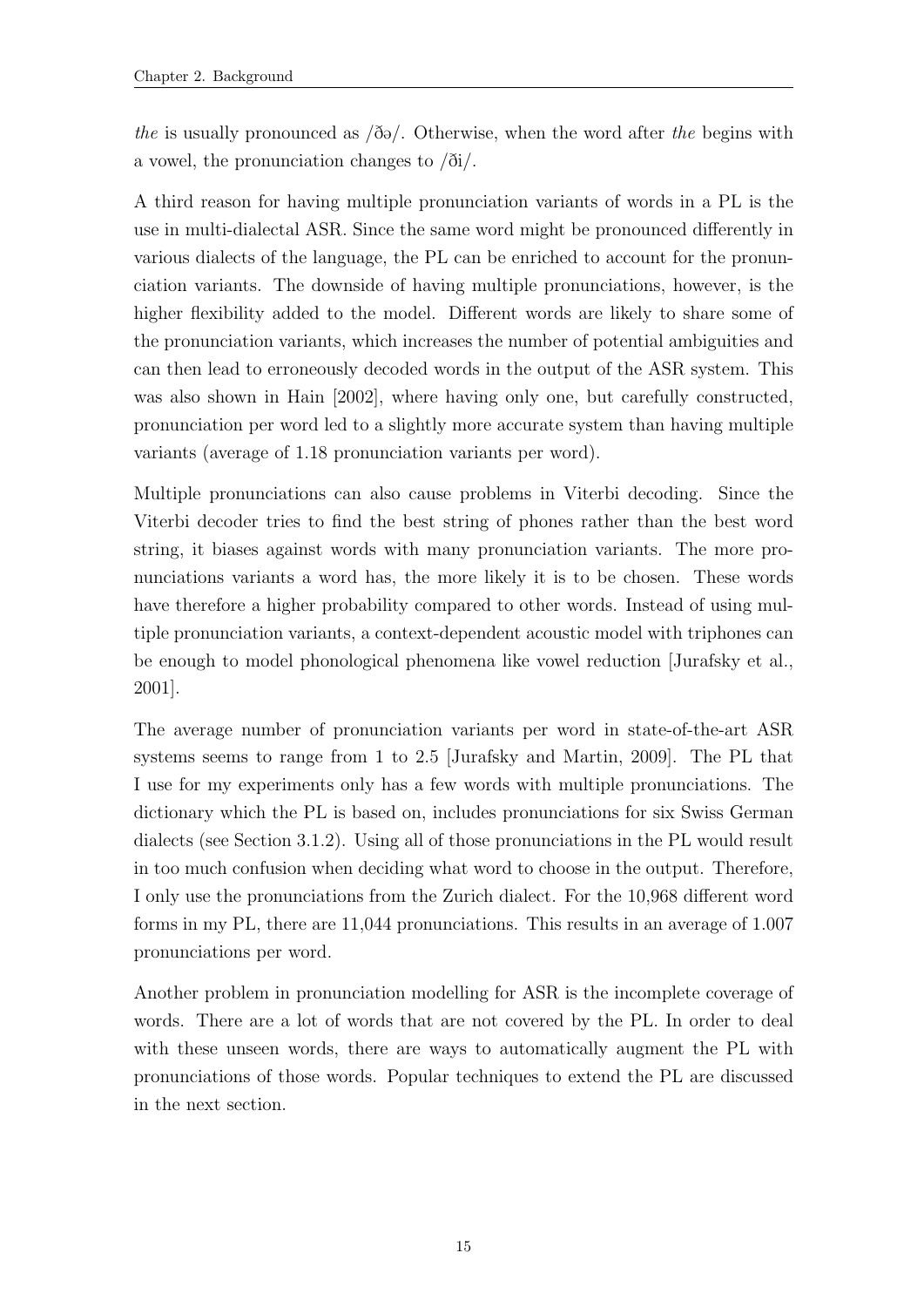### <span id="page-24-0"></span>**2.2.3 Extending the Pronunciation Lexicon**

Words that the ASR system is not familiar with, or rather which it did not see during the training, are called out-of-vocabulary (OOV) words. Common sources for OOV words are named entities (e.g. personal names, geographical places or brands and products) or the extended vocabulary of languages that are morphologically richer than English. This larger vocabulary includes, among other things, compound words in German and the various word forms in highly inflected languages like Finnish or Arabic. OOV words can have a high impact on the quality of the ASR system. Each OOV word is said to result in 1.5 to 2 extra errors due to the loss of contextual information. Therefore, it is important to minimise the OOV rate.

The OOV rate is the percentage of words in the testing data that is not contained in the PL. Training the acoustic model requires pronunciations for all words in the training data in order to construct a HMM for each training utterance. In order to decrease the OOV rate, the PL can be extended with automatic methods. This is particularly beneficial in my Swiss German setting with a rather small PL that consists of roughly 10,000 word forms.

The most popular way to extend the PL is to train a model on the existing words and pronunciations and predict the pronunciations for new words based on this model. This method is further described in the next section.

#### <span id="page-24-1"></span>**2.2.3.1 Grapheme-to-Phoneme Conversion**

The process of converting a sequence of letters (graphemes) into a sequence of phones is called grapheme-to-phoneme (G2P) conversion. Therefore, the task of a G2P algorithm is to turn a letter string like dictionary into its phonetic representation [ d ih k sh ah n eh r iy ]. This can be achieved by manually writing letterto-sound (LTS) rules. The earliest such rules were written in the Chomsky-Halle rewrite rule format [\[Chomsky and Halle, 1968\]](#page-64-7). The LTS rules are applied in order, beginning with the most specific to later default rules that only apply if the context for the earlier rules is not applicable. LTS rules are defined in the following format:

$$
A \longrightarrow B / [pre-context \_ post-context]
$$
 (2.9)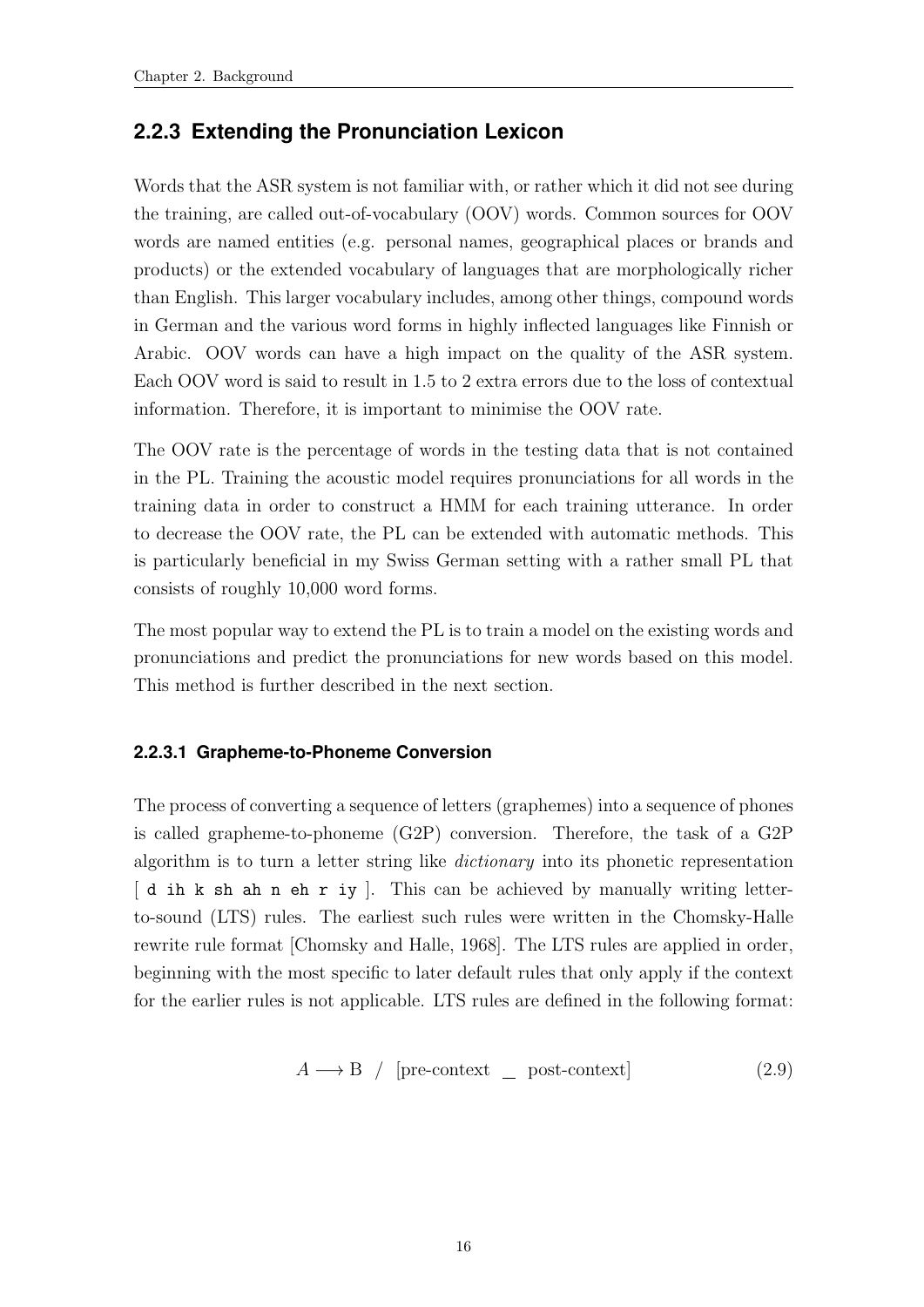<span id="page-25-0"></span>[Jurafsky and Martin](#page-65-2) [\[2009\]](#page-65-2) present a simple pair of such rules for pronouncing the letter  $c$  in English:

$$
c \longrightarrow [k] / \_ \{a, o\} ; context-dependent
$$
  

$$
c \longrightarrow [s] ; context-independent
$$
  
(2.10)

The rules in Eq. [2.10](#page-25-0) define that if the letter c is followed by the letter a or  $o$ , it is pronounced as [k]. Otherwise, it is pronounced as [s]. Actual rules are much more complicated and thus expensive to create. A more recent way is to use automatic methods based on machine learning. These methods do not require any hand-written rules and rely on already transcribed data.

The probabilistic approach of G2P conversion was first formalised by [Lucassen and](#page-66-4) [Mercer](#page-66-4) [\[1984\]](#page-66-4). Given the letter sequence  $L$ , the most probable phone sequence  $P^*$ out of all phone sequences is found:

$$
P^* = \underset{P}{\text{argmax}} P(P|L) \tag{2.11}
$$

Statistical approaches like the semi-automatic method of [Black et al.](#page-64-8) [\[1998\]](#page-64-8) try to find the LTS alignment by computing probabilities for each letter-phone pair from the training set. This needs to be done for each word in the training set. One letter can align to multiple phones or to no phones at all. The approach is semi-automatic because it relies on a pre-defined list of allowable phones that each letter can align to.

In order to find the phone sequence for new words, a machine learning classifier is trained on the aligned training set. For each letter of the word, the classifier generates the most probable phone. The accuracy can be improved by also considering the context. In the case of G2P conversion, this is a fixed number of previous and following letters of the letter the phone has to be predicted of.

Since the G2P problem consists of converting one sequence into another, similar techniques are used for the conversion as in machine translation, which is also a sequence-to-sequence (seq2seq) task. Instead of translating words from one language into another, the task of G2P is to translate from a sequence of letters into a sequence of phones.

Therefore, more recent NN models tend to achieve better results in finding the corresponding phone sequence of new words. The toolkit I used to extend the PL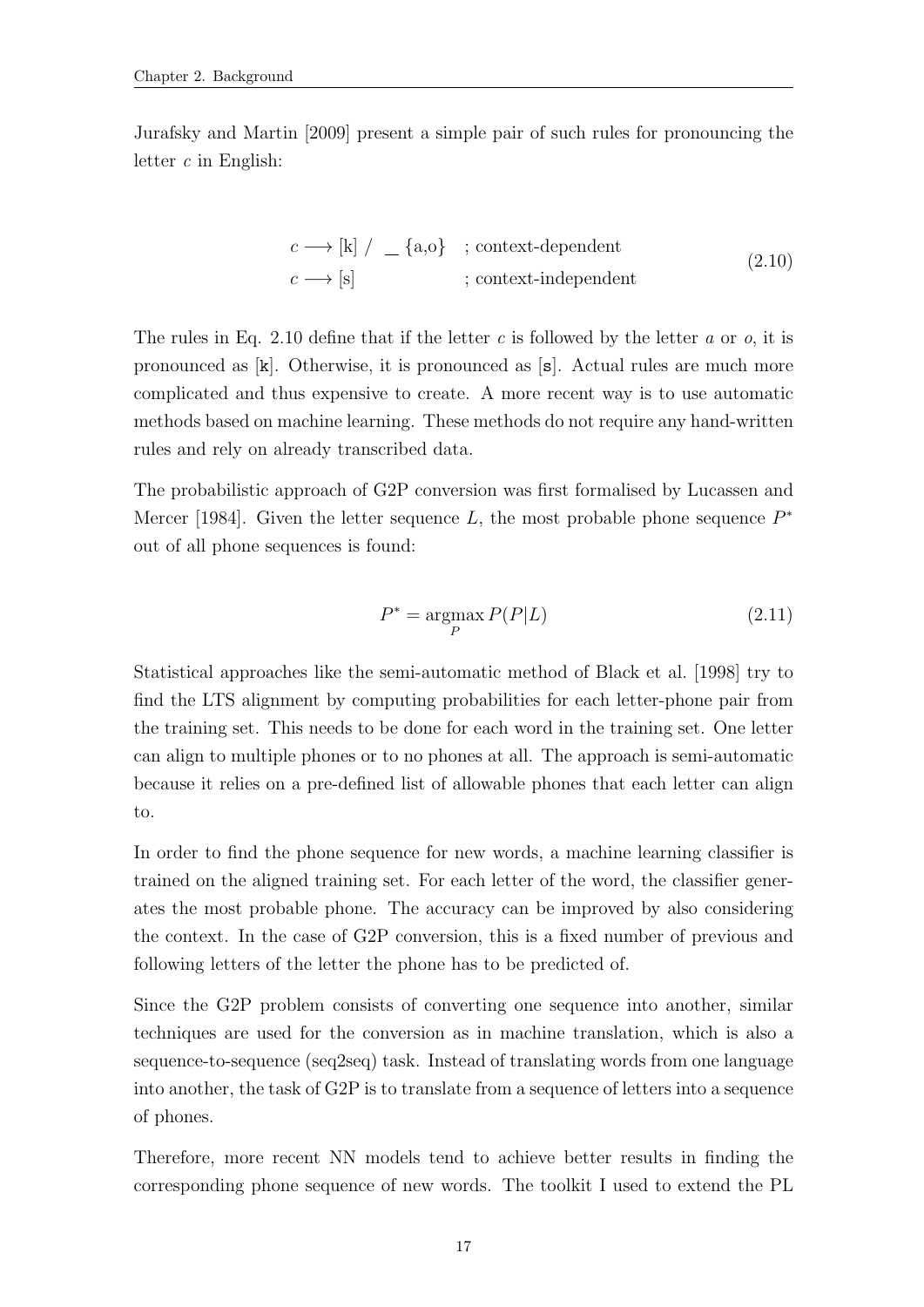(see Section [3.2.2\)](#page-43-1) is based on the Transformer model [\[Vaswani et al., 2017\]](#page-68-2). Unlike RNNs, the Transformer does not require the sequential data to be processed in order (e.g. in G2P, letters in a word from left to right). Instead it relies entirely on an attention mechanism, which represents the correspondence (or relevance) of each item of the input sequence at each timestep, which is needed to generate the output. This way it can draw global dependencies between the input and output.

## <span id="page-26-0"></span>**2.3 Replicating the Baseline System**

This section shows the steps needed to replicate the baseline model which is used as a foundation to perform further experiments on the pronunciation lexicon in this work. The model to be replicated was worked out and presented in [Nigmatulina](#page-66-0) [\[2020\]](#page-66-0). I am going to explain the individual steps in the pipeline of the baseline system. This includes the data preparation, feature extraction, training of the acoustic models, graph compilation from the architecture's components, and decoding on a new test set. Before showing the results of the baseline system, I want to highlight the data that I used as the input and describe where it originates from.

#### <span id="page-26-1"></span>**2.3.1 Description of the Pipeline**

The framework I use to train the ASR system is the Kaldi Speech Recognition Toolkit, further referred to as Kaldi. Complete recipes (pipelines) are made available by the community or researchers to be used in Kaldi. See Section [3.2.1](#page-43-0) to learn more about Kaldi.

The pipeline that I am working with is based on the *wsj* recipe which was initially created for speech recognition trained on the Wall Street Journal (WSJ) corpus. The model was adapted for the ArchiMob corpus of Swiss German (see [3.1.1\)](#page-35-2) and later on further improved for experiments on acoustic modelling in Iuliia Nigmatulina's Master's thesis [\[Nigmatulina, 2020\]](#page-66-0). In a second Master's thesis by [Kew](#page-65-0) [\[2020\]](#page-65-0), Tannon Kew investigated language modelling techniques for the same pipeline. In this first step, I am trying to replicate the best performing model with the best performing resources from those two theses, and explain the pipeline and the underlying processes.

The pipeline consists of two main bash scripts which represent a) preliminary Kaldi data preparation steps, feature extraction and the training of the acoustic model (run.sh), and b) the decoding step given a new set of audio files to be transcribed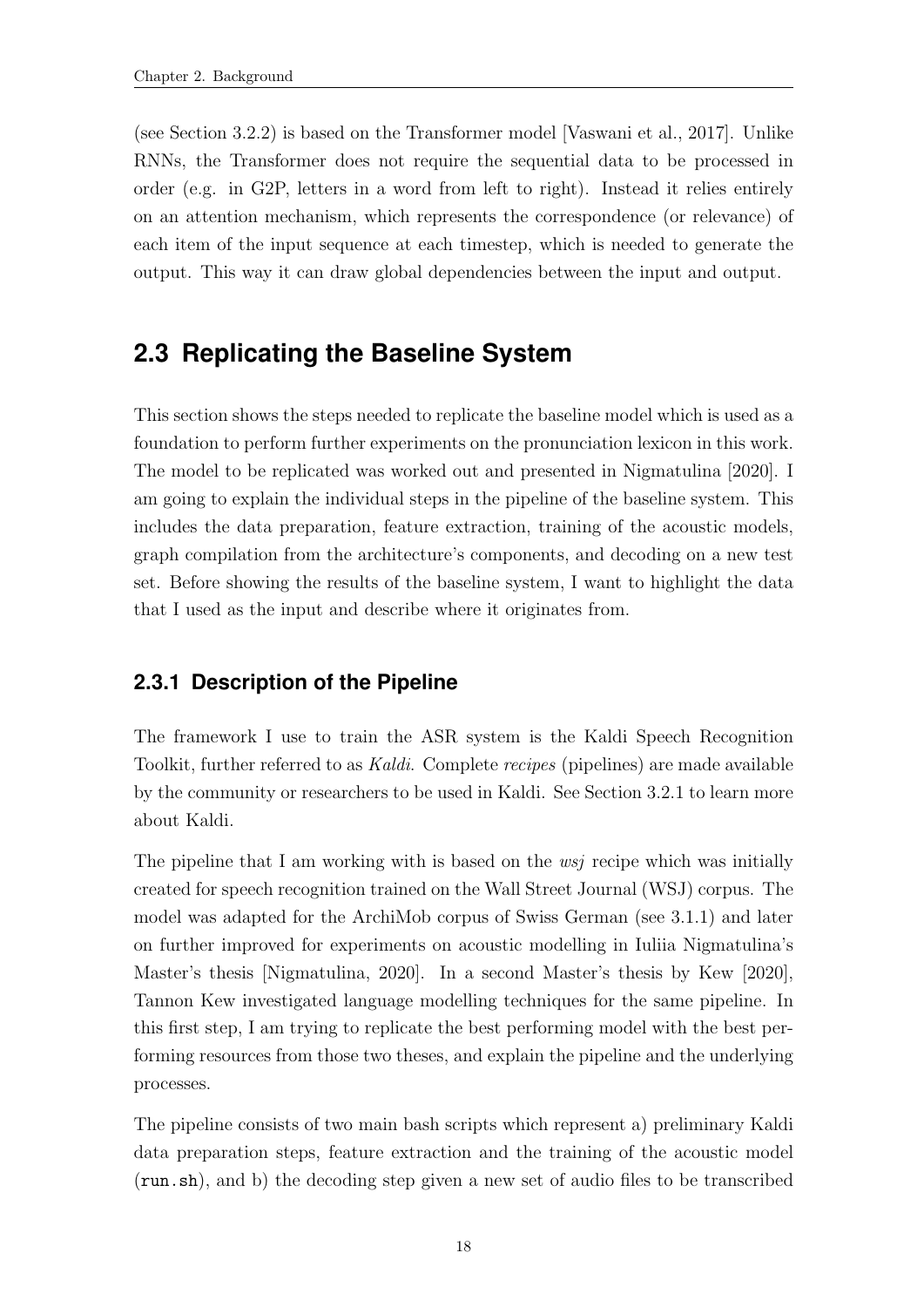(compile decode.sh). This includes the graph compilation from the architecture's components and evaluation of the given set.

#### <span id="page-27-0"></span>**2.3.1.1 run.sh: Data Preparation**

The pipeline to train the ASR system in Kaldi starts with the script run.sh. It integrates the steps for data preparation, feature extraction and the training of acoustic models. The arguments that the script takes include the training file in CSV format, the folder containing the audio files, the pronunciation lexicon, the transcription type and a folder to save the outputs to.

#### archimob/prep archimob training files.sh

First, the data preparation steps are performed which are needed for the Kaldi recipe to train the acoustic models. Therefore, within run.sh, the script archimob/prep archimob training files.sh is called. It collects and prepares the data described below and stores it in the output folder under initial\_data.

From the CSV file, the transcriptions together with the corresponding audio file names are extracted. Based on the transcription type, this is the transcription in Dieth orthography or the normalised version of it.<sup>4</sup> Also, the utterances belonging to at least one of the invalid categories (anonymity, speech\_in\_speech, missing\_audio and no\_relevant\_speech) are filtered out in this step.

Secondary files are then created by calling the Python script archimob/create secondary files.py. This includes mappings of the utterance IDs and their corresponding locations of the audio files (wav.scp), mappings of the speaker IDs and the utterance IDs (spk2utt) and vice-versa, mappings from utterance IDs to the corresponding speaker IDs (utt2spk).

There is an option to create a simple pronunciation lexicon at this step. It is generated by a concatenation of the word's graphemes (one-to-one grapheme to phone mapping) and some grapheme clusters that represent a single phone (e.g. ch or tsch) from the transcriptions. However, this is not needed for my experiments, since I am working with a pre-defined pronunciation lexicon.

In further steps, the non-silence phones are extracted from the lexicon and also files for the list of non-speech symbols like silence phones, optional silence and extra questions (for tree building) are created. The transcriptions include nonspeech events such as <SPOKEN NOISE> for language disfluencies (e.g. stutters) and <SIL WORD> for pauses in the recordings to distinguish these sounds from speech

<sup>4</sup>For the experiments in this work, the transcription type is always the normalised version.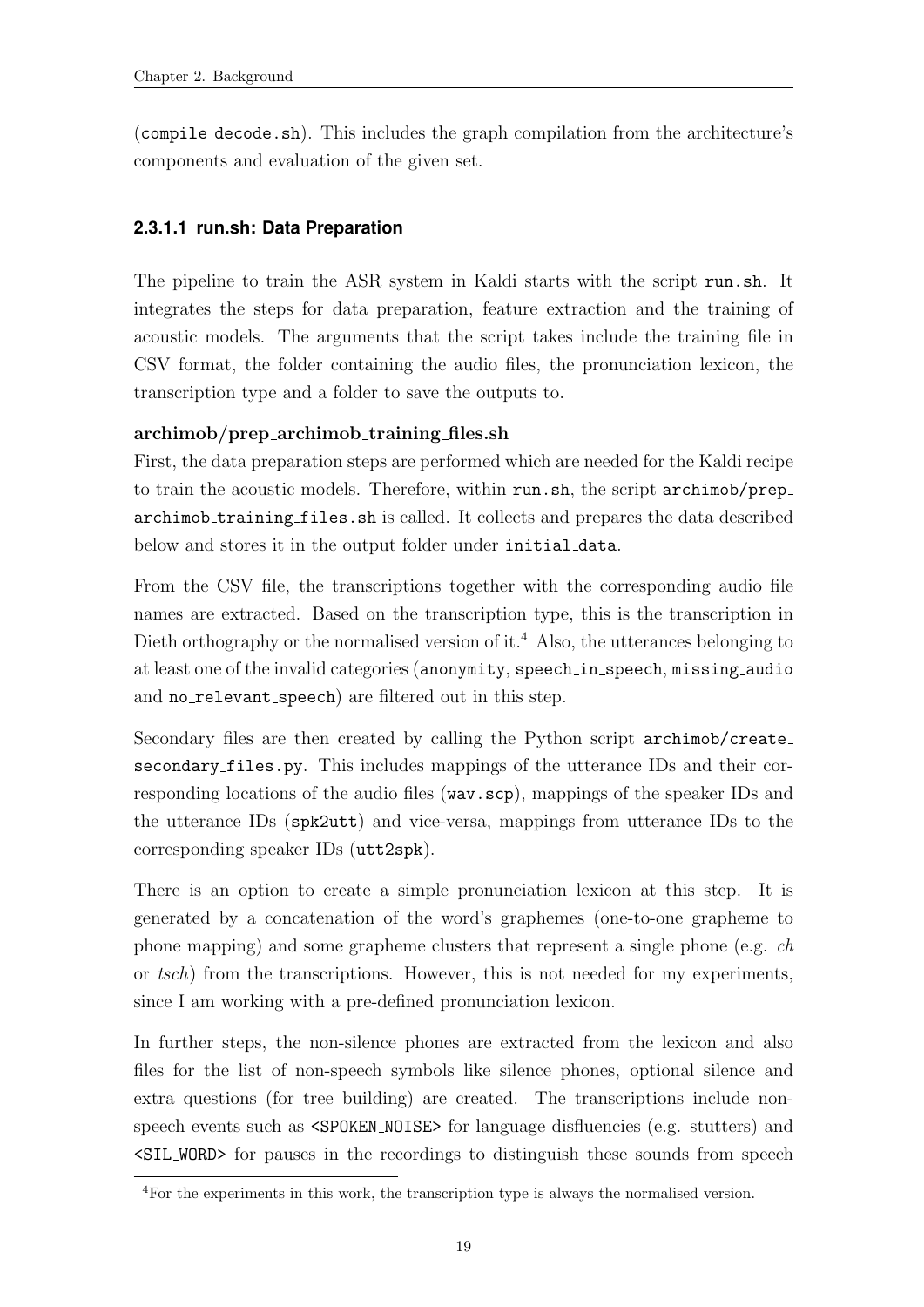units.

#### utils/prepare lang.sh

In the second data preparation step, the script utils/prepare\_lang.sh stores various data files in the initial data folder used for training and decoding. This - among others - includes mappings between phonemes and corresponding states, between words and the phoneme representations, and the pronunciation lexicon together with a second lexicon showing the probabilities of each pronunciation variant. These probabilities are not relevant in our case since there is not more than one variant per word in the lexicon for Zurich dialect. Additionally, the resources in the folder mentioned above are checked for validity with various Perl scripts.

#### <span id="page-28-0"></span>**2.3.1.2 run.sh: Feature Extraction**

In this step, the MFCC features are extracted from the audio files with a sample frequency of 8 kHz (steps/make mfcc.sh). The resulting feature files contain matrices in Kaldi format, where the dimension is equal to the length of the audio file in 10ms intervals.<sup>5</sup> Furthermore, statistics for Cepstral Mean and Variance Normalisation (CMVN) are computed on a per-speaker basis (steps/compute\_cmvn\_stats.sh).

#### <span id="page-28-1"></span>**2.3.1.3 run.sh: Acoustic Model Training**

Now that all the data is prepared and the features are extracted, the main part of the run.sh script consists of training the acoustic model(s). A total of six AMs are trained subsequently and each time, make use of the alignments between the phonemes and the acoustic signal of the respective predecessor model (steps/align si.sh). There are four Gaussian Mixture models (GMM), one trained on monophones (mono) and three on triphones (tri, tri lda and tri mmi), and two neural network (NN) based models (nnet2 and nnet\_disc):

**mono** GMM with context-independent monophone training (e.g. /o/)

**tri** GMM with context-dependent triphone training (e.g. /f-o+r/)

**tri lda** triphone GMM with additional LDA and MLLT feature transformation

**tri mmi** triphone GMM with LDA feature transformation and discriminative boosted MMI training

**nnet2** neural network model with p-norm activation

<sup>5</sup>The audio signal is typically divided into frames of 25ms shifted by 10ms each time.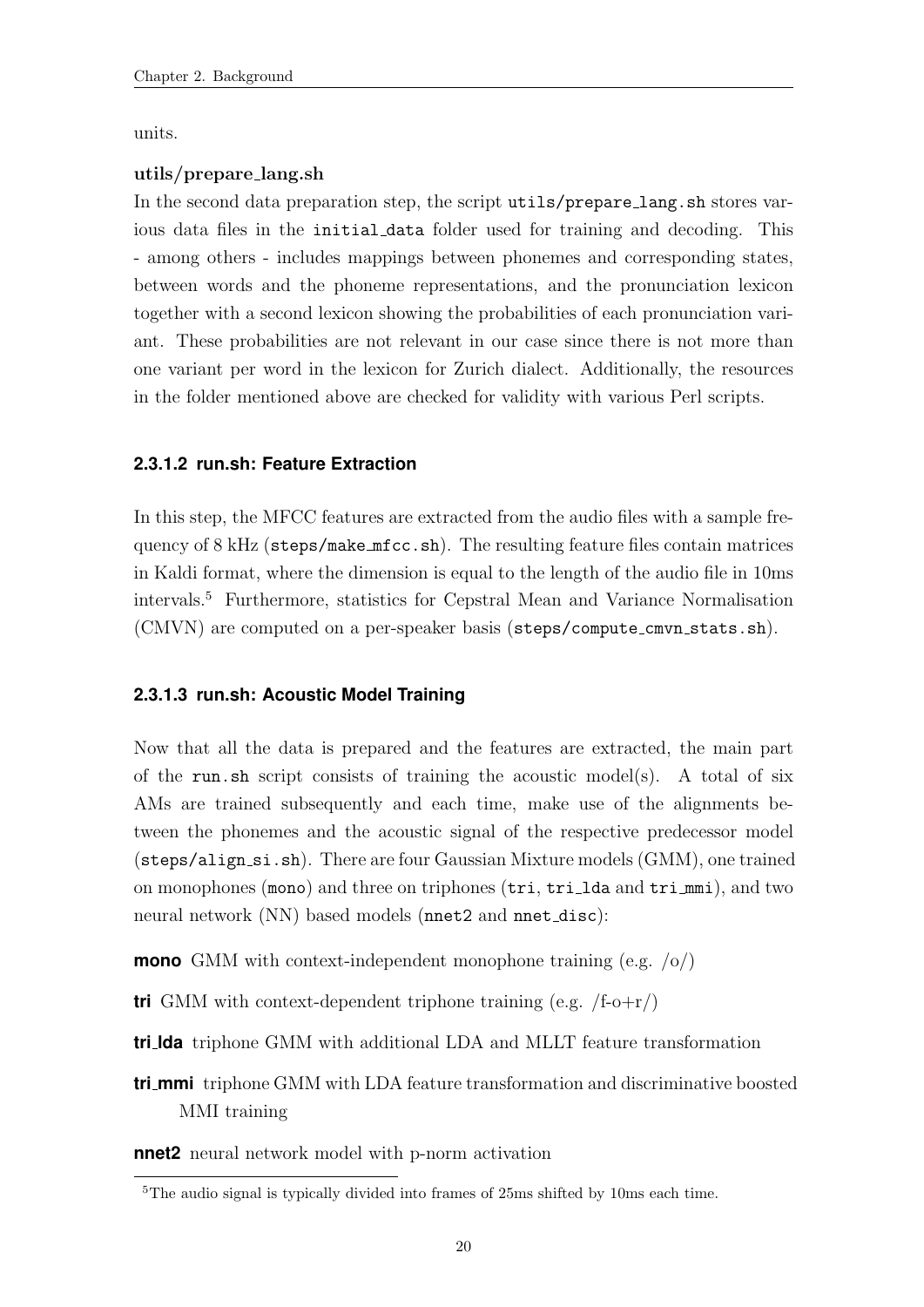#### **nnet disc** discriminative neural network model

The first model (mono) is trained from a flat start, whereas the following models build up on the phoneme-signal alignments of the previous model. The alignments of the tri mmi model also serve as a basis for the final model (ivector) which yielded the best results in [Nigmatulina](#page-66-0) [\[2020\]](#page-66-0). It is based on a time-delay neural network (TDNN), a feed-forward neural network which is used to model long-term temporal dependencies. To better model these longer sequences, the time-delay design allows the network to discover acoustic-phonetic features and temporal relationships between them [\[Waibel et al., 1989\]](#page-68-3).

Additionally, the data for the TDNN model is augmented with a technique called data perturbation. It operates on the audio-level and produces copies of the original acoustic data through modifications on the acoustic signal [\[Ko et al., 2015\]](#page-66-5). Two of the data perturbation types are used for this model. In speed perturbation, the data is reproduced by changing the speed of the audio with factors of 0.9, 1.0 and 1.1, generating three versions of the original signal. The data is further modified by applying volume perturbation which adds more variability to the audio volume (factor ranges from 0.125 to 2 of the original signal). This allows for a better generalisation and also helps when using iVectors.

The concept of iVectors was originally introduced in the task of speaker recognition / verification to extract information about the speaker or acoustic environment. However, this technique also proved useful within ASR for speaker and accent adaptation [Karafiat et al., 2011]. The approach of iVectors is able to reduce large-dimensional sequential input data to a low-dimensional fixed length feature vector without losing too much relevant information.

#### **ivector** TDNN model with data perturbation and iVector features

All acoustic model trainings are initiated by executing the corresponding Shell script which can be controlled via the run.sh script. Having trained the acoustic models, the next step is the compilation of the graph from the system's components followed by the decoding of the development set and evaluation of the model's performance.

#### <span id="page-29-0"></span>**2.3.1.4 compile decode.sh: Graph Compilation**

The compilation of the graph is performed in the second main script compile decode.sh. Based on the acoustic model used for the decoding, the script is named differently: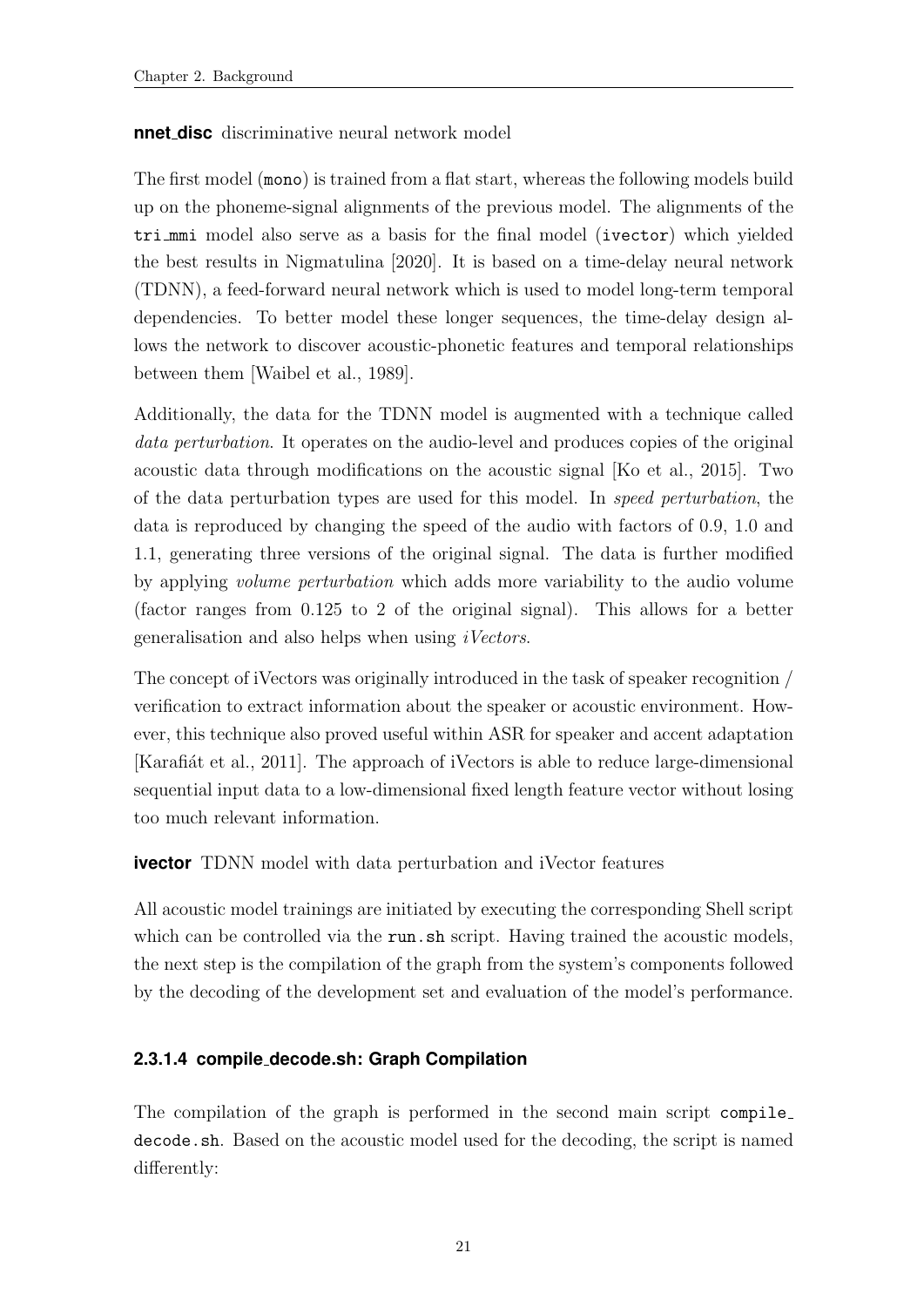**compile decode gmm.sh** Used to decode with the four GMM based models mono, tri, tri lda and tri mmi

**compile\_decode\_nnet.sh** Used to decode with the NN based models nnet2, nnet\_ disc

**uzh/decode tdnn.sh** Used to decode with the TDNN model ivector

In the decoding step, the system's components - acoustic model, pronunciation lexicon and language model - are compiled to a fully expanded decoding graph by combining them.

First, the contents of the lexicon are pre-processed and stored in a temporary folder. The lexicon used for the training of the acoustic model does not have to be the same as the one used for the decoding. In this setup, however, it is the same lexicon used for both.

Then, the FST representation of the input LM is created. Together with the AM and the PL, the final decoding graph is compiled (utils/mkgraph.sh).

#### <span id="page-30-0"></span>**2.3.1.5 compile decode.sh: Decoding and Evaluation**

Before decoding the development set, the same data preparation steps are performed as in Sections [2.3.1.1](#page-27-0) and [2.3.1.2:](#page-28-0) pre-processing of the CSV file containing the transcriptions and corresponding utterance IDs, creation of secondary files and extraction of MFCC and CMVN features. For the TDNN model, the iVectors are additionally extracted from the development set.

The decoding graph compiled in the last step is then used to generate the hypothesis transcriptions of the development set. Based on the language model weight (ranges from 7 to 17 in steps of 1) and the word insertion penalty (0.0, 0.5 and 1.0) defined as parameters of the script, the decoding is done for all possible combinations. The best (lowest) WER and CER, together with the corresponding scoring options (values for LMWT and WIP) are stored in separate files. These values can be used as input parameters when decoding new audio files.

#### <span id="page-30-1"></span>**2.3.2 Input Data**

Before looking at the results, I want to present the data that I used as the inputs for the system. These resources were elaborated in the Master's theses by [Nigmatulina](#page-66-0) [\[2020\]](#page-66-0) and [Kew](#page-65-0) [\[2020\]](#page-65-0) who worked with the same data set and system. Therefore,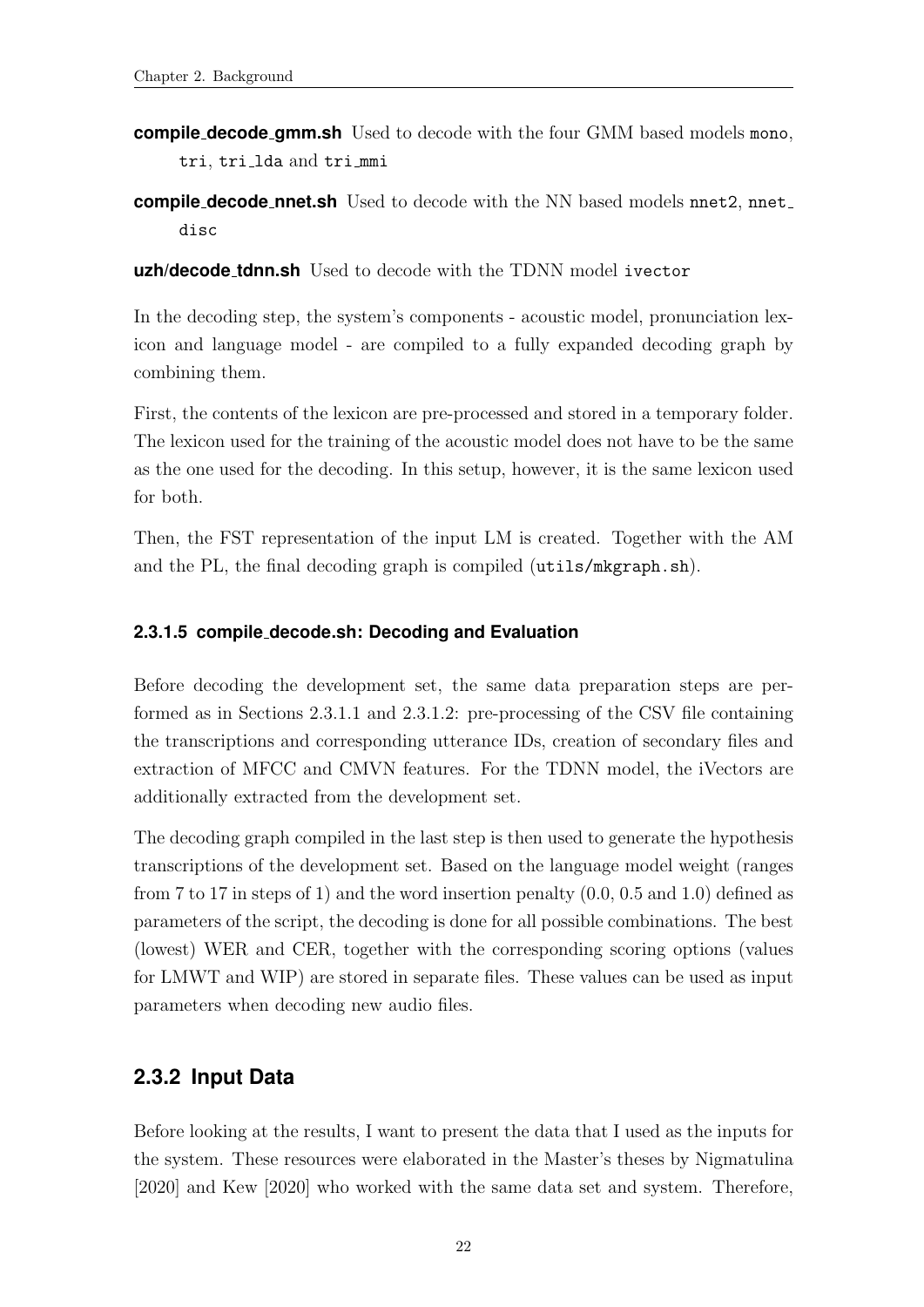some of the files are already in a pre-processed format. The following list shows the files that have been pre-processed already and where they originated from:

- Audio files, transcriptions and alignment: The original data from the ArchiMob corpus consisted of 34 video recordings of interviews with a duration of approximately 1-2h each (see Section [3.1.1\)](#page-35-2). To get more suitable data for the alignment during acoustic modelling, the long recordings are divided into smaller chunks. Therefore, the audio is extracted from the videos as WAV format (archimob/extract audio.sh). Then, all the information relevant for ASR from the original transcriptions (in EXMERaLDA [EXB] format) are compiled in a single CSV file (archimob/process exmaralda xml.py). The much shorter speech utterances with a duration of 4-8s each are derived from the timestamp information in the EXB files together with the corresponding extracted WAV file chunks.
- Data split into training, development and testing set: The data sets for training the speech recogniser, fine-tuning the model parameters and evaluating the system's performance are already available as separate CSV files. The distribution of these sets was prepared by Samardžić et al. [\[2016\]](#page-67-1) for the evaluation of part-of-speech tagging performance on the ArchiMob corpus. In order to compare the results with the models from the previous Master's theses, I use the same data sets. Table [4](#page-31-0) shows the distribution of speech utterances in each data set, including the separation in total number of utterances and the number of which are valid and therefore used for the experiments.

| Data Set           | Total  | Valid  |
|--------------------|--------|--------|
| <b>Training</b>    | 78,303 | 67,693 |
| <b>Development</b> | 2,266  | 1,710  |
| <b>Testing</b>     | 1,870  | 1,486  |
| <b>Total</b>       | 82,439 | 70,889 |

<span id="page-31-0"></span>Table 4: Distribution of the speech utterance counts per data set. Only utterances from the category Valid are used in the experiments.

The data sets in CSV format mentioned above are needed as the input for Kaldi, which expects one utterance per line. Each utterance has to be defined with a unique ID that represents the name of the corresponding audio file. There is a total of nine columns in the CSV files:

**utt id** unique utterance ID that consists of the speaker ID and the utterance ID which indicate the corresponding audio file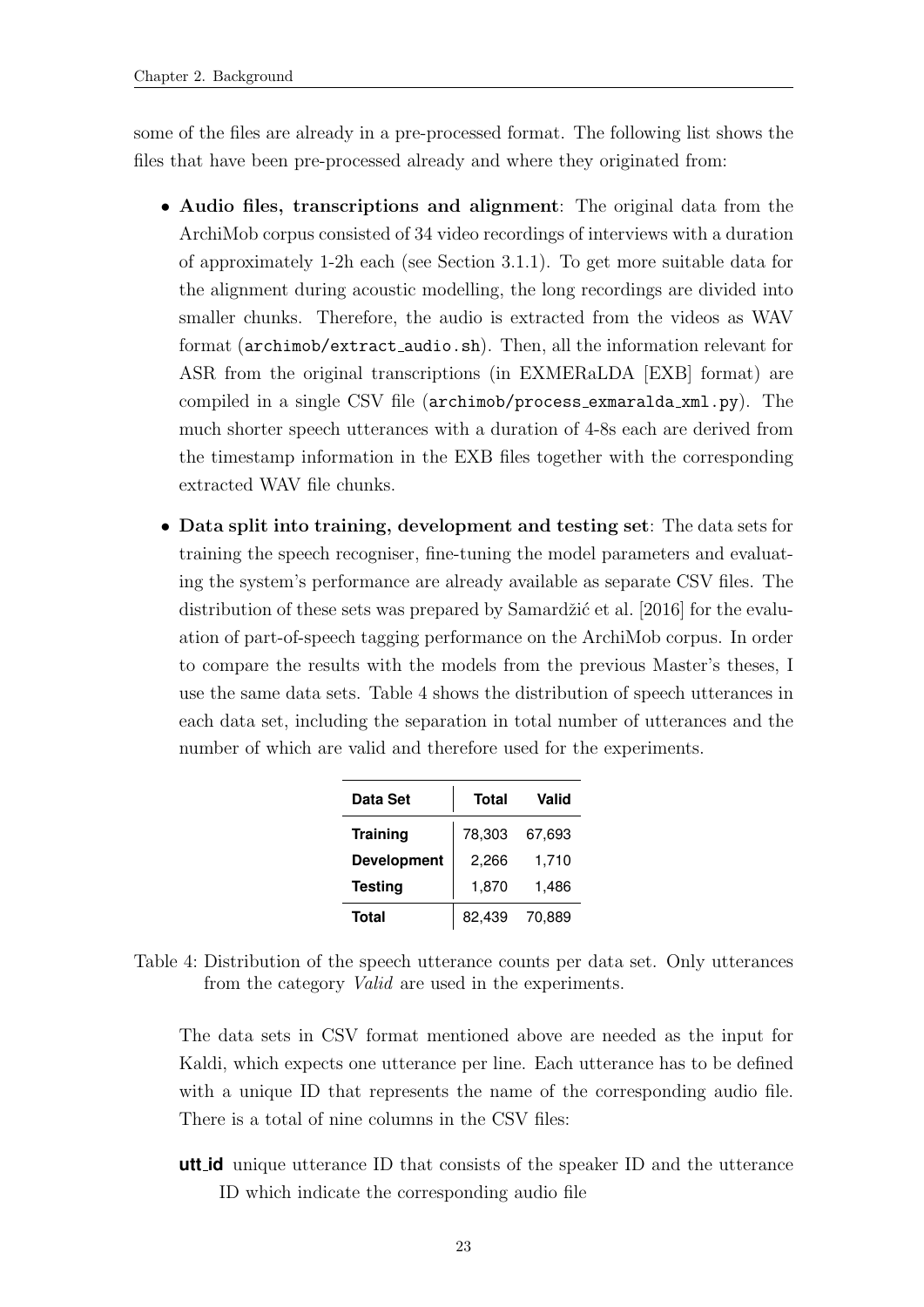- **transcription** human annotated dialectal transcription following the Dieth orthography
- **normalized** automatically generated normalised transcription
- **speaker id** speaker ID which is unique for each speaker
- **audio id** name of the original audio file
- **anonymity** whether or not the utterance contains anonymised personal information (marked by the first letter followed by three asterisks, e.g. herr  $e^{***}$
- **speech in speech** whether or not the utterance overlaps with another utterance according to the timestamps in the EXB file
- **missing audio** whether or not the utterance is missing the corresponding audio file
- **no relevant speech** whether or not the utterance is missing the transcription, i.e. is empty

Utterances that have at least one of the last four columns with binary values set to "1" are excluded from further processing in Kaldi. The distribution of valid utterances is also shown in Table [4.](#page-31-0)

An example of a few selected utterances from the CSV file of the training set is shown in Figure [2.](#page-32-0)

| utt_id                          | transcription                                      | normalized                                  | speaker id audio id |                   | anonymity    |          |              | 듛<br>no_relevant_spe |
|---------------------------------|----------------------------------------------------|---------------------------------------------|---------------------|-------------------|--------------|----------|--------------|----------------------|
| 1008 B-1008-1244                | gottseidank isch es fertig                         | gottseidank ist es fertig                   | 1008 B              | d1008-            | $\mathbf{0}$ | $\Omega$ | $\Omega$     | $\mathbf{0}$         |
| 1008 B-1008-1362                | as si a de front schtönd                           | dass sie an der front stehen                | 1008 B              | d1008-            | $\Omega$     | $\Omega$ | $\mathbf{0}$ | $\Omega$             |
| 1008 B-1008-1393                | i der erschte woche                                | in der ersten wochen                        | 1008 B              | d1008-            | $\Omega$     |          |              | $\Omega$             |
|                                 | hed aber au e name gchaa dä isch ine               | hat aber auch einen namen gehabt dann ist   |                     | d1008-            |              |          |              |                      |
| 1008 B-1008-1513                | namentlech                                         | ihnen namentlich                            | 1008 B              | T <sub>1425</sub> | $\Omega$     | $\Omega$ | $\Omega$     | $\Omega$             |
| 1240 R-1240-0357                | üsi grenze guet vertäidiget                        | unsere grenze gut verteidigt                | 1240 R              | d1240-T349        | $\mathbf{0}$ | 0        | $\mathbf{0}$ | $\mathbf{0}$         |
|                                 | 1270 M-1270-0009 nur für schpezielli fäl gsij      | nur für spezielle fälle gewesen             | 1270 M              | d1270-T5          | $\mathbf{0}$ | 0        | $\Omega$     | $\Omega$             |
|                                 | bim <spoken noise=""> am rand vo walisele</spoken> | beim <spoken noise=""> am rand von</spoken> |                     |                   |              |          |              |                      |
| 1270 M-1270-0023 gäge dübedorff |                                                    | wallisellen gegen dübendorf                 | 1270 M              | d1270-T24         | $\mathbf{0}$ | $\Omega$ | $\Omega$     | $\Omega$             |

<span id="page-32-0"></span>Figure 2: Example of a few selected utterances in the CSV file which is used as an input for Kaldi

• Language model: The LM used for my experiments was elaborated by [Kew](#page-65-0) [\[2020\]](#page-65-0) in his Master's thesis. It is a statistical 5-gram LM with interpolated Kneser-Ney smoothing [\[Chen and Goodman, 1999\]](#page-64-9) built with the open-source toolkit MITLM [\[Hsu and Glass, 2008\]](#page-65-7). The data that it was trained with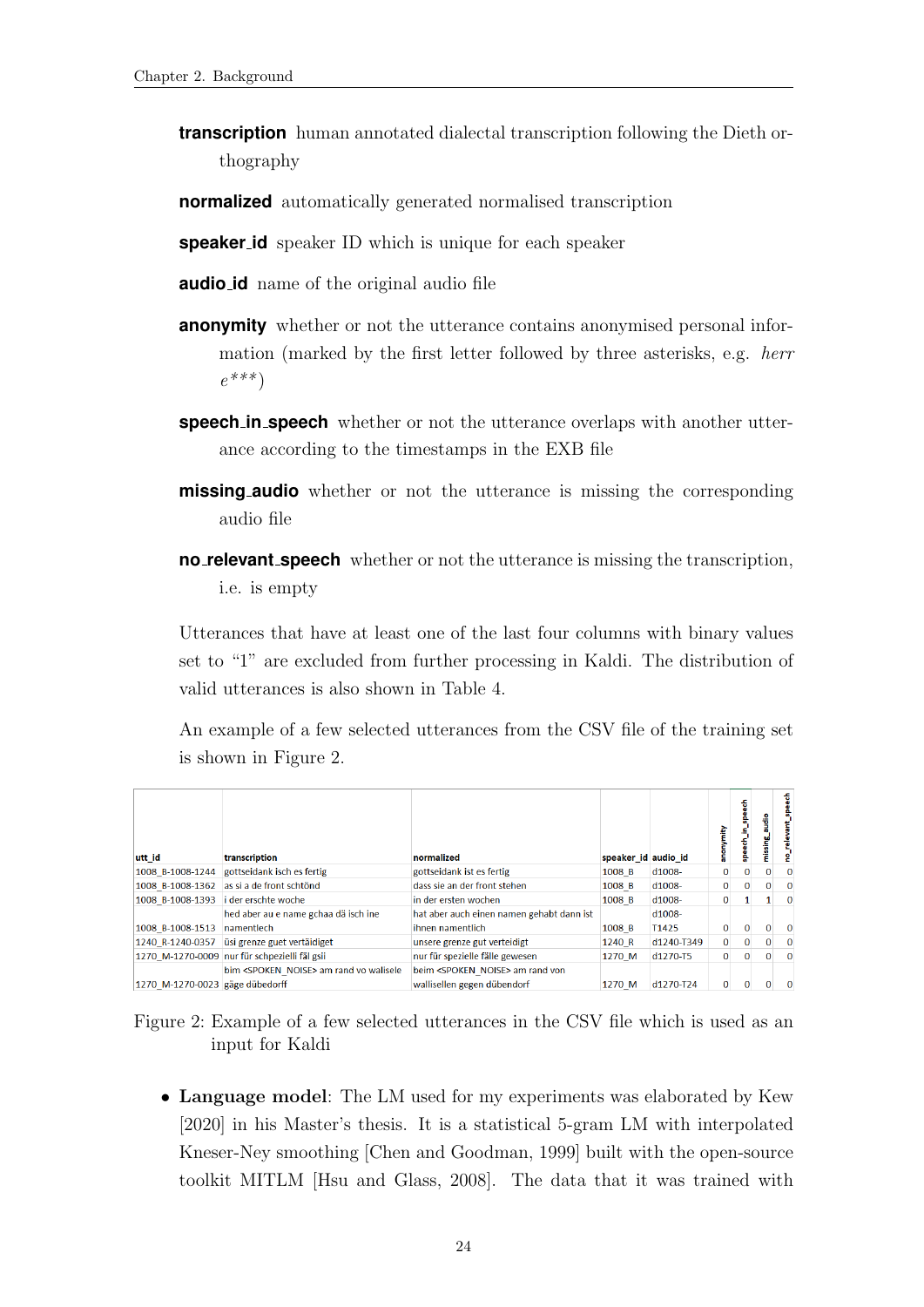consists of the 76k text utterances from the training set of the ArchiMob corpus and additional out-of-domain data to get a total of 80k utterances. The LM comes as a single file in ARPA format and its size is approximately 55MB (see Section [3.1.3\)](#page-42-0).

• Pronunciation lexicon: The PL used for the baseline model consists of the Zurich Swiss German pronunciations from the Swiss German Dictionary (see Section [3.1.2\)](#page-39-0). The Zurich dialect is also the most represented dialect in the ArchiMob corpus.<sup>6</sup> In experiments with different pronunciation lexicon variants, this setting showed the best results in [Kew](#page-65-0) [\[2020\]](#page-65-0).

### <span id="page-33-0"></span>**2.3.3 Results**

Using the input data and methods described above I train a total of seven models and evaluate their outputs. The time it takes to train the acoustic models is different for each one of them. An overview of the models, the training duration and their performance on the development set is shown in Table [5.](#page-33-1)

| <b>Acoustic Model</b> | Training Time (in s) | WER (in $%$ ) | CER (in $%$ ) |
|-----------------------|----------------------|---------------|---------------|
| mono                  | 1,010                | 77.58         | 53.66         |
| tri                   | 555                  | 58.91         | 37.19         |
| tri Ida               | 626                  | 56.66         | 34.96         |
| tri mmi               | 6,676                | 57.78         | 42.91         |
| nnet <sub>2</sub>     | 45,111               | 48.72         | 29.54         |
| nnet_disc             | 9,294                | 50.02         | 34.07         |
| ivector               | 56,262               | 36.53         | 21.71         |

<span id="page-33-1"></span>Table 5: Overview of the ASR models trained and decoded with the baseline pronunciation lexicon on the development set.

The results on the development set using the best scoring parameters are reported by the WER and CER. The scores of the models are getting better each time by learning from the previous alignments and by using a more advanced learning technique. There is a noticeable difference from using context-independent monophones (mono) to train the AM compared to using context-dependent triphones (tri). The WER improves from 77.58% to 58.91%.

<sup>6</sup>Approximately 28% of ArchiMob's data accounts for Swiss German from Zurich, followed by Lucerne (14%), Bern and Basel (12% each).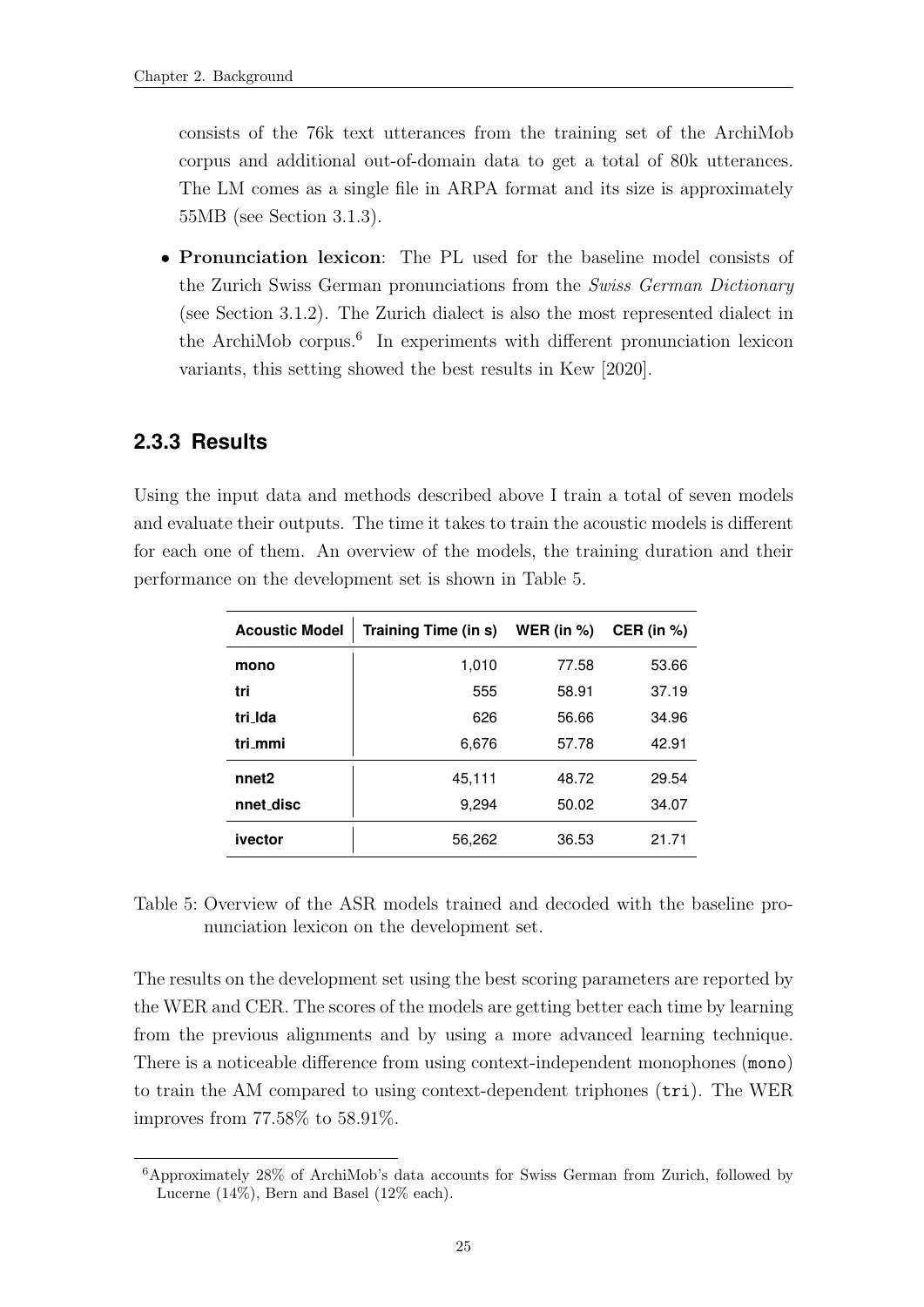There are prominent improvements in the scores from the GMM-based trainings to the NN models. From the best performing GMM (tri lda) to its counterpart in the NN models (nnet2), the WER decreases from 56.66% to 48.72%. The same phenomenon can be observed when going from the NN models to the TDNN model using iVectors (ivector), which yielded the best result over all models with a WER of 36.53%.

One thing that I find striking is that the scores for the models using discriminative training (tri mmi and nnet disc) are slightly worse than those of the corresponding previously trained models that they rely on. This is something to keep an eye on in my experiments on the PL.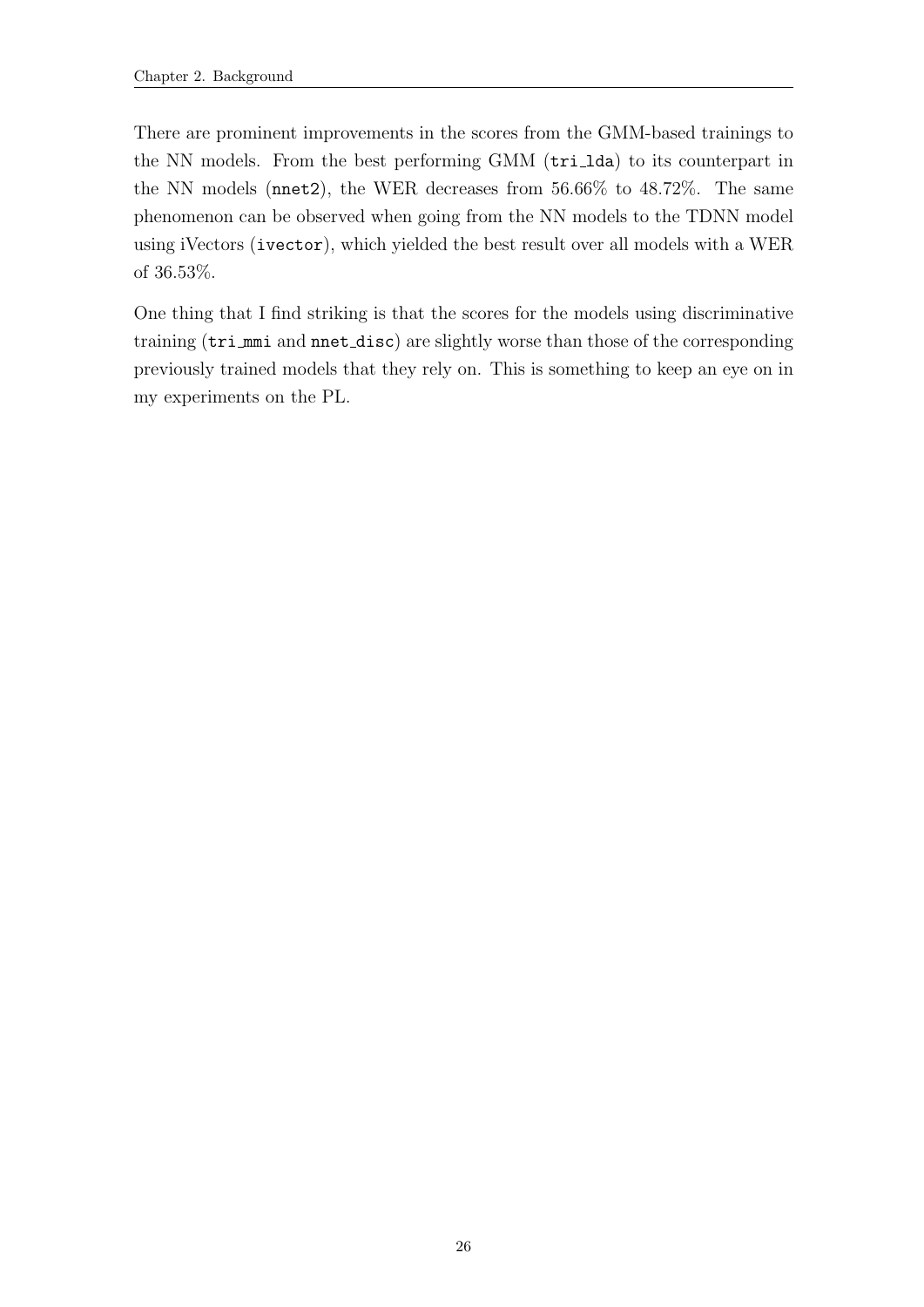# <span id="page-35-0"></span>**3 Materials**

The performance of ASR systems is - among others - dependent on the amount and quality of the language data. This applies to the data of all three model components within an ASR system. The training of the AM requires transcribed speech data, meaning audio files annotated with the corresponding transcription. On the other hand, the LM is trained with a corpus containing written language data whose task it is to express typical word sequences within the language. Finally, the PM is dependent on a representative pronunciation lexicon. The quality of the data is even more important for low-resource language like Swiss German since there are not vast amounts of resources available as e.g. in English. But it is not only the data that is important, but also the system in which it is used. Together with the training data, the system's parameters and training methods define the quality of the resulting model. In this chapter, I want to describe the linguistic data (Section [3.1\)](#page-35-1) and tools (Section [3.2\)](#page-42-1) that I used for the experiments during the project.

### <span id="page-35-1"></span>**3.1 Data**

On the data side, I particularly want to highlight the ArchiMob Corpus of Spoken Swiss German used for the training and testing of the model, and the Swiss German Dictionary which was used as a basis for the pronunciation lexicon. Additionally, the Language Model elaborated in previous work is also described in this section.

#### <span id="page-35-2"></span>**3.1.1 ArchiMob Corpus of Spoken Swiss German**

The ArchiMob Corpus of Spoken Swiss German [Samardžić et al., 2016] is the main resource where the data for the training of the ASR systems in my experiments comes from. Its first version was released in 2016 and it was the first multi-dialectal corpus of transcribed spoken language for Swiss German. The intention was to represent continuous speech, so the words appear as they are actually used in texts, as opposed to existing sources of Swiss German data, which consist of isolated word types. The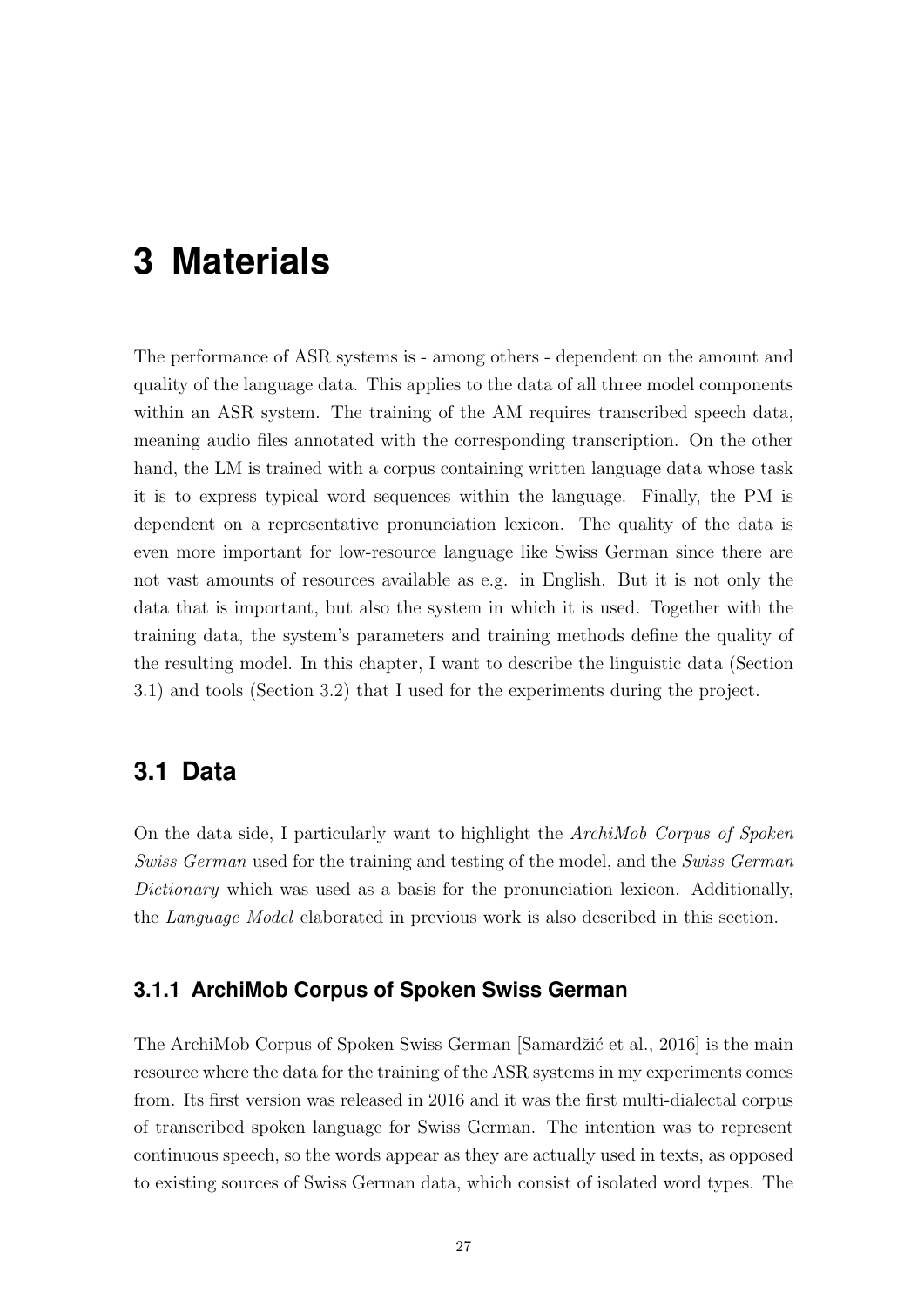corpus consists of approximately 70 hours of manually transcribed spoken Swiss German. It is available under the Creative Commons Attribution-NonCommercial-ShareAlike 4.0 International License and the annotated transcriptions can be downloaded in XML format.

The data for the corpus originates from a project by the Archimob (Archives de la mobilisation) association<sup>1</sup>. From 1999 to 2001, the association conducted a total of 555 interviews with contemporary witnesses of the Second World War in Switzerland, making it the largest oral history project ever conducted in Switzerland. The individual recordings are between 1h and 2h long. The interviewed persons are from all linguistic regions of Switzerland and represent both genders, different social backgrounds and different political views. 300 of the 555 video recordings are in Swiss German, of which 43 were selected to be included and transcribed in the ArchiMob corpus. This selection was done on the basis of the linguistic representativeness of the speakers (speakers with no language contact are considered the most representative) and the sound quality of the recordings.

#### <span id="page-36-0"></span>**3.1.1.1 Transcription of the ArchiMob Corpus**

The transcription of the documents was done in four phases by five transcribers. The variation of transcription guidelines across the phases and the use of different tools led to inconsistencies in the transcribed texts. Despite the aims to correct these issues, the transcriptions are not perfect and still contain inconsistencies which is not beneficial in terms of training an ASR system on this data. In the first phase (2006– 2012), 16 documents were transcribed without the use of a specific tool. During the second phase (2011–2013), 7 documents were transcribed using the tool FOLKER [Schmidt and Schütte, 2010]. For the third phase (2015), the transcription tool was changed to EXMARaLDA [\[Schmidt, 2012\]](#page-67-3) and 11 documents were transcribed. The same tool was also used for the fourth and final phase (2016–2017), in which the last 9 documents were transcribed. These final documents were released in a second version of the ArchiMob corpus in 2019 [\[Scherrer et al., 2019a\]](#page-67-4); [\[Scherrer et al.,](#page-67-5) [2019b\]](#page-67-5).

Having the transcriptions, they were divided into utterances with a length of 4- 8 seconds. These smaller units can be analysed more easily and serve as more comprehensive training data for an ASR system. The utterances are additionally annotated with a speaker ID. The alignment between the transcribed utterance and the sound source was done by the transcribers directly within the tools FOLKER and

<sup>1</sup>More information at: <http://www.archimob.ch>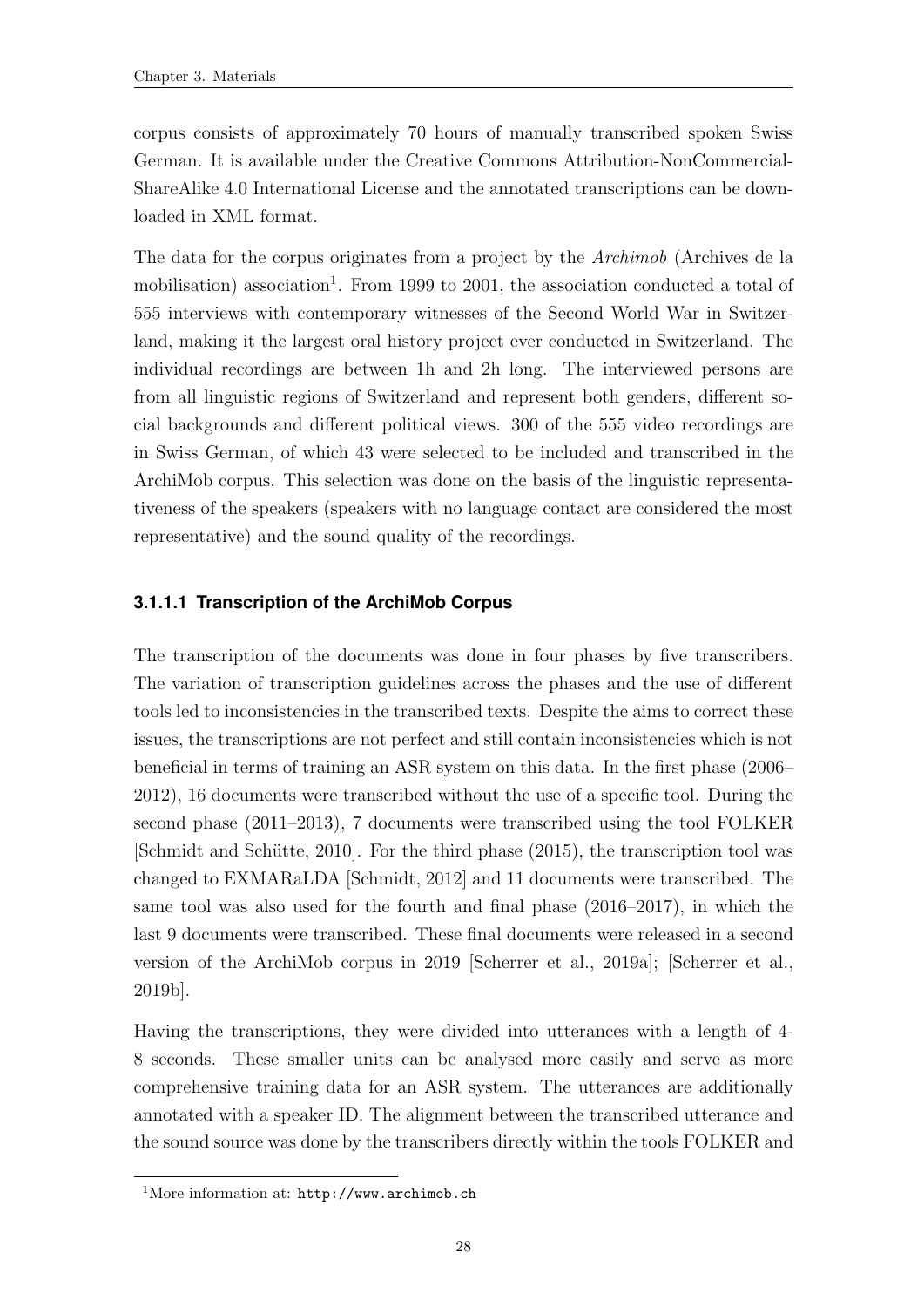EXMARALDA. Since no such tool was used for the transcriptions in the first phase, the alignment had to be done in retrospect. This was approached by automatically aligning the transcriptions with the sound source at the level of words using the online tool WebMAUS [\[Kisler et al., 2012\]](#page-65-8). The resulting alignment was then joined into larger units and imported into EXMARaLDA to perform manual corrections.

Since there is no orthographic standard for Swiss German, the texts were transcribed according to the rules proposed by [Dieth](#page-64-5) [\[1986\]](#page-64-5). Eugen Dieth's aim to represent a phonetic transcription of Swiss German dialects (see more about Dieth's orthopraghy in Section [2.2.2.1\)](#page-19-0). There are different ways of how Dieth's system can be implemented depending on how close the phonetic qualities are reflected. This implementation changed over the transcription phases, so that more fine-grained phonetic distinctions were made in the first phase compared to the later phases (e.g. distinction between open and closed vowels; phase 1:  $\dot{e}$  er vs. phase 3: er [engl. "he"]). A manual inspection of the transcriptions showed that there were more inconsistencies, not only between the transcription phases, but also the interpretation of the rules by the different transcribers and even within a single text transcribed by the same expert. This - among other reasons - led to the decision to add a separate annotation layer with normalised word tokens, which is what I use as the training data of the ASR systems in this work.

#### <span id="page-37-0"></span>**3.1.1.2 Normalisation of the ArchiMob Corpus**

To understand the normalised version of the transcription, it is important to note that it cannot be regarded as a translation into standard German. This also represents a discrepancy to the PL that I use as a baseline for my experiments. The PL only contains standard German words (see Section [3.1.2\)](#page-39-0). The normalisation is a word-by-word annotation of lexical identity whose exact forms can be seen as arbitrary. A real translation into standard German would require the Swiss German texts to apply changes in syntax and to completely replace lexical items. Instead, variations of a specific word are combined in a normalised version. These variations are caused by two phenomena. First, words may be pronounced differently due to the dialectal variation of the different regions. Second, words may be written differently due to intra-speaker variation and inconsistencies related to the transcribers.

Table [6](#page-38-0) shows examples of the Swiss German transcription and its normalised version from the ArchiMob corpus. In these examples, a real translation into standard German would be formulated differently and in some cases use different words, e.g. the normalised schaffen instead of the standard German arbeiten. There are also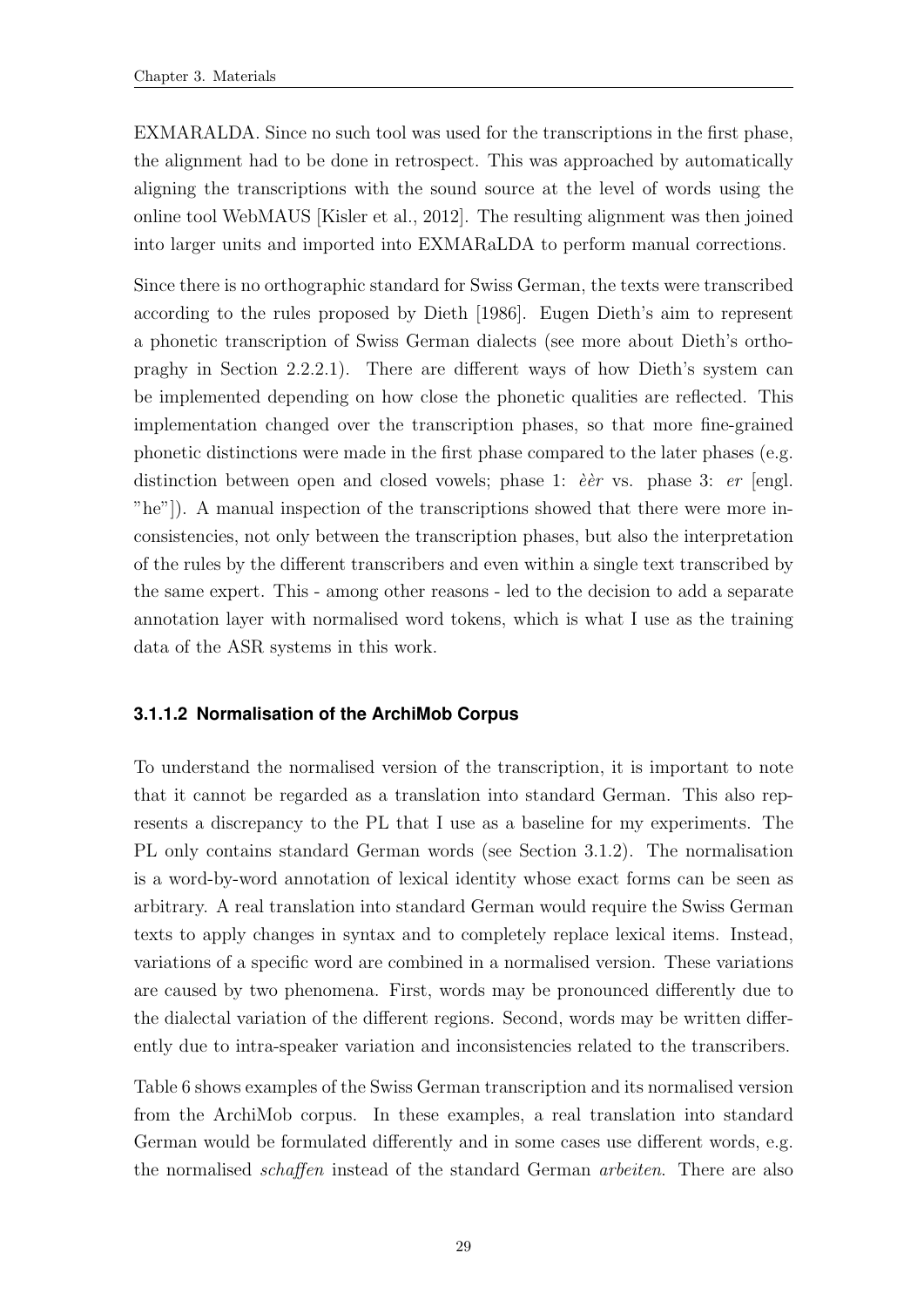discrepancies between word boundaries due to cliticisation in Swiss German, e.g. innere combines the preposition in and the indefinite article. In the normalised version, this is represented by combining the two standard German words with an underscore: *in\_einer*.

| Transcription (in Dieth orthography)                                            | <b>Normalisation</b>                                                                   |
|---------------------------------------------------------------------------------|----------------------------------------------------------------------------------------|
| was sind daas für schtelle gsij wo si ghaa händ                                 | was sind das für stellen gewesen wo sie gehabt<br>haben                                |
| innere famili gsii                                                              | in_einer familie gewesen                                                               |
| und de het er amig gschpaart het sich gsait me<br>het sich nie es möschtli      | und den hat er allweg gespart hat sich gesagt<br>man hat sich nie ein möstlein         |
| haig er mit dene und d italjäner hend òü fräüd<br>ghaa und die haiged gfäschtet | habe er mit denen und die italiener haben auch<br>freude gehabt und die haben gefestet |
| im april sibezgi da han ich nümme chöne schaffe                                 | im april siebzig da habe ich nicht können schaf-<br>fen                                |
| isch das lang gange                                                             | ist das lange gegangen                                                                 |

<span id="page-38-0"></span>Table 6: Examples of utterances from the ArchiMob corpus where the normalisation of the transcription does not depict a translation into standard German.

For the normalisation of the transcriptions, a semi-automatic approach was used. Again, the output of this approach is not perfectly reliable. In some cases, this resulted in incorrectly normalised texts, which introduces inconsistencies in the training of the ASR system. First, a small set consisting of six documents was normalised manually by three annotators. This was done according to a guideline in order to preserve consistency. In a second step, an automatic normalisation tool was trained on these documents. The use of a combination of memory-based word-byword translation, character-level machine translation (MT) and language modelling yielded an average accuracy of 77.28%. The procedure of the automatic normalisation is further described in Samardžić et al.  $[2015]$ . This was later improved to 90.46% by using training the character-based MT system on pairs of segments instead of pairs of words [Scherrer and Ljubešić, 2016]. Having trained the automatic normalisation system, the documents were pre-processed in small sets in a bootstrapping approach. This way, the errors in the normalised documents could be corrected manually in a more efficient way, which was then used to improve the system for the next round.

In further experiments, the task of automatic part-of-speech (POS) tagging was tested on the corpus. A subset of 1742 utterances was tagged manually according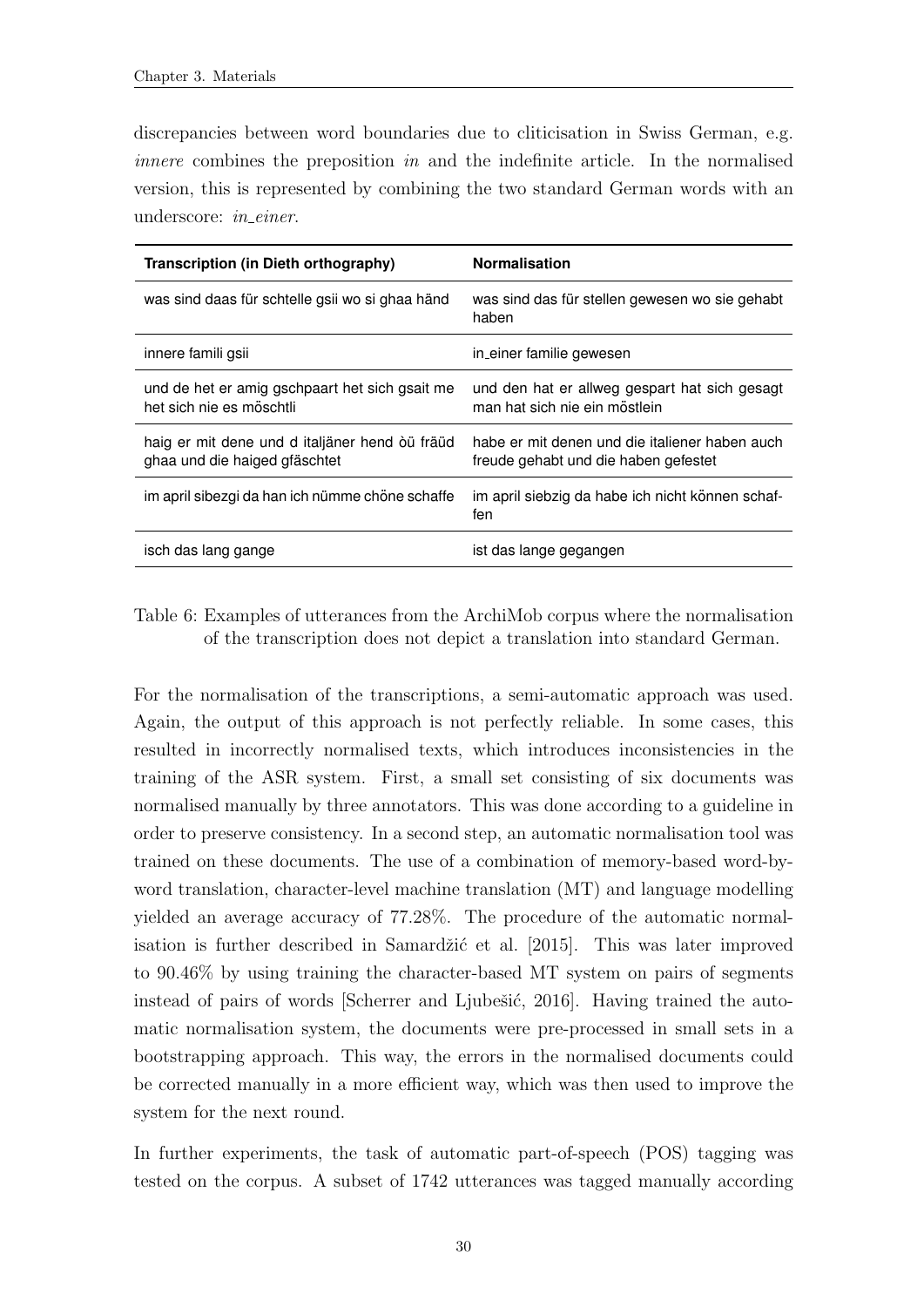to the Stuttgart-Tübingen-Tagset (STTS). This is the same subset that I use as the test set for my experiments. Also achieved through a bootstrapping approach, the best accuracy score of the POS tagger was increased from 73.09% to 90.09% after four rounds.

### <span id="page-39-0"></span>**3.1.2 Swiss German Dictionary**

The main focus of my thesis is the pronunciation lexicon (PL). It consists of a list of words aligned with a representation of how the word is pronounced. This phonetic representation is expressed as a sequence of phones. See Section [2.2](#page-16-1) to learn more about the role of the PL in an ASR system, what options there are to construct a PL and how it can be extended to account for words that are not yet listed in it.

The PL I use as a basis for my experiments is the Swiss German Dictionary [\[Schmidt](#page-67-7) [et al., 2020\]](#page-67-7). It was compiled by a collaboration of the University of Zurich's Research Priority Programm (URPP) Language and Space Lab and Swisscom, the largest telecommunications provider in Switzerland. This dictionary is also available upon request under the Creative Commons Attribution-NonCommercial-ShareAlike 4.0 International License.

The dictionary contains a total of 11,238 standard German words. Compared to  $large-scale dictionaries<sup>2</sup> usually used in ASR, this is a rather small number of words.$ Each word is annotated with its pronunciations from six variants of Swiss German, namely Zurich, Basel, Bern, St.Gallen, Stans and Visp. Figure [3](#page-40-1) shows the location of the regions in the map of Switzerland.

The pronunciations are represented by a modified version of SAMPA (see Section [2.2.2.1\)](#page-19-0). Additionally, Swiss German spontaneous writings are paired with the standard German word and its Swiss German pronunciations. These should represent how the words may be used in written communication, e.g. in text messages, by native speakers. There are two versions of the dictionary consisting of two differently sized sets of SAMPA characters. The extended set uses 137 phones and allows for a detailed representation of the diverse pronunciation in Swiss German. The reduced set only uses 59 phones and is intended to be used for ASR due to its easier computation. This is also the version that I used as the baseline for my experiments. The phone reduction is mainly attained by splitting up SAMPA-characters that express a combination of two phonemes. This includes - among others - diphthongs, /AI/ to  $/A$  I/, or affricates,  $/$ ks/ to  $/$ k s/.

<sup>2</sup>Three commonly used PLs for English ASR systems are CELEX, CMUdict and PRONLEX. These contain pronunciations for 160,000, 134,000 and 90,000 wordforms respectively.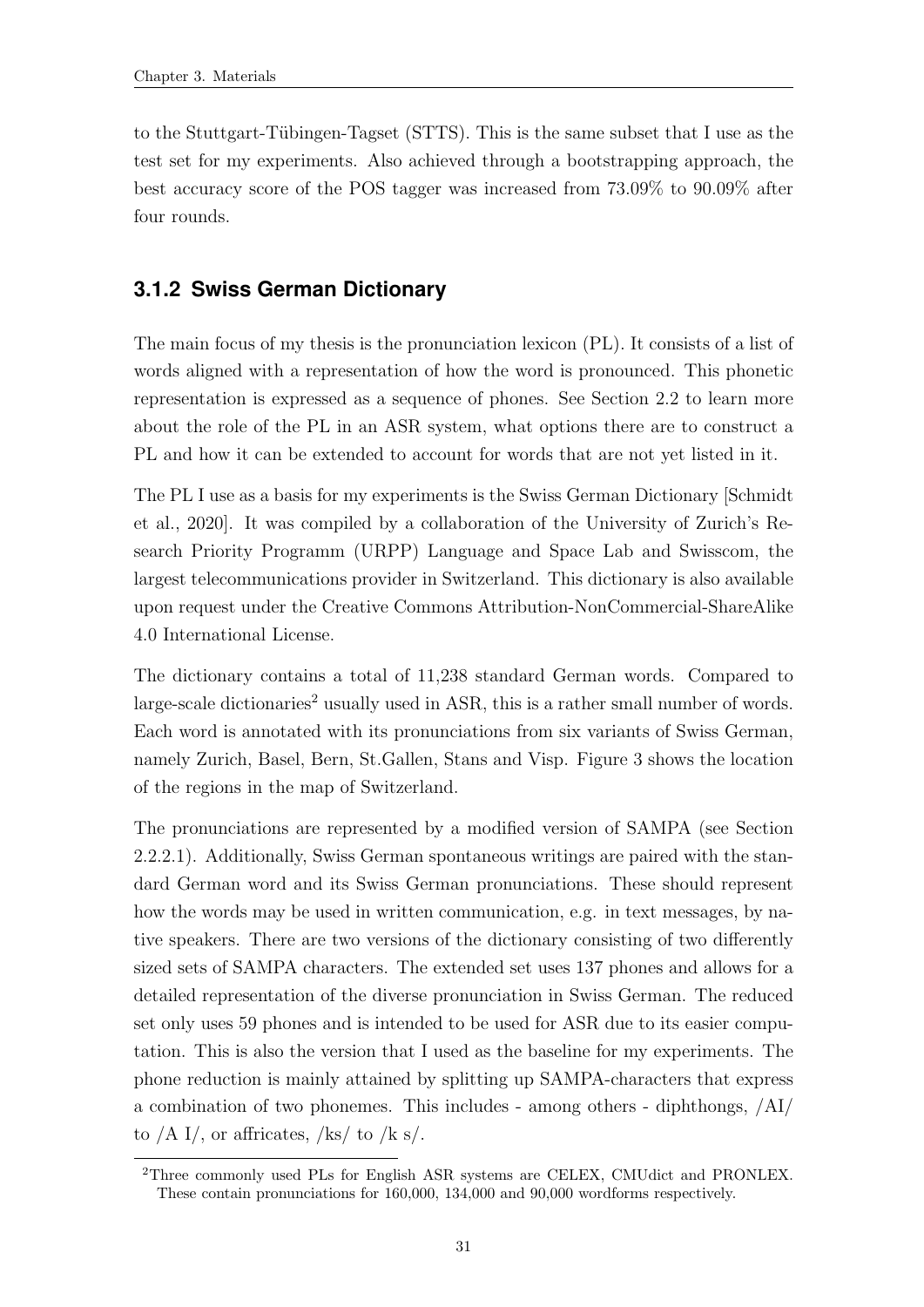

<span id="page-40-1"></span>Figure 3: Six Swiss German variants that were chosen to be included in the Swiss German Dictionary

#### <span id="page-40-0"></span>**3.1.2.1 Construction of the Swiss German Dictionary**

The regional language variation in Switzerland is continuous, meaning the Swiss German variants first had to be discretised before deciding what dialects should be used in the dictionary. To identify the different varieties, [Schmidt et al.](#page-67-7) [\[2020\]](#page-67-7) used a dialectometric analysis, which is described in more detail in [Scherrer and](#page-67-8) Stöckle [\[2016\]](#page-67-8). It is based on lexical, phonological and morphological data of Swiss German. They defined a set of ten linguistic varieties, which was then reduced to the six variants mentioned above due to time restraints and substantial overlap between some of the variants. The chosen variants are represented by major cities in that region and can be seen in Figure [3.](#page-40-1)

The manual annotation was done by native speakers of the Zurich and Visp variants. For these two dialects, they mainly used their knowledge as native speakers. For the other four dialects and for further analysis, they consulted dialect specific grammars and lexica, or listened to recordings from the ArchiMob corpus [Samardžić et al., [2016\]](#page-67-1). For each standard German word, they manually annotated its phonetic representation in the six dialects in SAMPA notation. The fact that no native speakers were used to annotate the pronunciations for the regions of Basel, Bern, St.Gallen and Stans may have led to more errors in the phonetic representations of these dialects. In terms of using them in an ASR system, they could be less beneficial than the Zurich and Visp variants.

In order to complement the annotation for the Swiss German spontaneous writing,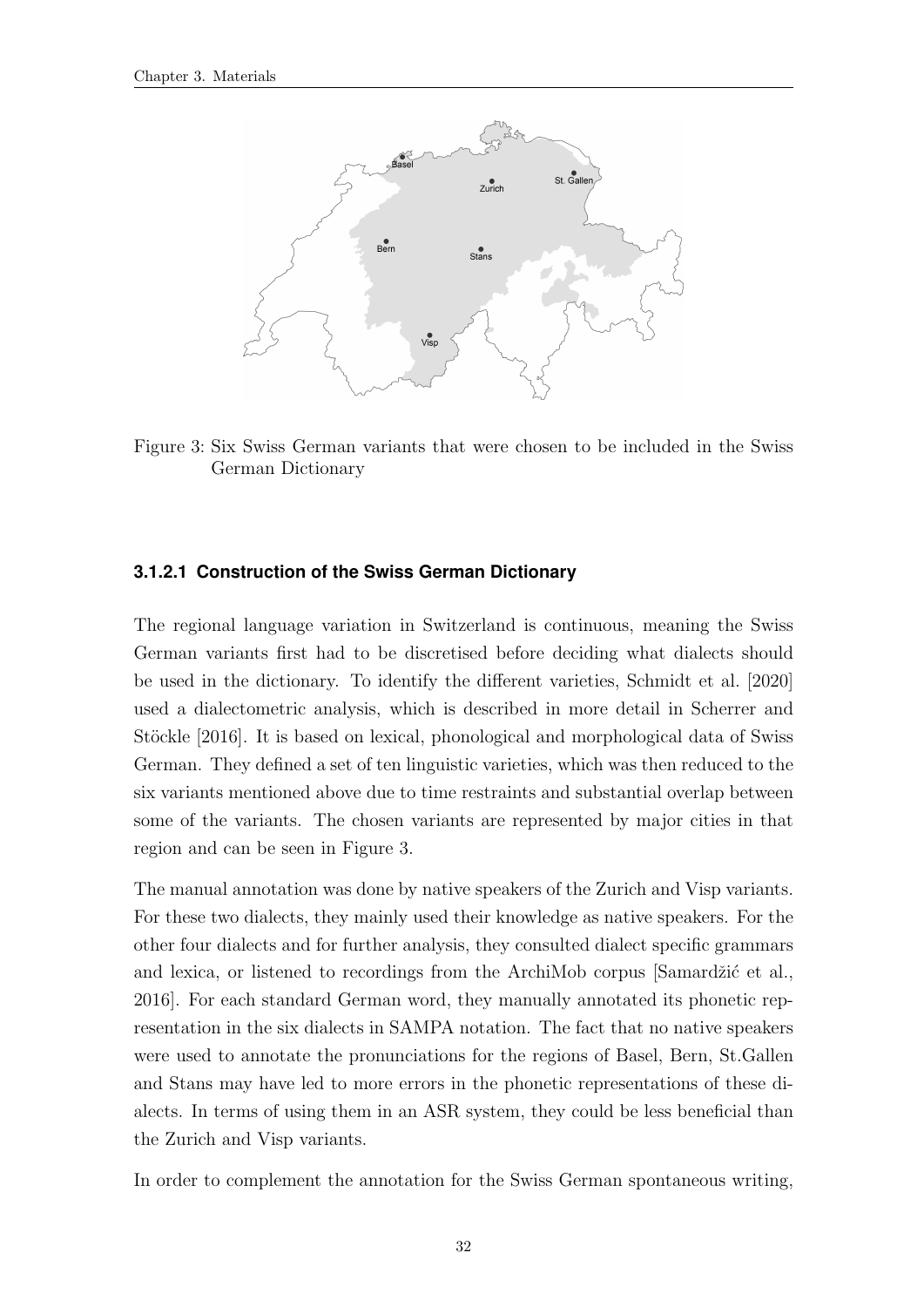[Schmidt et al.](#page-67-7) [\[2020\]](#page-67-7) compiled a larger subset of 9000 of the 11,238 standard German words. These subsets were manually annotated by native speakers for the variants of Zurich and Visp. They did this by only looking at the standard German word and without consulting the SAMPA representations created before. This way, biases concerning the phonetics as well as the meaning of the word could be avoided. For the other four Swiss German variants, smaller subsets of 600 words each were annotated manually by the same annotators who are not native speakers of that dialect. For these dialects, the annotators relied on the corresponding SAMPA representations created before. The Swiss German writings for the remaining standard German words were then generated by using automatic methods.

The intention of this automatic process was to generate the Swiss German writing from the phonetic SAMPA representation that was previously manually annotated. This task can be viewed as a sequence-to-sequence (seq2seq) problem, where the input is a sequence of phonemes and the output is a sequence of graphemes. For this phoneme-to-grapheme (P2G) task, they used a Transformer-based model. This decision was based on the premise that such models have shown to perform well for seq2seq tasks.

#### <span id="page-41-0"></span>**3.1.2.2 Benefits of P2G and G2P Conversion**

In order to evaluate the quality of the P2G model, a test set consisting of 1000 words was looked at by the annotators for the varieties Zurich and Visp. The test set for the other varieties only contained 200 words each. For each word, the P2G model predicted five candidates of Swiss German writings which were then rated either as correct or incorrect. The first candidates were correct in 94.6% of the cases for Visp dialect, and 87.3% for Zurich, respectively. The results were lower for the other dialects since their SAMPA notations included characters that the model was not familiar with since it was trained only on the SAMPA representations of the Zurich and Visp dialects. After that discovery, they added a set of 600 manually annotated Swiss German writings for these dialects to improve the model. Unfortunately, no further results are reported after the addition of the manual annotations.

More interesting, particularly for the needs of an ASR system, is the vice-versa conversion, namely Grapheme-to-Phoneme (G2P). The quality of an ASR system is highly dependent on the quality of the PL (see Section [2.2\)](#page-16-1). The same architecture could be used to train the G2P model to extend the PL with words not yet included. The only difference is the change of the input and output sequences. Having the trained model, [Schmidt et al.](#page-67-7) [\[2020\]](#page-67-7) were able to generate the phonetic represen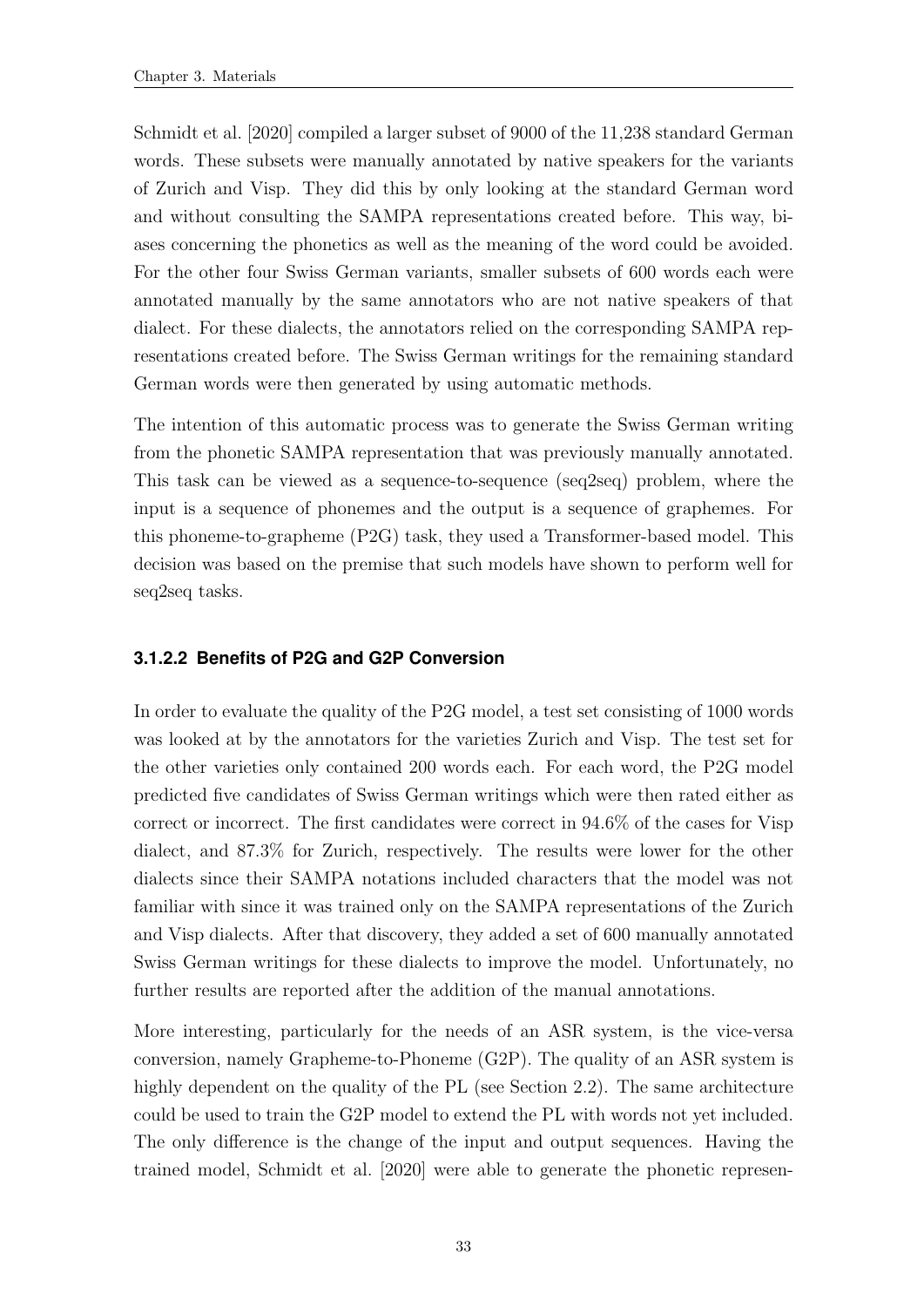tation for a given word that was not yet integrated in the dictionary. This can be very useful and efficient for OOV words. The results from 2,412 testing samples of Zurich and Visp dialect were then compared with those of a joint-sequence G2P model named Sequitur [\[Bisani and Ney, 2008\]](#page-64-10). The model by [Schmidt et al.](#page-67-7) [\[2020\]](#page-67-7) outperforms the predictions from the Sequitur model.<sup>3</sup>

### <span id="page-42-0"></span>**3.1.3 Language Model**

The language model (LM) computes the probability of a given sequence of words in a language. It is a vital part of an ASR system and, together with the AM and PL, is used to find the best possible output transcription for a given acoustic source.

The LM used for my experiments was elaborated by [Kew](#page-65-0) [\[2020\]](#page-65-0) in his Master's thesis. It is a statistical 5-gram LM and was trained with interpolated Kneser-Ney smoothing [\[Chen and Goodman, 1999\]](#page-64-9). The open-source toolkit MITLM [\[Hsu](#page-65-7) [and Glass, 2008\]](#page-65-7) was used to train the model. Results showed that higher order N-gram LMs performed better when modelling normalised Swiss German. In his experiments, he compared 3-gram with 5-gram LMs within different settings.

The training data for the LM consists of the 76k normalised text utterances from the training set of the ArchiMob corpus, and additional out-of-domain data to get a total of 80k utterances. In experiments, where the training data was gradually increased with 10k out-of-domain data, the language model with a total of 80k utterances yielded the lowest perplexity scores. The performance of LMs is usually measured by the perplexity score [\[Goodman, 2001\]](#page-64-11). It indicates the amount by which the LM reduces the uncertainty about the next word. The LM is a single file and is encoded in the widely used ARPA format. It has a file size of approximately 55MB.

## <span id="page-42-1"></span>**3.2 Tools**

In this section, I describe the Kaldi Speech Recognition Toolkit used to train, decode and evaluate the ASR model. In addition, the grapheme-to-phoneme toolkit  $q2p$ seq2seq is introduced. This was used to extend the initial pronunciation lexicon.

<sup>3</sup>Out of the 2,412 samples, of which 1,294 are from Zurich dialect and 825 from Visp, their model predicts 978 annotations correctly, compared to 795 by the Sequitur model.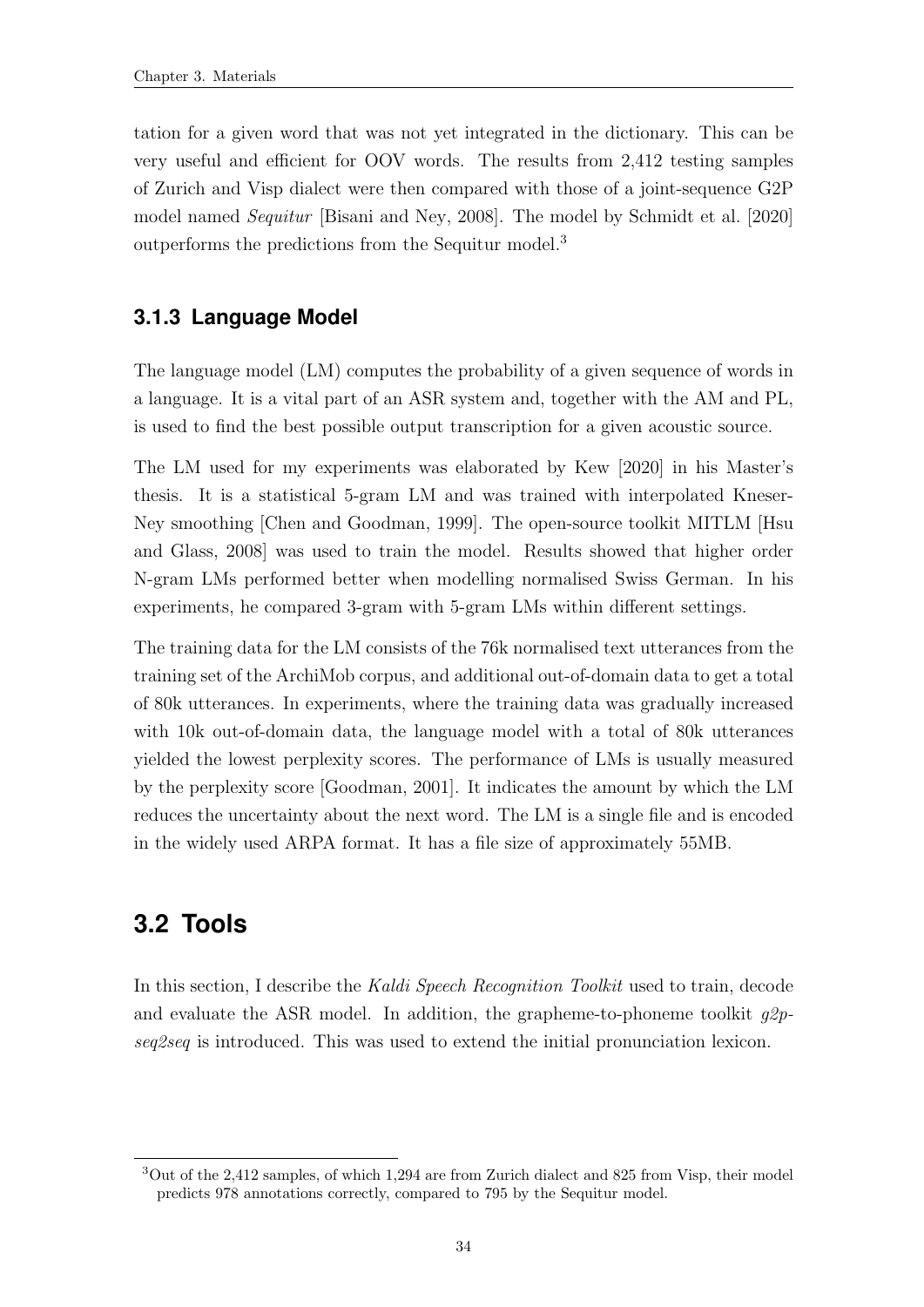### <span id="page-43-0"></span>**3.2.1 Kaldi Speech Recognition Toolkit**

The Kaldi Speech Recognition Toolkit [\[Povey et al., 2011\]](#page-66-7) is the framework used to train the speech recognition models in this work. It is licensed under the Apache License v2.0. This allows the code to be publicly available and permits to make modifications and re-releases (also for commercial use). Its idea was originally developed in a workshop by the Johns Hopkins University in 2009. Two years later, after subsequent meetings and further development, the code was released to the public. A general-purpose speech toolkit with an open license was created.

The goal of the Kaldi project is to make complete recipes (pipelines) for building speech recognition systems available. These recipes rely on the standard ASR architecture, consisting of an acoustic model, pronunciation lexicon and language model, as opposed to end-to-end architectures, where the acoustic signal is directly mapped to the output text and does not need these intermediate models to build the whole.

Kaldi is mostly written in C++. The individual steps in a Kaldi recipe are executed with Bash scripts from the command line. It also integrates some data processing scripts written in Perl and Python. For the compilation of the architecture's components and the decoding phase, Kaldi relies on Finite-State Transducers (FSTs) [\[Mohri et al., 2008\]](#page-66-8). Therefore, it makes use of  $OpenFst<sup>4</sup>$ , which is an open-source library for Weighted FST (WFST) operations, such as constructing, combining, optimising and searching WFSTs.

The Kaldi framework has code and scripts for many state-of-the-art acoustic modelling techniques, including different feature and model-space transformations like Linear Discriminant Analysis (LDA), Maximum Mutual Information (MMI), Maximum Likelihood Linear Transform (MLLT), but also speaker-adaptive transformations like feature-space Maximum Likelihood Linear Regression (fMLLR) and iVectors. The trainings can be performed with Gaussian Mixture Models (GMM), Subspace GMM (SGMM) and neural network based models which can be trained on top of the GMM models.

### <span id="page-43-1"></span>**3.2.2 Sequence-to-Sequence G2P Toolkit**

Building a quality PL for an ASR system is expensive and time-consuming. Additionally, it is almost impossible to feature all words and the corresponding pronunciations that appear in spoken utterances. This leaves the system with OOV words

<sup>4</sup><http://www.openfst.org/twiki/bin/view/FST/WebHome>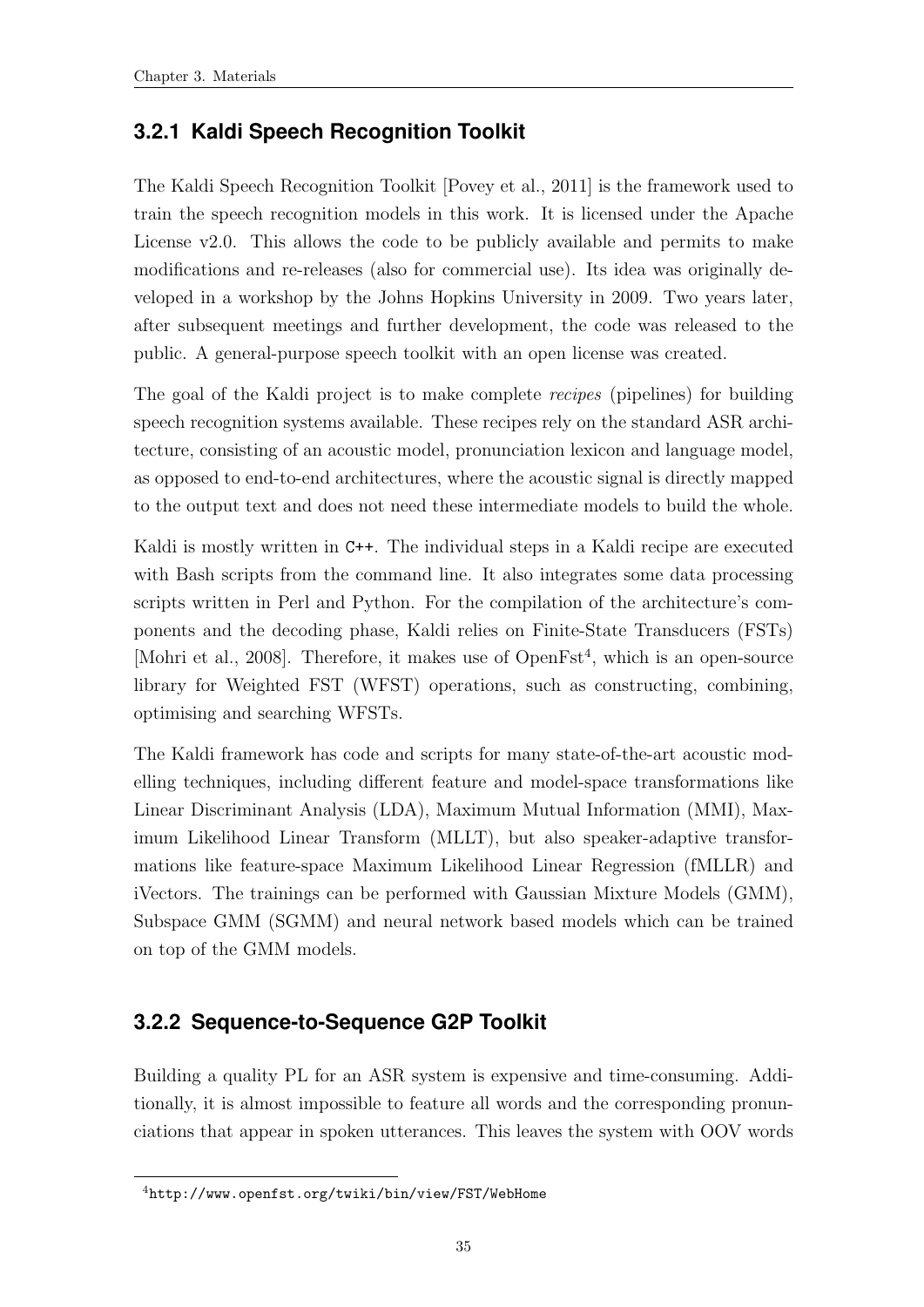which can be a problem. One way to tackle this problem is to extend the PL with automatic processes such as G2P conversion. It is the process of converting a sequence of letters into a sequence of phones. More information about G2P conversion can be found in Section [2.2.3.1.](#page-24-1)

The toolkit I used to automatically generate the pronunciations for the words not yet depicted in the baseline PL is  $g2p\text{-}seq2seq^5$ . This G2P conversion tool is built with Python and is based on Transformers. The Transformer architecture relies entirely on the attention mechanism to model the dependencies from the data [\[Vaswani](#page-68-2) et al., 2017. The toolkit  $Tensor^6$  is used to implement the Transformer model which is based on the TensorFlow<sup>7</sup> framework. g2p-seq2seq is licensed under the Apache License v2.0 and is therefore freely available.

<sup>5</sup><https://github.com/cmusphinx/g2p-seq2seq>

 $6$ <https://ai.googleblog.com/2017/06/accelerating-deep-learning-research.html>

<sup>7</sup><https://www.tensorflow.org/tutorials>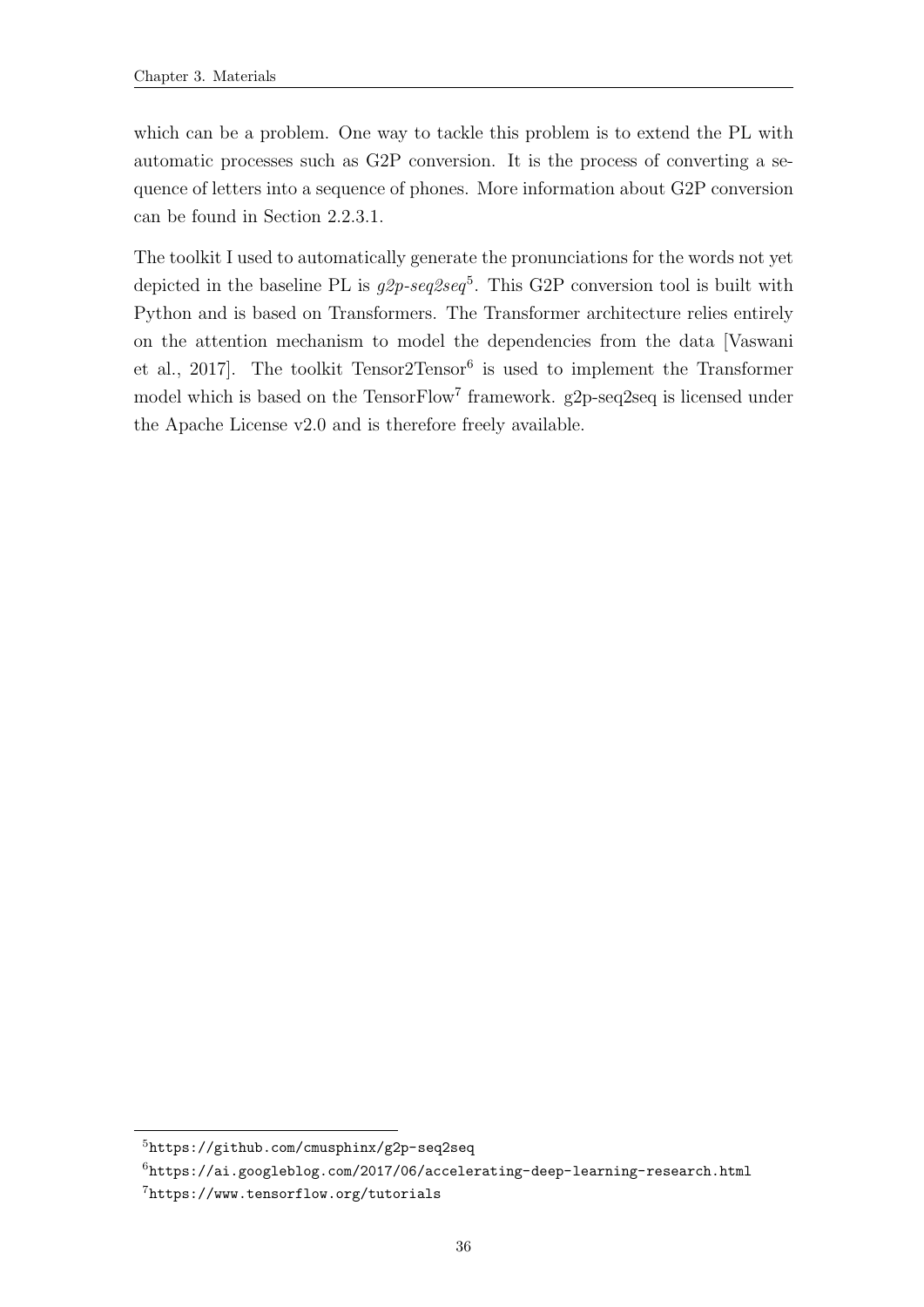## <span id="page-45-0"></span>**4 Methods**

This chapter describes the methods that I used in the experiments on the PL and what steps I needed to take. In Section [4.1,](#page-45-1) the preparation of the PL is discussed. This includes the steps of getting from the original format to the file used in the ASR system. It represents the PL I used for the baseline system. Section [4.2](#page-48-0) then deals with the extension of the PL, which is done by G2P conversion. Finally, in Section [4.3,](#page-50-0) I explain how I set up the experiments for the comparison of using the baseline and extended PL within two phases of the ASR system, the training of the AM and the decoding phase.

### <span id="page-45-1"></span>**4.1 Preparation of the Pronunciation Lexicon**

Before using a PL in an ASR system, it needs to be in a specific format that the system can work with. In Kaldi, this is a text file consisting of words and their pronunciations represented as a sequence of phones. Therefore, each line in the text file contains a word and the phones of its pronunciation, all separated by a blank space. This looks as follows:

```
<word1> <phone1> <phone2> ...
<word2> <phone1> <phone2> ...
```
Here are examples from the final PL that I used. It shows the standard German word and the phones of the Zurich Swiss German pronunciation represented in SAMPA format. I build this format by converting the entries in the Swiss German Dictionary (see Section [3.1.2\)](#page-39-0).

```
dorfplatz d o r f p l a ts
gegen g { g @
mittagstisch m i t a k s t I S
```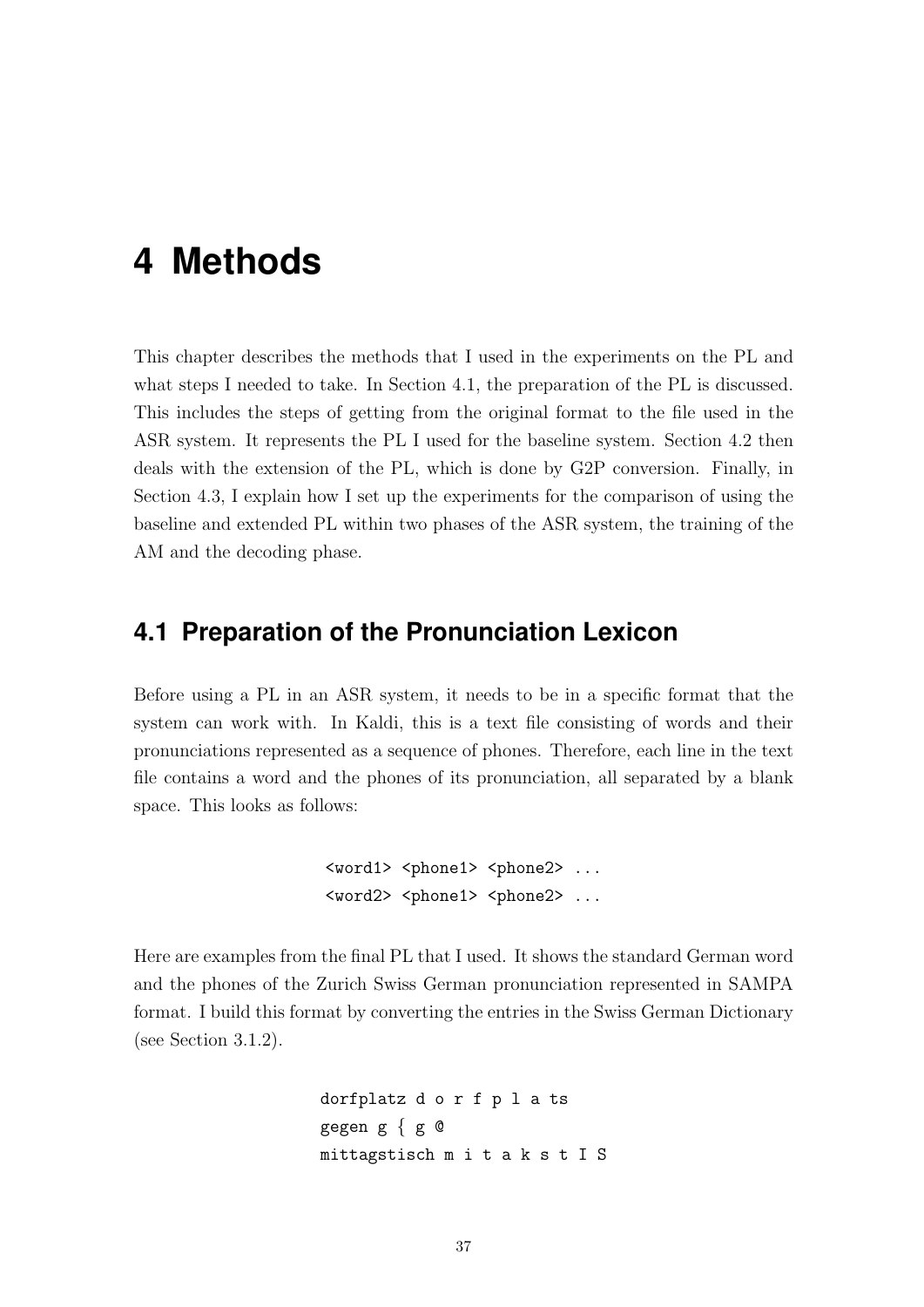The original dictionary is separated into six CSV files. This separation is caused, on the one hand, by the origin of the data and, on the other hand, by different phases of the collaboration between the URPP Language and Space Lab and Swisscom. Each CSV file contains a list of standard German words, the corresponding pronunciations of the six dialects in an adapted SAMPA format, and (for the majority of the entries) samples of the Swiss German writing. The number of words in each file ranges from 960 to 2846 and adds up to a total of 11,207 words.

Each one of the six CSV files comes in two variants, one using a big set of 137 phonemes and one using a smaller set of 59 phonemes to represent the pronunciations (see Section [3.1.2\)](#page-39-0). I only use the files with the reduced phoneme set to build the PL. It is more beneficial for the ASR system when there is less variation to choose from in the phoneme set. This makes it easier to compute.

In Table [7,](#page-46-0) we can see some entries from the Swiss German Dictionary before applying any processing. Due to lack of space it only shows the pronunciation for the Zurich dialect.

| <b>Standard German Word</b> | <b>Zurich SAMPA</b> |          | <b>Other Dialects Swiss German Writing</b> |
|-----------------------------|---------------------|----------|--------------------------------------------|
| kälte                       | xelti               |          |                                            |
| Sonnenschein                | sun@Si:             | $\cdots$ | {'sunneschi', 'sunneschii'}                |
| von dem_LXA                 | fom                 | $\cdots$ | vom                                        |
| abbrechen MRA               | $appr {x @$         | $\cdots$ | ZH (Zürich-Seebach)_abbräche               |
| an den                      | $a - d E$           |          | $\{a', 'an'\}$                             |
| e-banking                   | bENkiN<br>i:        |          |                                            |
| abends                      | am ab I k           |          |                                            |

<span id="page-46-0"></span>Table 7: Examples from the Swiss German Dictionary showing the standard German word, the pronunciation in Zurich dialect and the Swiss German writing for each entry.

#### Merging the files and format normalisation

I start by combining the contents of the six CSV files to have all 11,207 entries in one large file. The Zurich dialect is the most commonly used within the ArchiMob corpus, representing 28% of the data. Therefore, and in order not to have multiple pronunciation variants per word, I only keep the pronunciations of the Zurich dialect. I proceed to remove the unneeded columns for the five other dialects and also the column for the Swiss German writing, which is not of interest for the PL.

Although the files have the extension CSV, the columns are not separated by a comma, but use the tab as a delimiter instead. To make the subsequent normalisa-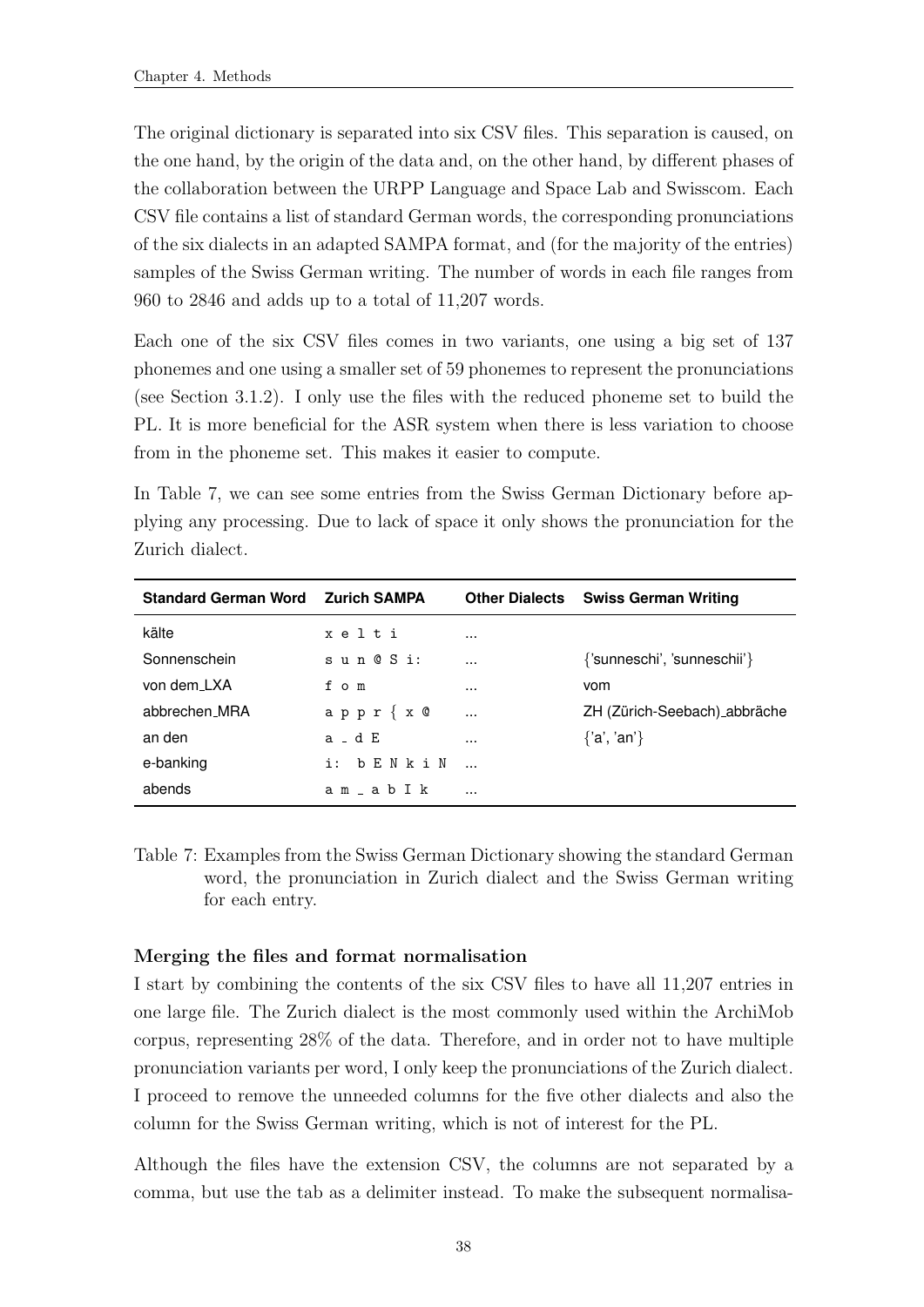| <b>Standard German Word Zurich SAMPA</b> |                 |
|------------------------------------------|-----------------|
| kälte                                    | xelti           |
| sonnenschein                             | sun@Si:         |
| von dem                                  | f o m           |
| abbrechen                                | appr{x @        |
| an den                                   | аdЕ             |
| ebanking                                 | i: b F. N k i N |
| abends                                   | amab Tk         |

<span id="page-47-0"></span>Table 8: The same entries from Table [7](#page-46-0) after being processed for the PL. Changes include lowercasing of words, addition of underscores in words, removal of hyphens in words and removal of underscores in pronunciations.

tion easier to apply, I replace the tabs by a comma. I can then apply the following rules to normalise the format:

- Normalise whitespace characters: There are different variants of whitespaces (e.g. non-breaking space) in the document. They need to be normalised and are therefore converted to a standard space.
- Replace multiple spaces with one: Some entries contain two or more spaces between the individual phones in the pronunciation. This can lead to errors in the ASR system and they are replaced with one space.
- Remove spaces before and after delimiter: There are only two columns left in the list. However, some entries contain a space before or after the comma delimiter. In the PL, this would lead to a different word form or pronunciation, based on the placement in regards to the delimiter. These additional spaces need to be removed.

#### Word normalisation, manual checks and finalisation

After having normalised the format of the file and removed additional whitespaces, there are some adjustments on the word forms and pronunciations left to do.

• Remove meta information from words: Some word forms are followed by a character sequence LXA or MRA<sup>1</sup>. These do not add any value to the PL and can be removed.

<sup>1</sup>Unfortunately, the documentation of the Swiss German Dictionary does not mention what these character sequences stand for.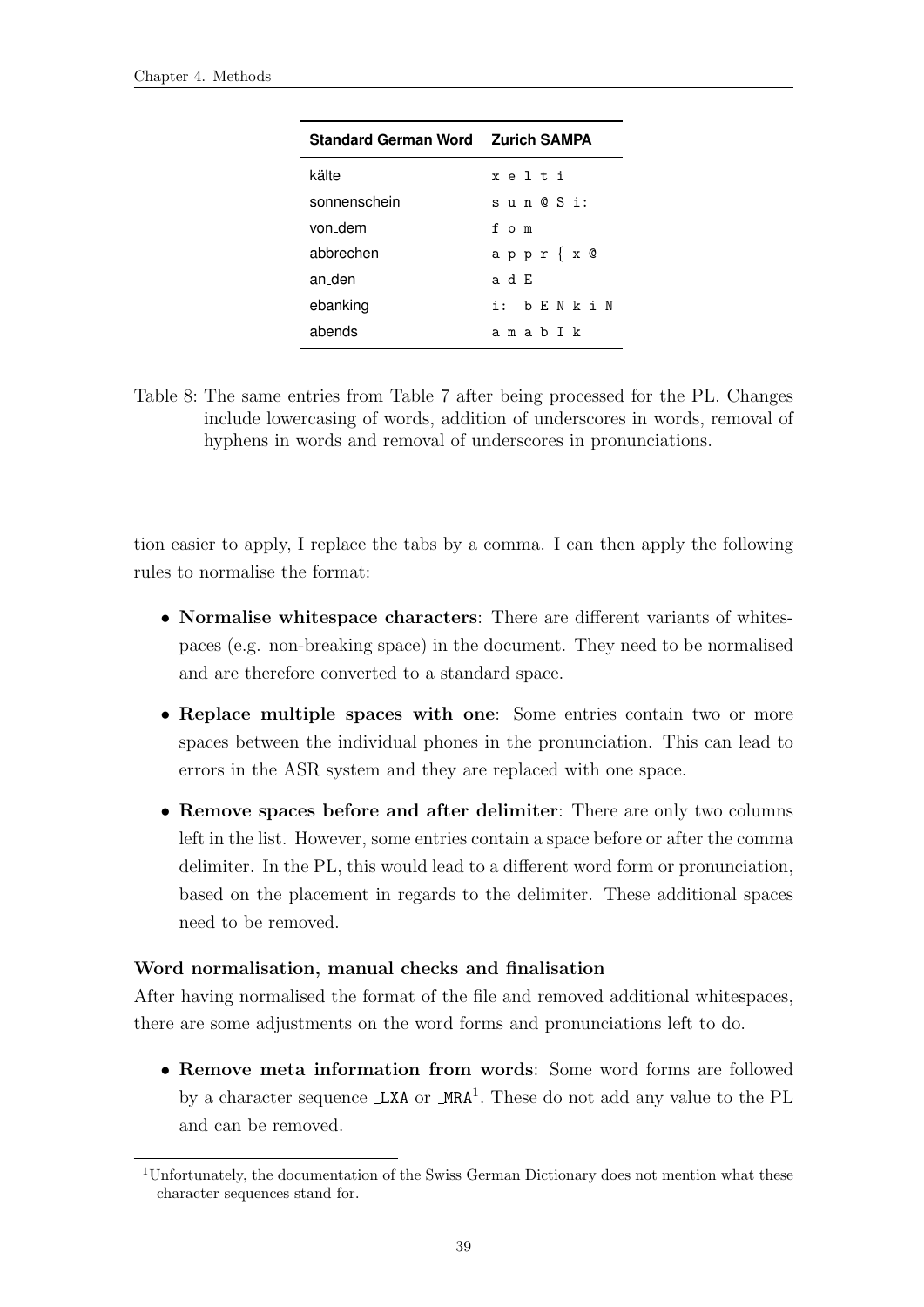- Remove underscores from words: There are still some words left that contain an underscore. This would add noise to the PL these words could not be recognised by the ASR system. Since there are not many and some of them consist of one letter only, I check them manually and remove the underscore or the whole entry based on my finding.
- Remove hyphen from words: The same goes for hyphens within words, which mostly originate from suffixes (e.g.  $e$ -banking). I check these entries manually and decide whether the hyphen or the whole entry can be removed.
- Combine multi-word entries: In the standard German writings, there are multi-word entries separated by a space. These are pronounced as one word in Swiss German (e.g. standard German von dem vs. Swiss German pronunciation [ f o m ]). Multi-word entries in the PL cannot be realised as separate words or the additional words would be interpreted as phones by the ASR system. Therefore, I replace the space by an underscore, which is also, to some extent, how it is realised in the normalised ArchiMob transcriptions.
- Remove underscores from pronunciations: The opposite case, a standard German word being realised as multiple words in the Swiss German pronunciation, is represented with an underscore in the pronunciation (e.g. standard German *abends* vs. Swiss German pronunciation  $\begin{bmatrix} a & m \\ a & m \end{bmatrix}$  a b I k  $\begin{bmatrix} \end{bmatrix}$ . I remove these underscores since I do not see any advantages for the PL.
- Lowercase words: Finally, the reference transcriptions that I use as training data for Kaldi are written in lowercase and this needs to be reflected in the PL too. Therefore, all word forms are converted to lowercase.

I then sort the resulting list of words alphabetically, replace the comma delimiter with a space and save the contents as a text file  $(\cdot, \text{txt})$ . The PL can now be used as an input in Kaldi. Out of the 11,207 entries in the original Swiss German Dictionary, only a few entries have been removed and the final PL is left with 11,180 entries. Some example entries after the preparation of the PL can be seen in Table [8.](#page-47-0)

## <span id="page-48-0"></span>**4.2 Lexicon Extension with G2P**

The normalised transcriptions from the ArchiMob corpus used to train the ASR system consist of 29,228 different word forms. Only 7,692 of these words are also present in the PL and have a corresponding pronunciation. This corresponds to a coverage of roughly 26%. In order to increase the coverage of the words occurring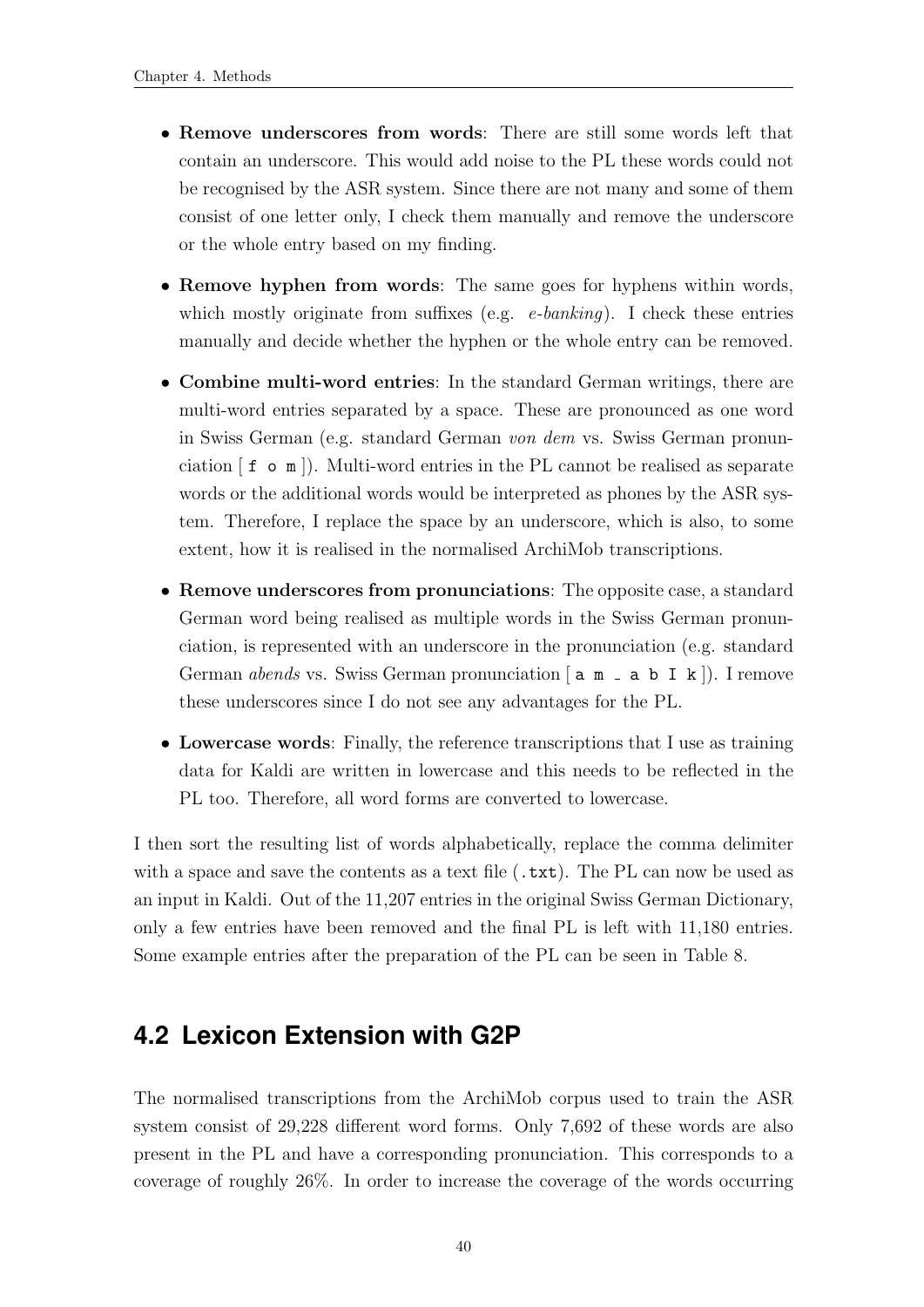in the training data, I extend the PL by using G2P conversion.

The G2P conversion is done by first training a G2P system with the available words and pronunciations in the PL. Having trained a G2P model, I can then predict the remaining OOV words from the training data not present in the PL. For the training, I use the freely available g2p-seq2seq toolkit (see Section [3.2.2\)](#page-43-1), which is based on the Transformer architecture. The toolkit can be installed using Python and the commands to start a training are performed using the command line.

The data used for the training of the G2P model needs to be in the same format as the PL for Kaldi, i.e. a text file with a word and its pronunciation represented as a phone sequence on each line. This also means that I do not need to change the format and can use the prepared PL directly. The training data, if not defined otherwise, is automatically split into training  $(85\%)$ , development  $(5\%)$  and testing  $(10\%)$  set.

As for the hyperparameters of the model, I do not change anything and use the default parameters. The following parameters are defined by default:

- --max epochs (Default: 0) The value of this parameter represents the maximum number of training epochs. The default value "0" means that the training stops when no improvement is observed from one epoch to the next. This method is also called validation-based early stopping.
- --num layers (Default: 3) This defines the number of layers in the model. By stacking the layers, the model can learn to focus on different combinations of attention from its attention heads. This potentially boosts the prediction quality, however, it also slows down the training.
- --size (Default: 256) This value defines the size of each model layer.
- --filter size (Default: 512) The size of the filter layer in a convolutional layer is defined by this value.
- --num heads (Default: 4) This value represents the number of heads in the multiattention mechanism. The self-attention process is called a head. Each head produces an output vector that gets concatenated into a single vector. This way, each head might learn something different, which improves the quality of the predictions.

The trained model can then be used to predict pronunciations for new words. This is done for all words in the training data that are not covered in the PL. The result is an extended PL. It combines the pronunciations from the baseline PL with those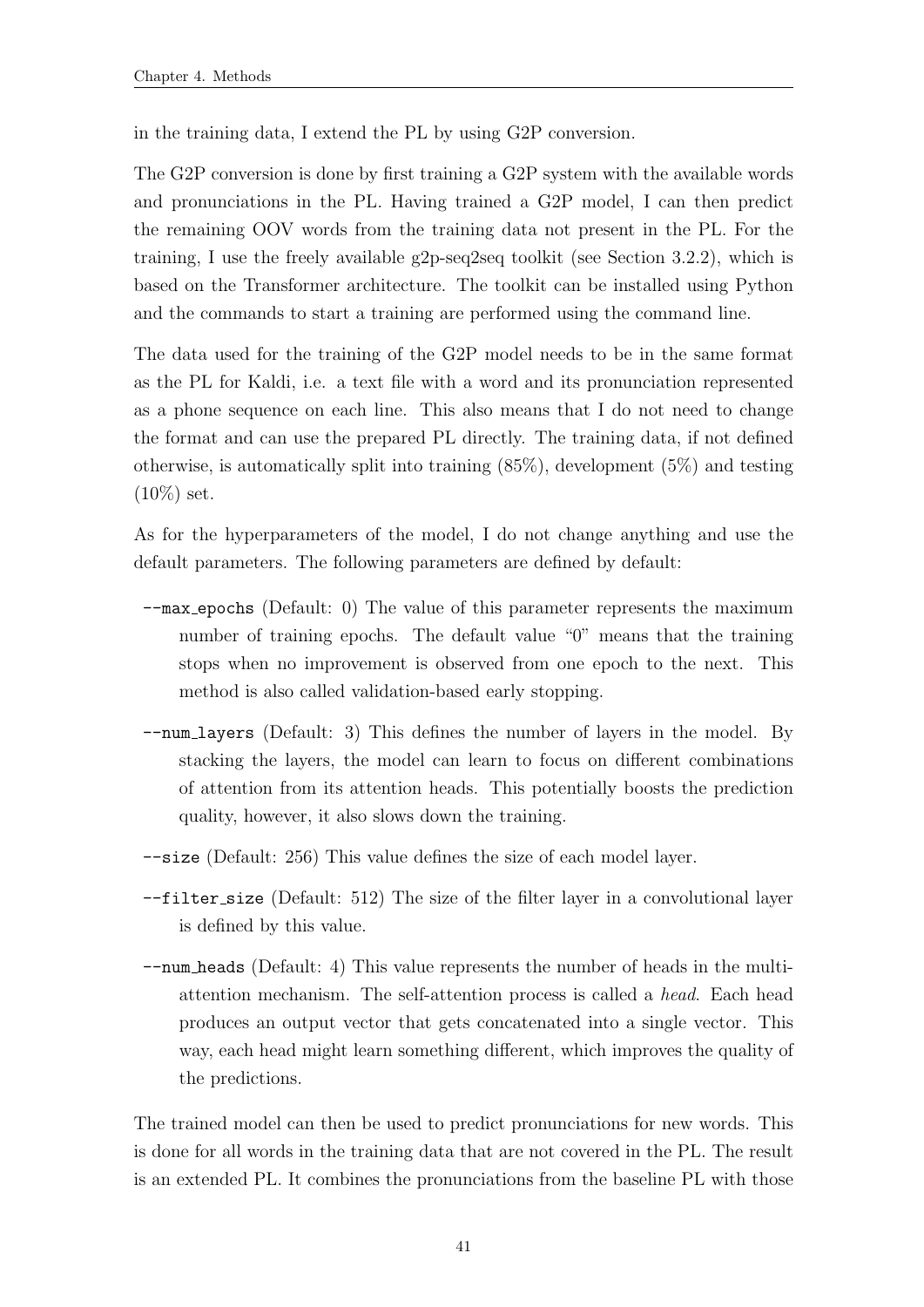automatically generated by the G2P model. The number of words in the PL has thus increased from 11,207 to 34,830.

The extended PL can now be used to train and evaluate the same AMs in Kaldi as described in Section [2.3.1.3.](#page-28-1) I train the seven AMs with the same settings but use the extended PL instead. The evaluation is also done on the same development set, so the results can be compared coherently.

## <span id="page-50-0"></span>**4.3 Differences of using the PL in Acoustic Modelling and Decoding**

There are two phases within an ASR system where we can make use of the PL, during the training of the AM and in the decoding process. Similar to the work by [Jouvet et al.](#page-65-1) [\[2012\]](#page-65-1), I want to analyse the impact of using a PL in the corresponding phase. They did this evaluation based on PLs with multiple pronunciation variants generated by G2P converters. The main focus of their analysis was on the different G2P systems. Instead, I want to evaluate the impact on the performance of the ASR system when using two different PLs in the corresponding phases.

To do this, I rely on the two PLs that I compiled in Sections [4.1](#page-45-1) and [4.2.](#page-48-0) The difference between the two PLs is given by the size and, as a result of that, by the coverage of the vocabulary. Thereby, the PL that I created from the entries in the Swiss German Dictionary serves as the Baseline PL. The PL that I increased by G2P conversion trained on the word-pronunciation mappings in the baseline PL is further referred to as the Extended PL.

The goal is to use the baseline PL in the training of the AM and the extended PL in the decoding process. The results of this scenario are then compared to those of the vice-versa setup, where the extended PL is used to train the AM and the baseline PL to decode, respectively. In a further analysis, this can be compared to the results of using the same PL in both phases, which is the standard setup.

#### Preparation of the PL in Kaldi

Within the Kaldi pipeline, the PL can be defined separately for both, the AM training (run.sh) and the decoding (compile decode.sh). In the data preparation step of the AM training (see Section [2.3.1.1\)](#page-27-0), the PL given as an argument is stored under the folder initial data/ling. It is further processed by the file utils/prepare lang.sh and stored under the folder data/lang where the WFST graph for the lexicon is created.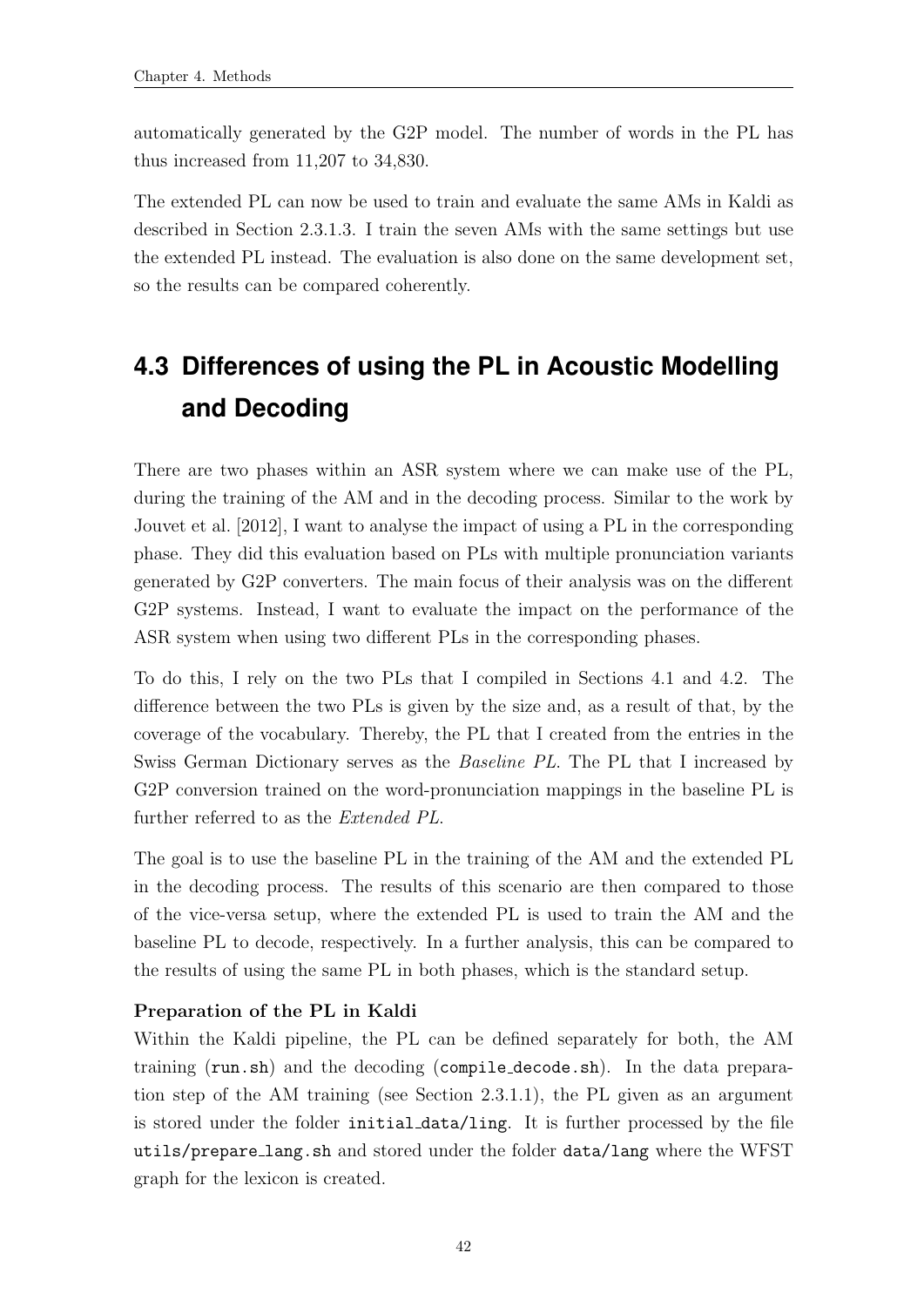During the data preparation phase before decoding, the PL is stored and processed in another location. The same script (utils/prepare lang.sh) is used to prepare the PL and create the graph in a given output path for the evaluation (in my case eval/[AM\_TYPE]/[PL\_TYPE]) in the folder tmp/lang.

#### Decoding with separate PL

Having trained the AMs for both PLs already in the previous experiments, I can use the other PL to decode the development set. Except from the PL, I do not change any of the parameters, i.e. LM and the set to be decoded are the same. For both scenarios, the decoding and evaluation is done with six different AMs: mono, tri, tri\_1da, tri\_mmi, nnet2 and nnet\_discriminative. $^2$ 

<sup>2</sup>Previous experiments were done with seven different AMs. Using two different PLs was not realised for the ivector model. The decoding process for the TDNN model using iVectors is slightly different compared to the other AMs and would need further adjustments in the decoding script (decode\_tdnn.sh).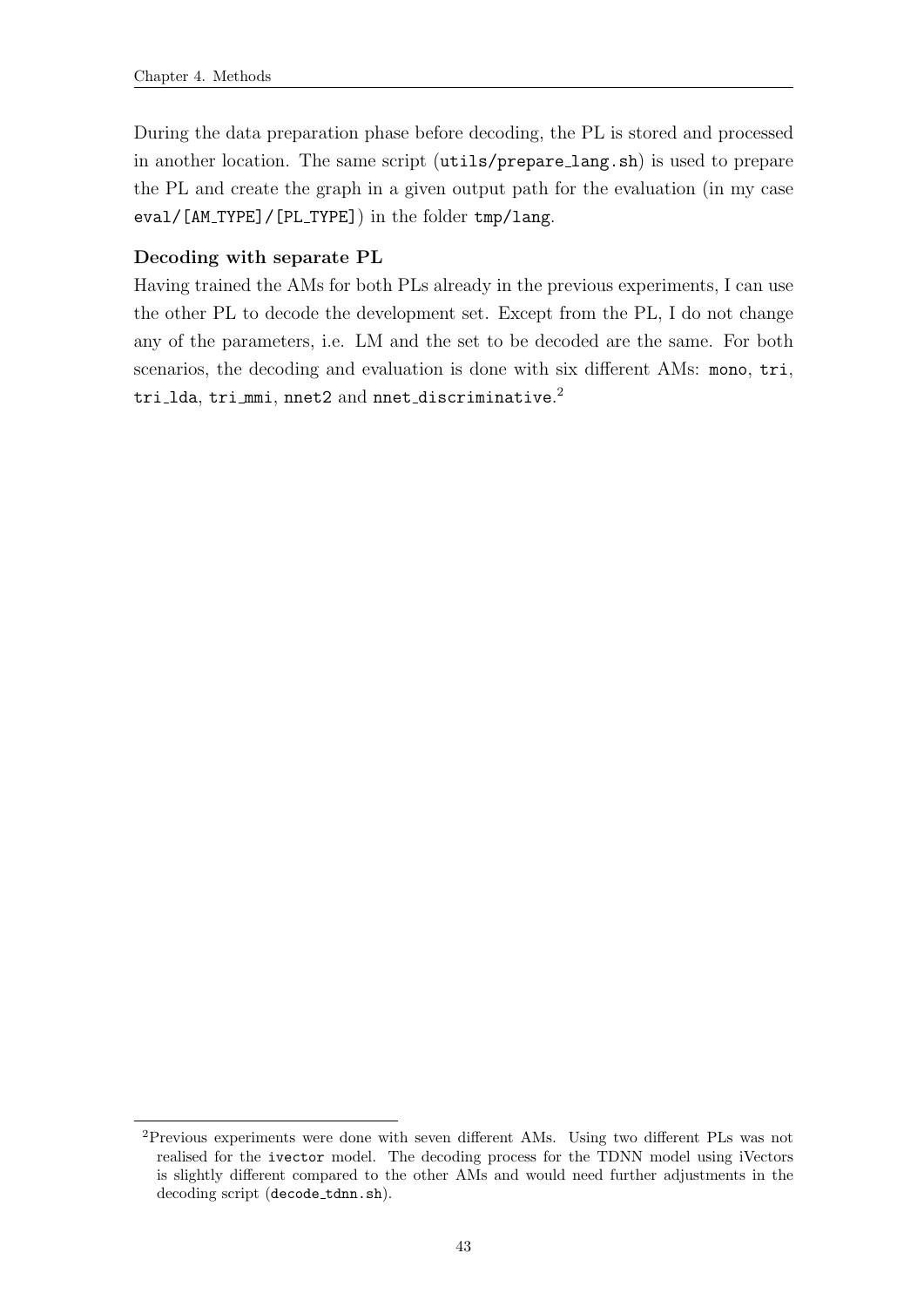# <span id="page-52-0"></span>**5 Results and Discussion**

In this chapter, I present the results from the experiments performed in Chapter [4](#page-45-0) and discuss their outcomes. In Section [5.1,](#page-52-1) I have a look at the output of the G2P conversion, which is used to extend the PL. Furthermore, I reveal how well the resulting PL performs when being used in the ASR model and compare the scores to those of the baseline PL. In Section [5.2,](#page-57-0) I show the results of using the two PLs in two different stages of the ASR architecture, in the training of the AM and in the decoding process.

As for the evaluation of the ASR system's performance, I use the same development set as described and presented in Section [2.3.2](#page-30-1) in Table [4.](#page-31-0) This makes the resulting scores more coherent and comparable. To represent the quality of the model, I use the WER and CER scores as an evaluation metric (see Section [2.1.2\)](#page-16-0).

## <span id="page-52-1"></span>**5.1 Extended Pronunciation Lexicon**

In order to cover more words from the training data, I extended the PL by training a G2P model on the entries in the baseline PL (see Section [4.2\)](#page-48-0). The model was then used to predict the pronunciations for the words from the training data missing in the PL. The resulting word-pronunciation mappings were combined with those from the baseline PL to form an extended PL. Having this extended PL, I can use it as an input for the ASR system and see how the results compare to models using the baseline PL.

In the following, I show the results of the G2P conversion and have a look at some example pronunciations generated by the G2P model. Also, I present the results from the extended PL in action being used in Kaldi.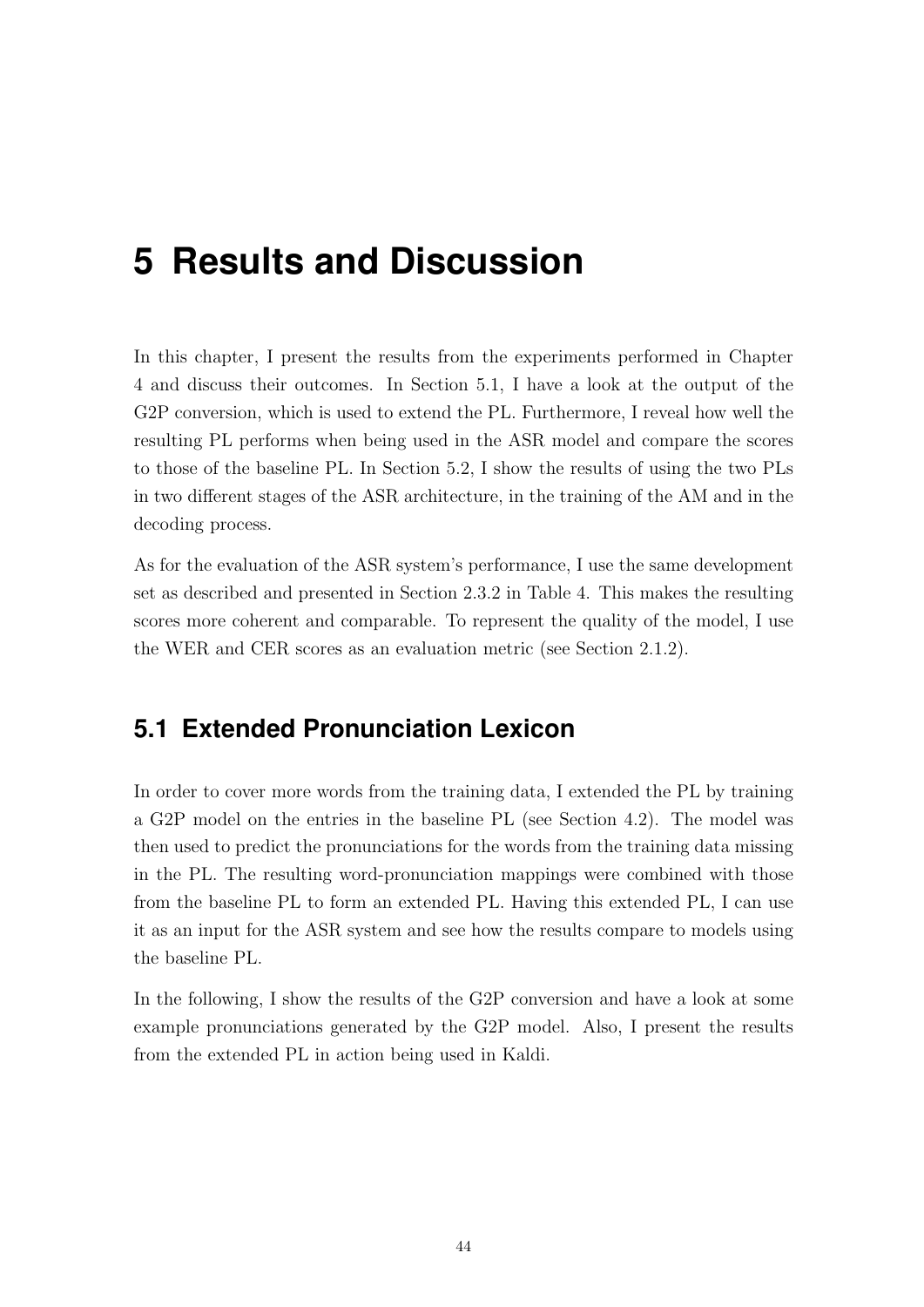### <span id="page-53-0"></span>**5.1.1 Output of the G2P Conversion**

Looking at the results from the G2P conversion on a randomly held-out test set in Table [9,](#page-53-1) the number of correctly predicted pronunciations and the accuracy are not very promising. Only 618 out of the 1,120 words in the test set got the correct phone sequence. This results in an accuracy of a bit more than 55%, which is similar to the findings by [Nigmatulina et al.](#page-66-9) [\[2020\]](#page-66-9) who used the same data as a basis.

| Words in Test Set Correct Incorrect Accuracy |     |      |        |
|----------------------------------------------|-----|------|--------|
| 1.120                                        | 618 | 502. | 55.18% |

<span id="page-53-1"></span>Table 9: Results from the G2P model evaluated on a held-out test set. It shows the number of words in the test set, how many pronunciations the model predicted correctly and incorrectly, and the accuracy of the model.

Although the results may seem poor, the increased number of words in the extended PL can still be beneficial for use in the ASR system. Table [10](#page-53-2) shows some examples from the extended PL of which the pronunciation was generated by the G2P model.

| <b>Standard German Word</b>     | <b>SAMPA generated by G2P Model</b> |
|---------------------------------|-------------------------------------|
| alpkäse ('alpine cheese')       | alpkxE: s                           |
| ferienmädchen ('holiday girl')  | fe: ri @ m aI t l i                 |
| rhetorisch ('rhetorical')       | reto: rIS                           |
| detailgeschäft ('retail shop')  | detaIjIkS { f t                     |
| tagesthema ('topic of the day') | tageStema                           |
| jazzmusik ('rhetorical')        | jatsmus I k                         |
| rheinau ('Rheinau')             | $r$ i: $j$ u:                       |
| rheinzone ('Rhine zone')        | ri: tso: ntso: n                    |

<span id="page-53-2"></span>Table 10: Example of words of which the phone sequences have been generated by the G2P model.

The first three pronunciations seem to be alright. The model correctly predicted the phone sequences for the compound words *alpkäse* and *ferienmädchen*. The diminutive suffix in *ferienmädchen*, which changes from standard German -chen to Swiss German -li, can be sen well. However, for both compound words, the individual words, which it is made up from, are in the baseline PL already. For the third word, rhetorisch, there are no derived words in the baseline PL and its pronunciation was predicted correctly.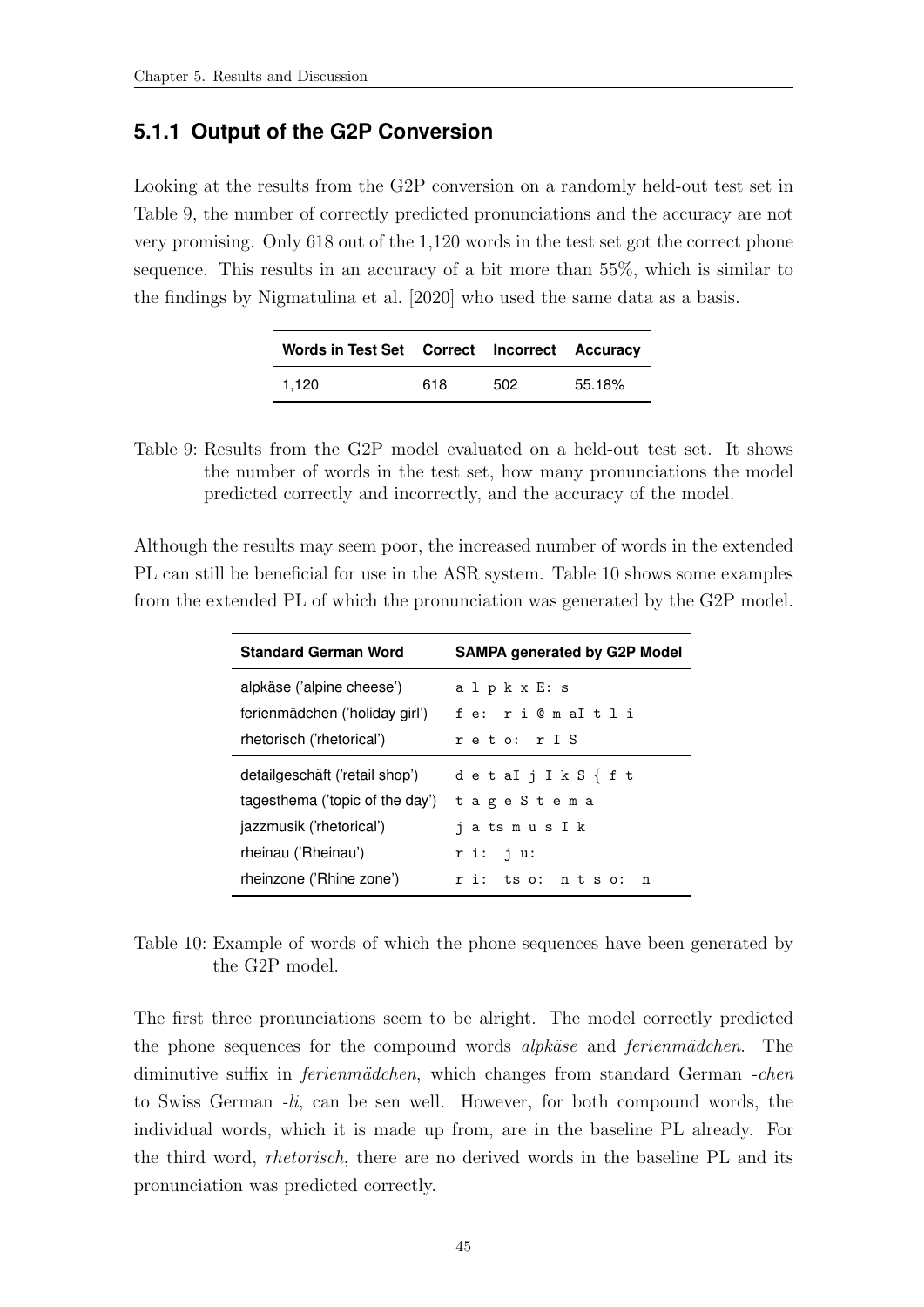However, the remaining words in Table [10](#page-53-2) show some flaws in the predicted pronunciations. The first three words represent compound words again. Although both parts making up the word *detail-geschäft* are in the baseline PL, the model adds the erroneous phone sequence  $\begin{bmatrix} i & I \end{bmatrix}$  in between. This is probably due to other words including *detail*, which show this phone sequence in their pronunciation: *detaillierte* - [d e t aI j I @ r t i ], *detaillierten* - [d e t aI j I @ r t @ ]. In both cases, the phone sequence is correct and is caused by the letters li.

The word tages-thema is an interesting case. The compound is built by adding a Fugen-'s' to the first word.<sup>1</sup> Since the second word starts with the letter t and the combination of st usually is pronounced as  $\lceil S \cdot t \rceil$ , the model interpreted it as such. However, in this compounding situation, the two letter  $s$  and  $t$  are pronounced separately and the phone sequence should therefore be  $\lceil t \rceil$  a g e s t e m a  $\lceil$ .

Within *jazzmusik* the fragment *jazz* represents a word coming from the English language and should be pronounced as such. Foreign words can be a problem for the G2P conversion, especially when the training data for the G2P model is rather sparse and does not include many of them. This is certainly the case for the Swiss German Dictionary, from which the words in the baseline PL originate.

The next word represents the name of a municipality next to the river Rhine. From the training data in the baseline PL, I cannot derive how the model generated the phone sequence [ j u: ]. This error reveals another major issue for G2P conversion, named entities. In many cases, the pronunciation of named entities does not follow the general pronunciation rules of the corresponding language. This makes it particularly hard for the G2P model to learn and predict pronunciations for named entities.

Last but not least, an example of a word where the G2P model produced a 'gibberish' pronunciation. For the word rheinzone, the model simply repeated the phone sequence  $\lceil$  ts o: n  $\rceil$  at the end. This is a common phenomenon also found in machine translation and other seq2seq tasks. The repetition might come from the type of search used on the decoder side.<sup>2</sup> [Holtzman et al.](#page-65-9) [\[2019\]](#page-65-9) propose a workaround to mitigate this issue within the task of text generation.

After having analysed erroneous pronunciations generated by the G2P model, let's

<sup>&</sup>lt;sup>1</sup>The Fugen-'s' is a grammatical feature of certain German compounds. The letter 's' is added between the noun stems building the compound. Historically, it marks the genitive case of the first noun. But it also often occurs after nouns which do not actually take an 's' in their genitive cases.

<sup>2</sup>Type of search here means the sampling of items in a sequence when decoding. In the context of G2P conversion, the items are phones.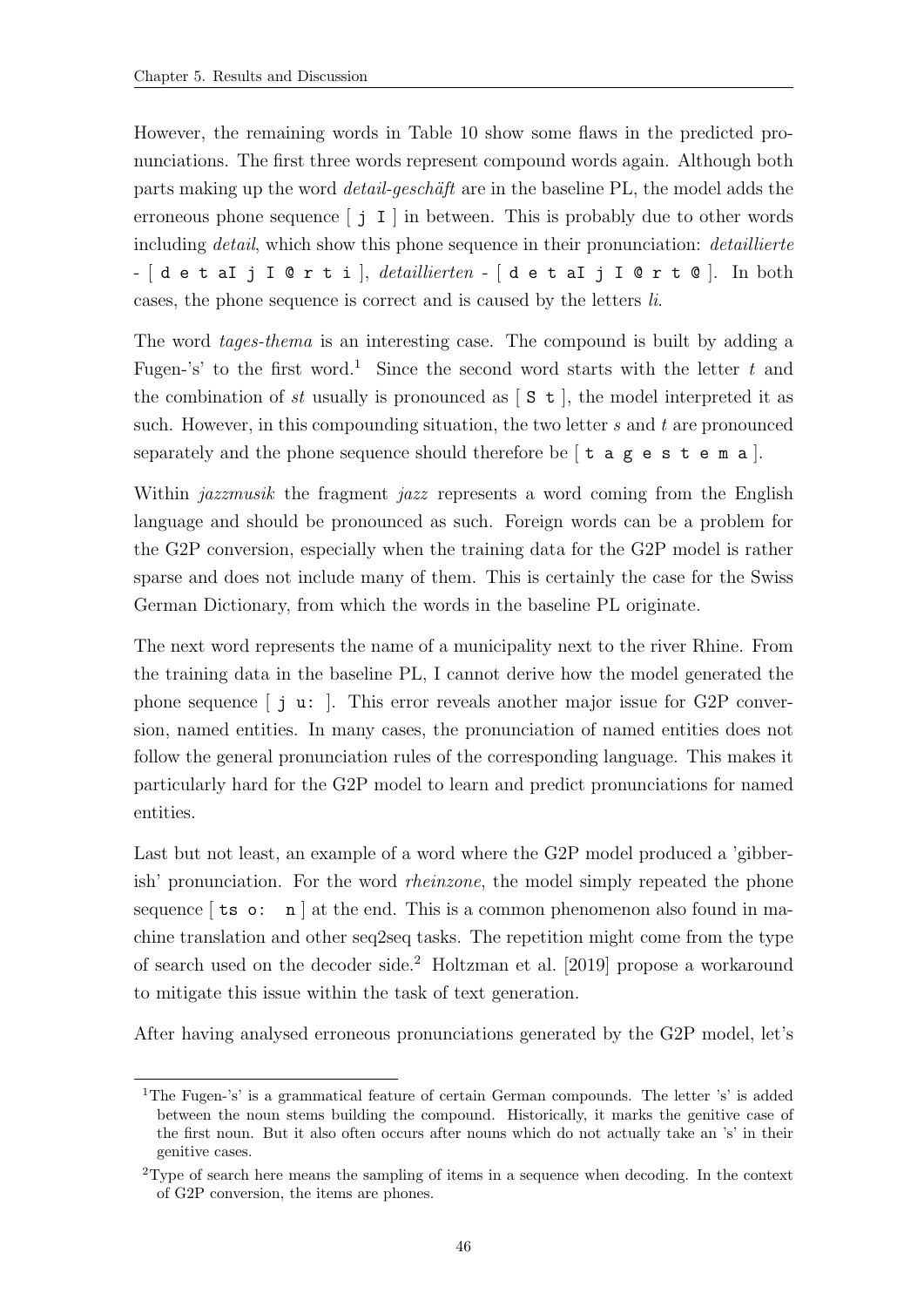see how this impacts the coverage of the words in the data sets and the performance of the ASR system using the extended PL.

#### <span id="page-55-0"></span>**5.1.2 Extended Pronunciation Lexicon in Action**

Through the pronunciation predictions of the G2P model on the words in the training data, the number of words in the extended PL increased from 11,207 to 34,830. This also has an impact on the coverage of the words in the data sets. Table [11](#page-55-1) shows a comparison of the coverage of the baseline PL and the extended PL on the different data sets.

| <b>Set</b> | <b>Baseline PL</b>          |        |          | <b>Extended PL</b> |             |          |
|------------|-----------------------------|--------|----------|--------------------|-------------|----------|
|            | Words in PL<br>Unique words |        | Coverage | Unique words       | Words in PL | Coverage |
| Train      | 29,228                      | 10.971 | 37.54%   | 29,228             | 29.221      | 99.98%   |
| Dev        | 2,546                       | 1,587  | 62.33%   | 2,546              | 2,101       | 82.52%   |
| Test       | 2,265                       | 1.484  | 65.52%   | 2,265              | 1.919       | 84.72%   |

<span id="page-55-1"></span>Table 11: Coverage of the words in the corresponding sets based on the baseline PL and extended PL.

The coverage by the extended PL is higher for all data sets compared to the baseline PL. The highest increase can be observed in the training set, which only had a coverage of 37.54%. Although the resulting PL was extended with the pronunciation from the words in the training set, the extended PL does not cover all words (99.98%). A few words (7 out of 29,228) are not included because the G2P system uses some pre-processing rules which led to a mismatch between the graphemes in the training data and those predicted by the system.

The increase of the training set's coverage is potentially beneficial for the training of the AM. This way, almost all HMM state sequences of the words can be mapped to the corresponding phone sequences. But also the sets to be decoded show a much higher coverage. For the development set, the coverage increased from 62.33% to 82.52%. This corresponds to an increase of 32% in the number of words to be recognised by the PL. A similar increase can be identified for the test set.

For all data splits, the coverage could be increased massively. But what impact does this have on the performance of the trained AMs within Kaldi? Let's have a look at the results and how they compare to those of the system using the baseline PL. In Table [12,](#page-56-1) we can see the comparison of the WERs achieved on the development set by the baseline PL and the extended PL using the different AMs.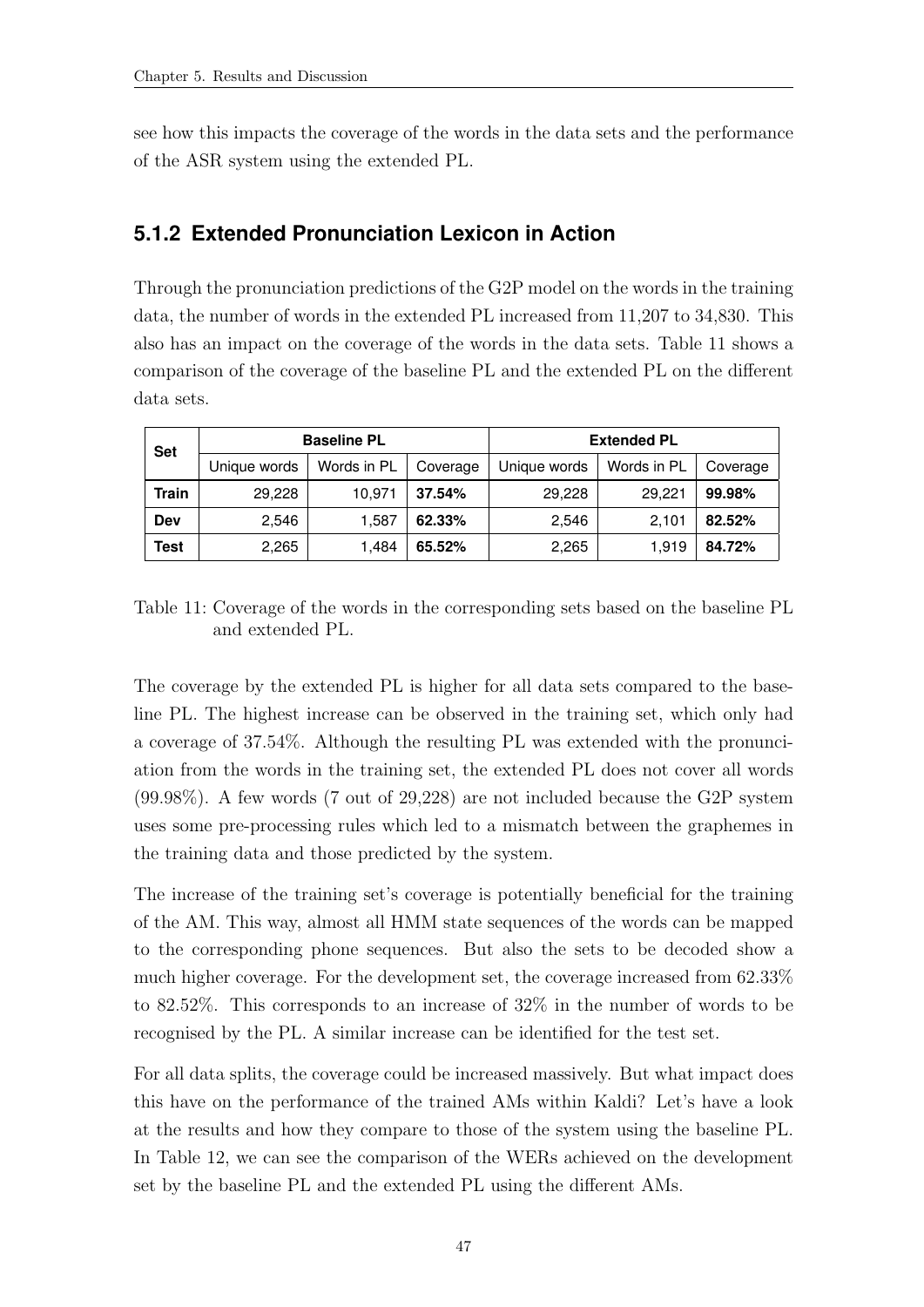| <b>PL</b>          | WER (in $%$ ) |       |         |         |       |           |         |  |  |
|--------------------|---------------|-------|---------|---------|-------|-----------|---------|--|--|
|                    | mono          | tri   | tri_lda | tri_mmi | nnet2 | nnet_disc | ivector |  |  |
| <b>Baseline PL</b> | 77.58         | 58.91 | 56.66   | 57.78   | 48.72 | 50.02     | 36.53   |  |  |
| <b>Extended PL</b> | 76.09         | 55.94 | 52.57   | 49.42   | 43.97 | 43.14     | 31.86   |  |  |

<span id="page-56-1"></span>Table 12: Comparison of the WER (in %) on the development set using the baseline PL and the extended PL with different AMs.

Table [12](#page-56-1) clearly shows that the WERs improved for all AMs using the extended PL. This improvement can be observed even better in Figure [4](#page-56-0) where the red line of the extended PL is always below the blue line of the baseline PL.



<span id="page-56-0"></span>Figure 4: Comparison of the WER (in %) on the development set using the baseline PL and the extended PL.

Within the four GMM based AMs (mono, tri, tri\_1da and tri\_mmi), the performance is slightly getting better and it diverges more and more from that of the baseline PL. The jump from the GMM based to the NN based AMs (nnet2 and nnet disc) is larger for the baseline PL, although the results for the extended PL are still way better. Finally, there is again a major improvement of the WER by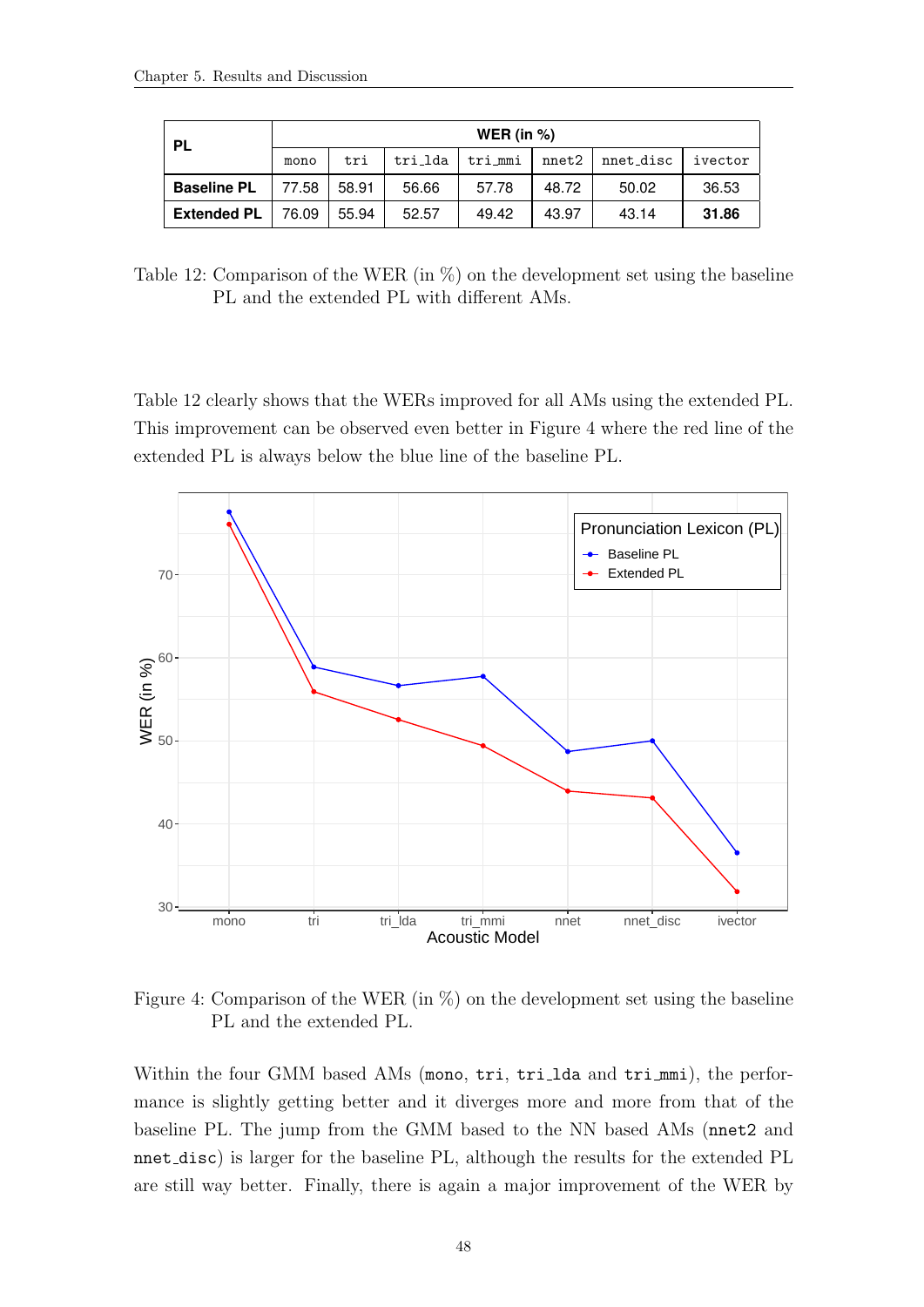using the TDNN model with iVectors (ivector). The best WER achieved with the extended PL outperforms that of the baseline PL by a relative difference of almost 13% and is at 31.86%. Similar improvements from the the nnet disc to the ivector AM are reported by [Nigmatulina et al.](#page-66-9) [\[2020\]](#page-66-9).

As I already highlighted in Section [2.3.3,](#page-33-0) the results of the baseline PL show a slight decline in WER for the discriminative AMs (tri mmi and nnet disc) compared to the previously trained model which they rely on. This is not the case when using the extended PL. The WERs improve from each model subsequently. This suggests that discriminatively trained AMs require a PL with a high coverage to outperform the non-discriminative counterpart. If this behaviour originates from training the AM or from the decoding phase is analysed in the next section.

## <span id="page-57-0"></span>**5.2 Impact of PL in Acoustic Modelling and Decoding**

The PL can be used within two phases of the ASR system in Kaldi, during the training of the AM and in the decoding process. With the two PLs (baseline PL and extended PL) compiled in this work, I perform experiments to see how the PLs impact the performance of the ASR system when being used in one of these phases. Each PL is used in one of the two phases at a time, whereas the other PL is used in the other phase.

The choice of the PL not only impacts the performance of the resulting models, but also the time it takes to decode a set of new acoustic signals. In Table [13,](#page-57-1) we can see the effect on the time used to decode when using the baseline or the extended PL.<sup>3</sup> As for the set to be decoded, I use the development set again.

| <b>PL</b> used     |       | <b>Total Time</b> |         |         |       |           |        |
|--------------------|-------|-------------------|---------|---------|-------|-----------|--------|
| for Decoding       | mono  | tri               | tri 1da | tri mmi | nnet2 | nnet disc | (in s) |
| <b>Baseline PL</b> | 953   | 811               | 711     | 821     | 684   | 734       | 4,714  |
| <b>Extended PL</b> | 1.147 | 1,030             | 948     | 1,131   | 960   | 1,059     | 6,275  |
| Ratio              | 1.20  | 1.27              | 1.33    | 1.38    | 1.40  | 1.44      | 1.34   |

<span id="page-57-1"></span>Table 13: Comparison of the decoding time needed when using the baseline PL or the extended PL. The bottom row shows the ratio between the time needed by the extended PL and the baseline PL. The decoding was done on the development set.

<sup>&</sup>lt;sup>3</sup>The decoding time reported in Table [13](#page-57-1) includes both, the compilation of the WFST graph and the decoding of the new set.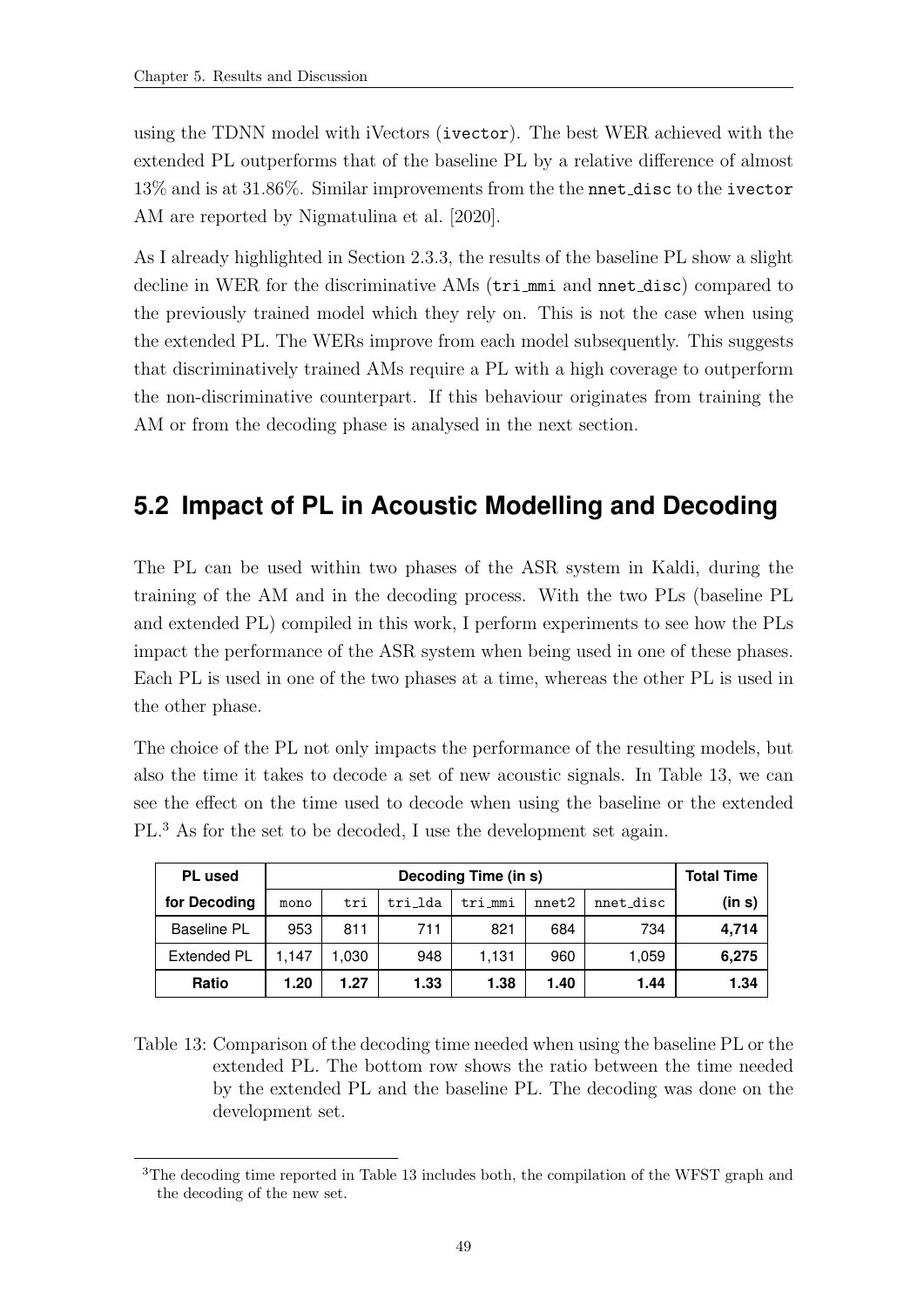The time used to decode the development set with each AM is reported in seconds. When using the baseline PL, the decoding process takes approximately 11 to 16 minutes, which results in an average of 13 minutes per AM. Using the extended PL, however, the decoding process takes considerably more time. The durations to decode the same development set with the extended PL range from 16 to 19 minutes, resulting in an average of 17.5 minutes. The last row in Table [13](#page-57-1) indicates the ratio between the decoding times of the two PLs. On average, it takes 1.34 times more time to decode the same set of acoustic signals with the extended PL than with the baseline PL. This can be attributed to the size of the extended PL, which contains significantly more word-pronunciation entries.

This increased time used to decode suggests, that in scenarios, where the time used to get the output transcription plays an important role, it might make sense to rely on a smaller PL. However, this is accompanied by a loss of quality as seen in the last section. Next, I present the results on the performance of the ASR system in context of using different PLs for AM training and decoding.

As for the evaluation of the performance, I decoded the development set for each mixed PL setting. Table [14](#page-58-0) reports the resulting WERs for both scenarios using each AM training method.

| <b>PL Setting</b>  | WER (in $%$ )   |       |       |         |         |       |           |
|--------------------|-----------------|-------|-------|---------|---------|-------|-----------|
| <b>AM Training</b> | <b>Decoding</b> | mono  | tri   | tri_lda | tri_mmi | nnet2 | nnet disc |
| <b>Baseline PL</b> | Extended PL     | 76.66 | 56.88 | 53.87   | 56.31   | 46.13 | 48.49     |
| <b>Extended PL</b> | Baseline PL     | 77.14 | 58.57 | 55.80   | 52.70   | 47.78 | 46.73     |

<span id="page-58-0"></span>Table 14: Comparison of the ASR performance using two different settings: 1. baseline PL used in AM training and extended PL used for decoding, and vice-versa, 2. extended PL used in AM training and baseline PL used for decoding.

The best values per AM type are marked in bold in Table [14.](#page-58-0) For four of the six AM types, using the baseline PL for the AM training and the extended PL for the decoding outperforms the vice-versa setting. This is also visualised in Figure [5.](#page-59-1)

The best WER over both settings is also achieved by using the extended PL in the decoding phase. The nne2 model using this setting yields a WER of 46.13%. Compared to the results of using the extended PL in both phases, the scores by both mixed settings are worse. However, they outperform the models using the baseline PL in both phases. From this we can deduce that using the extended PL in either of the phases has a positive effect on the performance of the ASR system.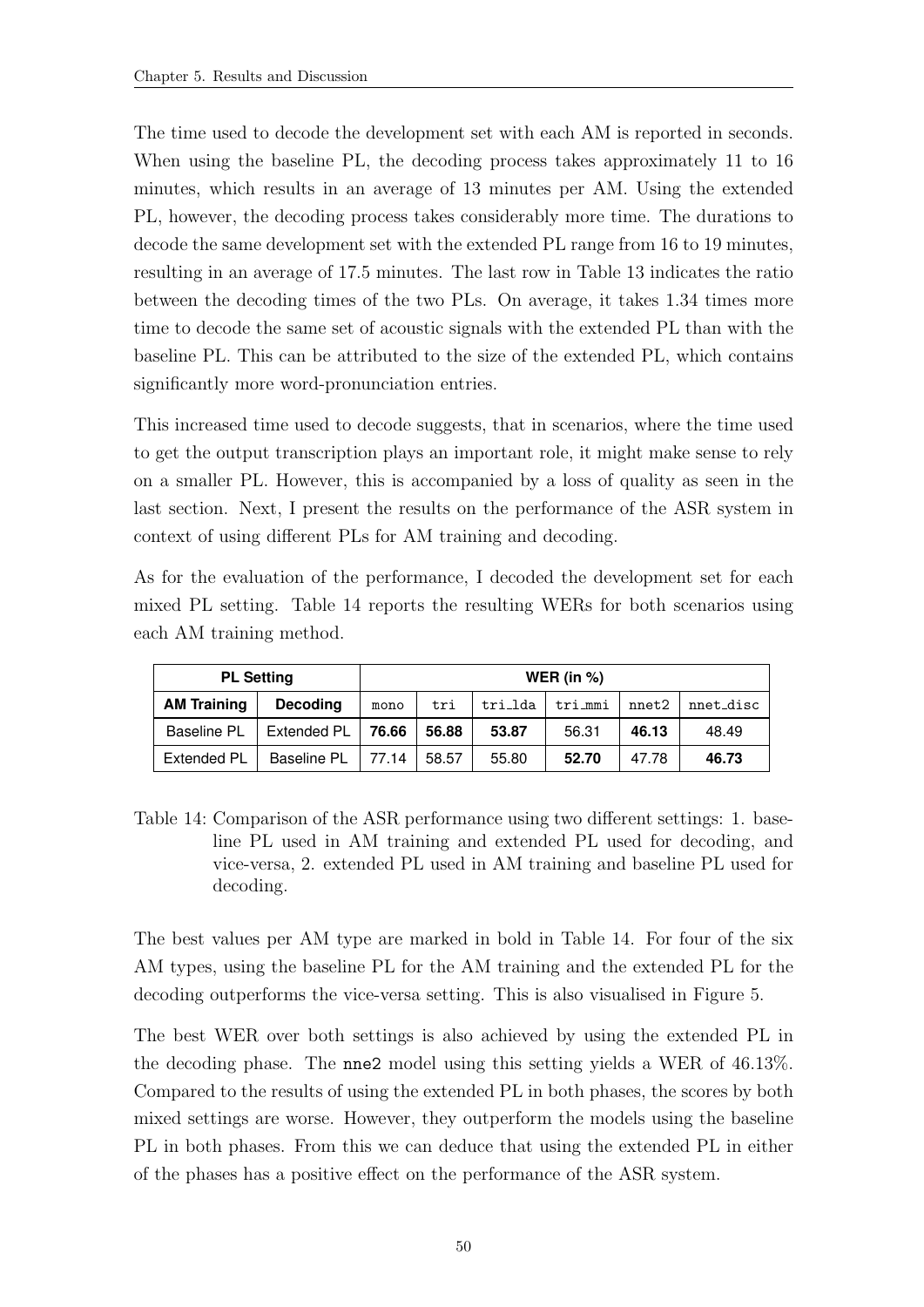

<span id="page-59-1"></span>Figure 5: Comparison of the ASR performance using two different settings: 1. baseline PL used in AM training and extended PL used for decoding, and vice-versa, 2. extended PL used in AM training and baseline PL used for decoding.

In the setting with the baseline PL used for the training of the AM, we can see the decline in the discriminative models (tri\_mmi and nnet\_disc) again. This suggests that for the discriminative models, the PL chosen for the AM training has more impact on the performance of the ASR system. Then again, for the the other four models (mono, tri, tri\_1da and nnet2) it seems to be the case that the PL used in the decoding phase has a higher impact on the ASR model's performance.

### <span id="page-59-0"></span>**5.3 Discussion**

At first, the results of the G2P conversion with achieving an accuracy of roughly 55% did not look promising. However, the resulting extended PL was able to cover much more of the words occurring in the different data sets used for training the ASR system and decoding. As we have seen in Section [2.2.3,](#page-24-0) coverage is an impor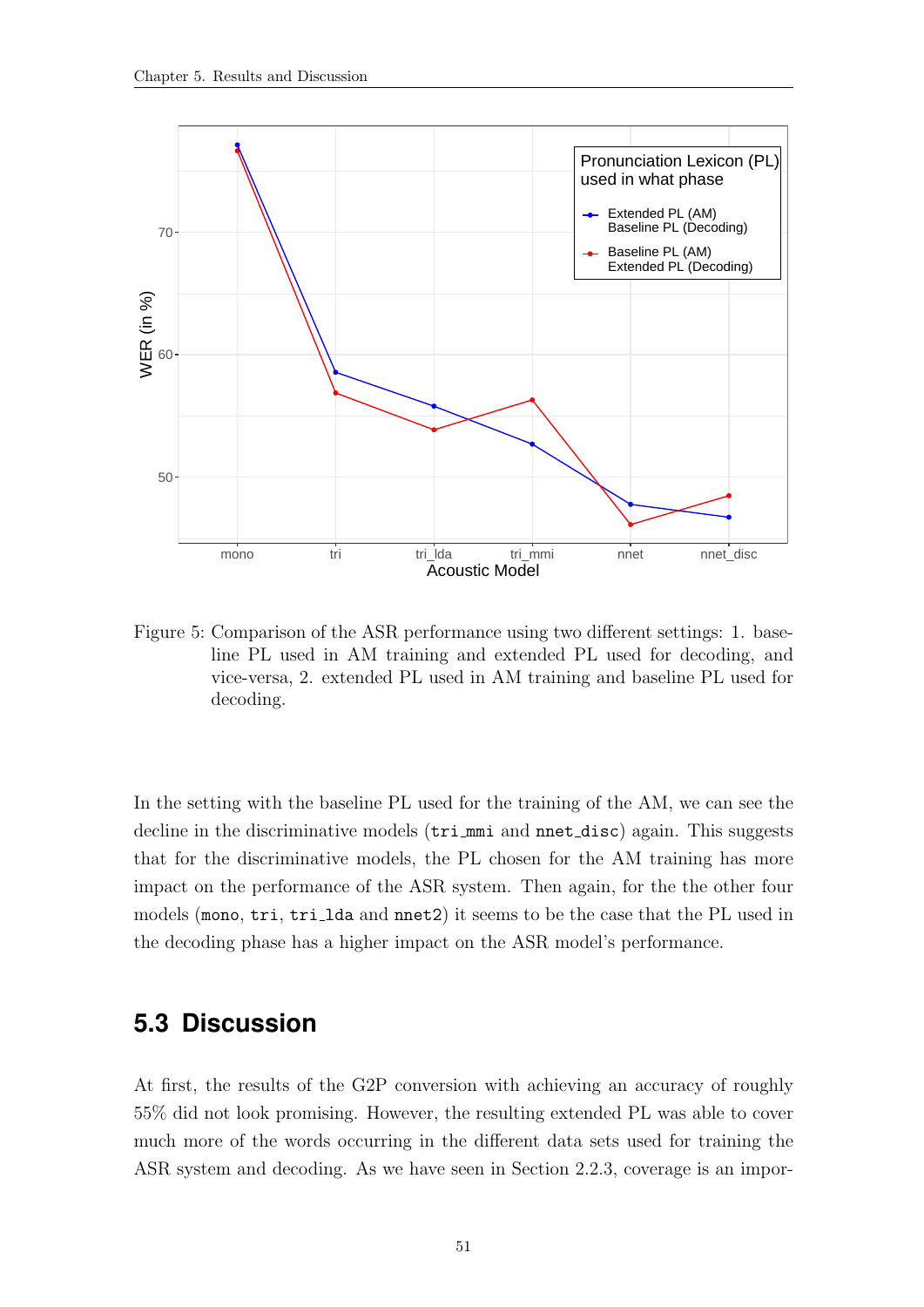tant topic when speaking about the use of PLs in ASR. OOV words can lead to more errors in the output transcriptions due to the lack of context. Therefore it is important, to cover as many words as possible in the PL. G2P conversion can be an efficient and beneficial method to achieve more coverage.

In terms of output quality, using the extended PL as an input for the ASR system led to significantly better results than using the baseline PL. For all trained AMs, the WERs of using the extended PL outperformed those of using the baseline PL. The best WER achieved on the development set was 31.86% using the TDNN model with iVectors. Going back to my first research question, an extended PL indeed improves the performance of the ASR system compared to using a baseline PL in terms of output quality. The WERs yielded by ASR systems using the extended PL clearly show this improvement.

When looking at the impact of the phase in which the PL is used, it is hard define where it has a higher impact. [Jouvet et al.](#page-65-1) [\[2012\]](#page-65-1) concluded that the impact of the PL is more critical when used in the decoding process and that the PL in the training process is more tolerant to pronunciation errors. However, this was based on G2P generated pronunciation variants, whereas in my case, I did not work with multiple pronunciation variants but only one per word. Looking at the results of my experiments, the impact of the phase in which the PL is used is dependent on the acoustic modelling technique. For discriminative models (tri\_mmi and nnet\_disc), the impact of the PL used in the AM training was higher. On the other side, the PL used in the decoding phase had a higher impact for the the other four models (mono, tri, tri lda and nnet2). This decline in WER when using the baseline PL for discriminative AMs was quite unexpected. Using the extended PL with a significantly higher coverage seems to mitigate that decline and lets the ASR model achieve much better WERs.

Relating these findings to my second research question, using the PL in the two different phases has a recognisable impact on the outcome of the ASR system. The phase which is impacted more seems to depend on the acoustic modelling technique. In terms of the output quality, the discriminative models used in my experiments show better results when the extended PL is used for the AM training. The other models prefer the extended PL being used in the decoding phase.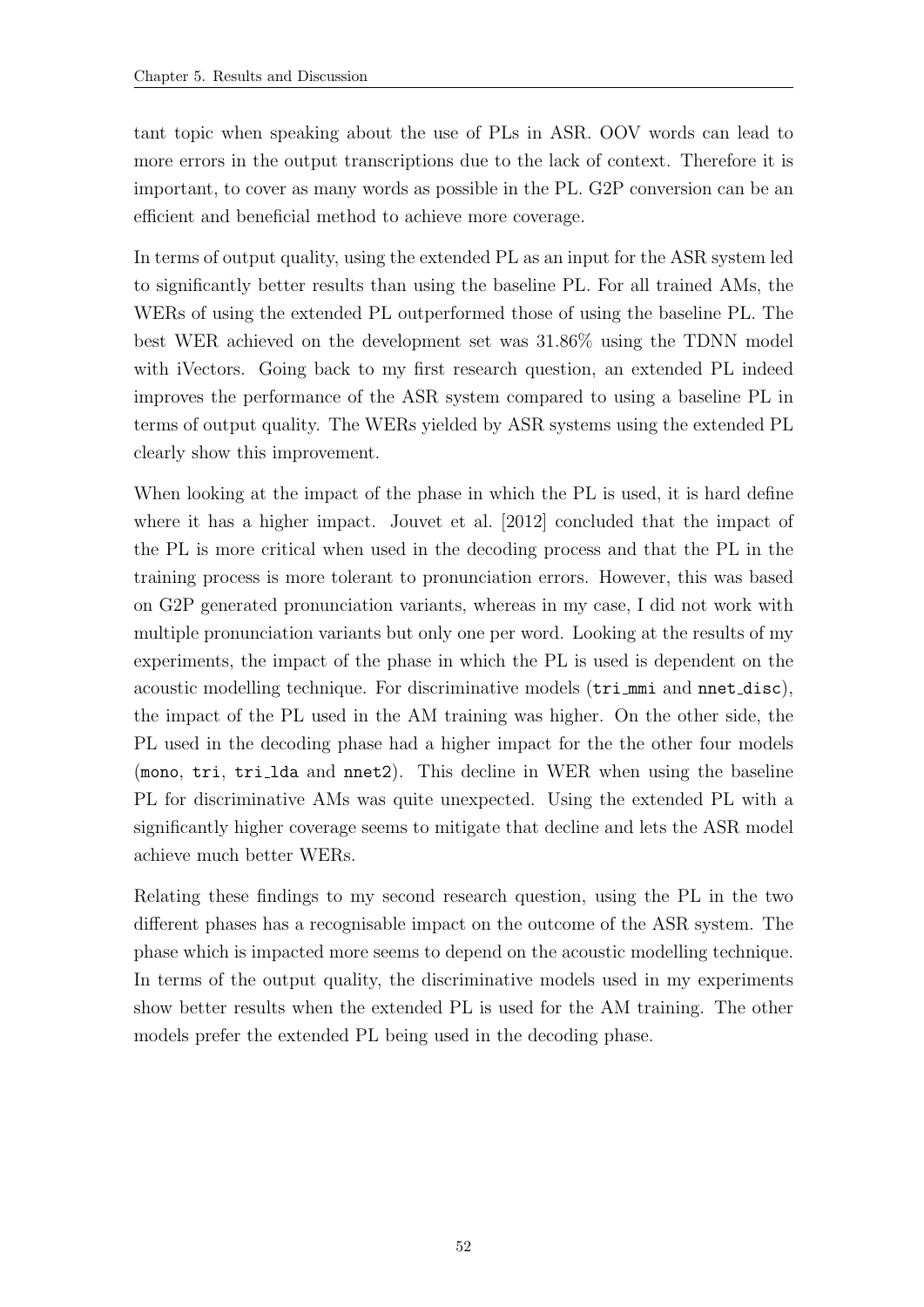## <span id="page-61-0"></span>**5.4 Future Work**

For future projects, it would be interesting to investigate more on the impact of the PL on discriminative acoustic modelling. A possible research question could address the coverage needed in the PL to achieve that turning point where the performance gets better.

Within Kaldi, there is an interesting option to give probabilities to pronunciation variants. This way, the pronunciation variability could be used as an advantage without introducing too much confusion to the ASR system by using multiple pronunciation variants. Particularly in the context of multi-dialectal ASR, this could interesting to examine.

Generally, making more use of the other regional variants of Swiss German in the PL could be beneficial for the performance. I only used the pronunciations for the Zurich dialect, which is the most common dialect represented in the ArchiMob corpus, but only makes up for 28% of all data in the corpus. There is a lot of potential for multi-dialectal Swiss German ASR.

As for the training of the G2P model, I only tried out one toolkit and used the default values. A possible research topic could approach the impact of the G2P training hyperparameters on the final performance of the ASR system using the resulting extended PL. There are various G2P toolkits available which make use of different modelling techniques. They could be leveraged for the lexicon extension and the resulting PLs could be evaluated on how they perform in action.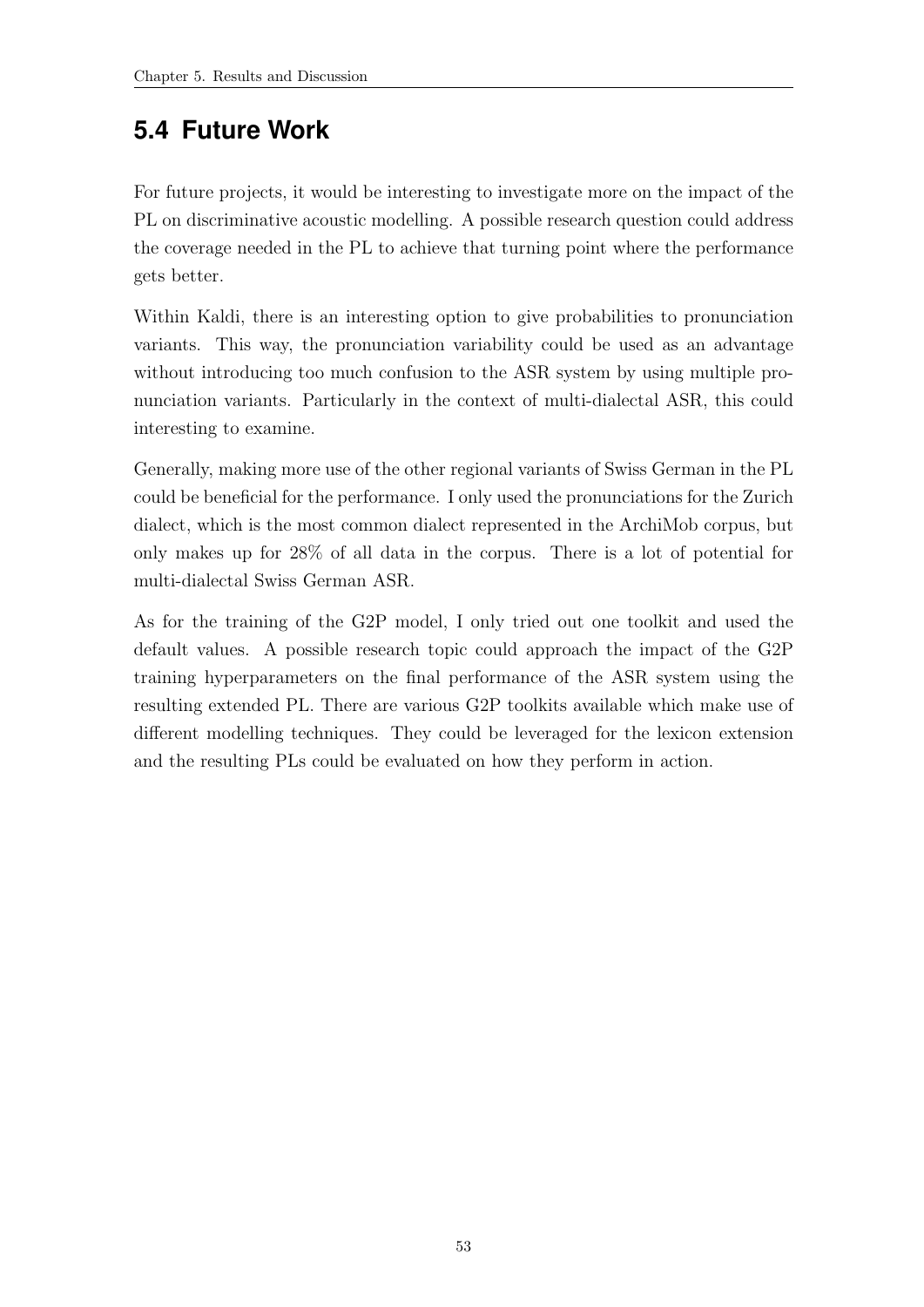# <span id="page-62-0"></span>**6 Conclusion**

In this work, I learnt how to build different ASR systems for Swiss German using the Kaldi Speech Recognition Toolkit. Within that conventional ASR architecture consisting of Acoustic Model, Language Model and Pronunciation Lexicon, my main focus was on the latter. Based on the findings of the recent Master's theses about the AM and LM by [Nigmatulina](#page-66-0) [\[2020\]](#page-66-0) and [Kew](#page-65-0) [\[2020\]](#page-65-0), I reproduced the ASR system using their best performing settings, which then served as my baseline for further experiments.

I used the word-pronunciation mappings from the Swiss German Dictionary to prepare the baseline PL. This required some pre-processing before it could be used in the ASR system. Using a data-driven G2P approach, I trained a Transformer based conversion model on the entries of the PL I constructed before. This extended PL covered more of the words occurring in the sets used for decoding and thus, the ASR models using this PL achieved significantly better scores compared to those using the baseline PL. The best WER achieved on the development set is 31.86% using a TDNN model with iVectors. This marks an improvement on the WER of 13% compared to the same model using the baseline PL.

Using the baseline PL or the extended PL for decoding not only has an effect on the performance of the ASR system, but also on the time it takes to decode the new acoustic speech signals. The extended PL contains about three times as many entries as the baseline PL and is therefore bigger in size. On average, the models using the extended PL take 1.34 times as long as those using the baseline PL for the same set to decode.

In further experiments, I investigated the impact of the PL when being used in the two different phases of the ASR system, during the training of the AM and in the decoding process. To do this, I used evaluated two mixed settings, where the baseline PL is used for AM training and the extended PL for decoding, and the vice-versa setup. Results show that both settings have a noticeable effect on the ASR system's performance in terms of WER. The type of the acoustic modelling technique seems to determine what phase has a bigger impact on the outcome. The discriminative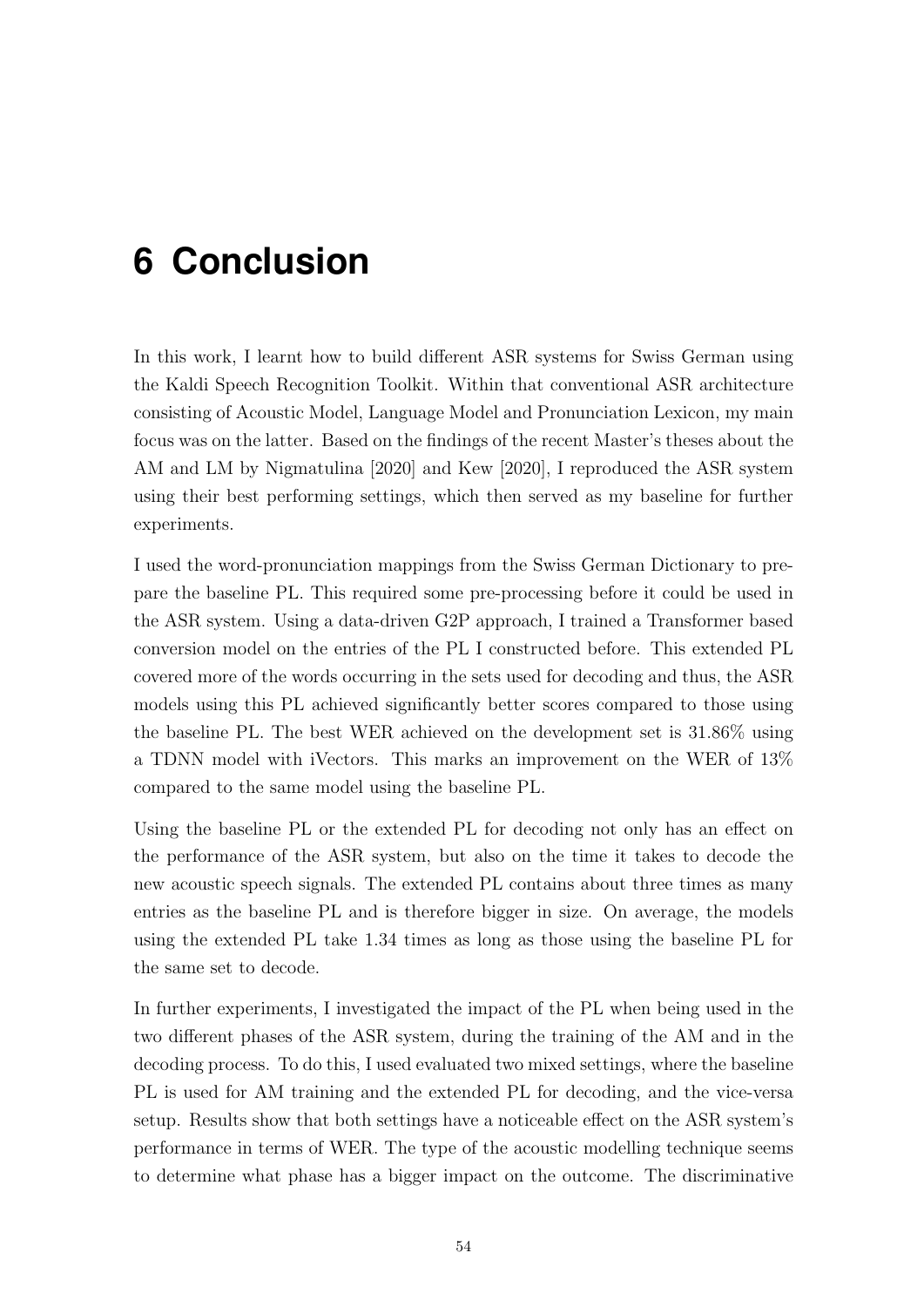models used in my experiments show better WERs when the extended PL is used for the AM training, whereas the other models prefer the extended PL being used in the decoding phase. Future research can be done to investigate this behaviour more thoroughly, e.g. on the basis of the PL's coverage.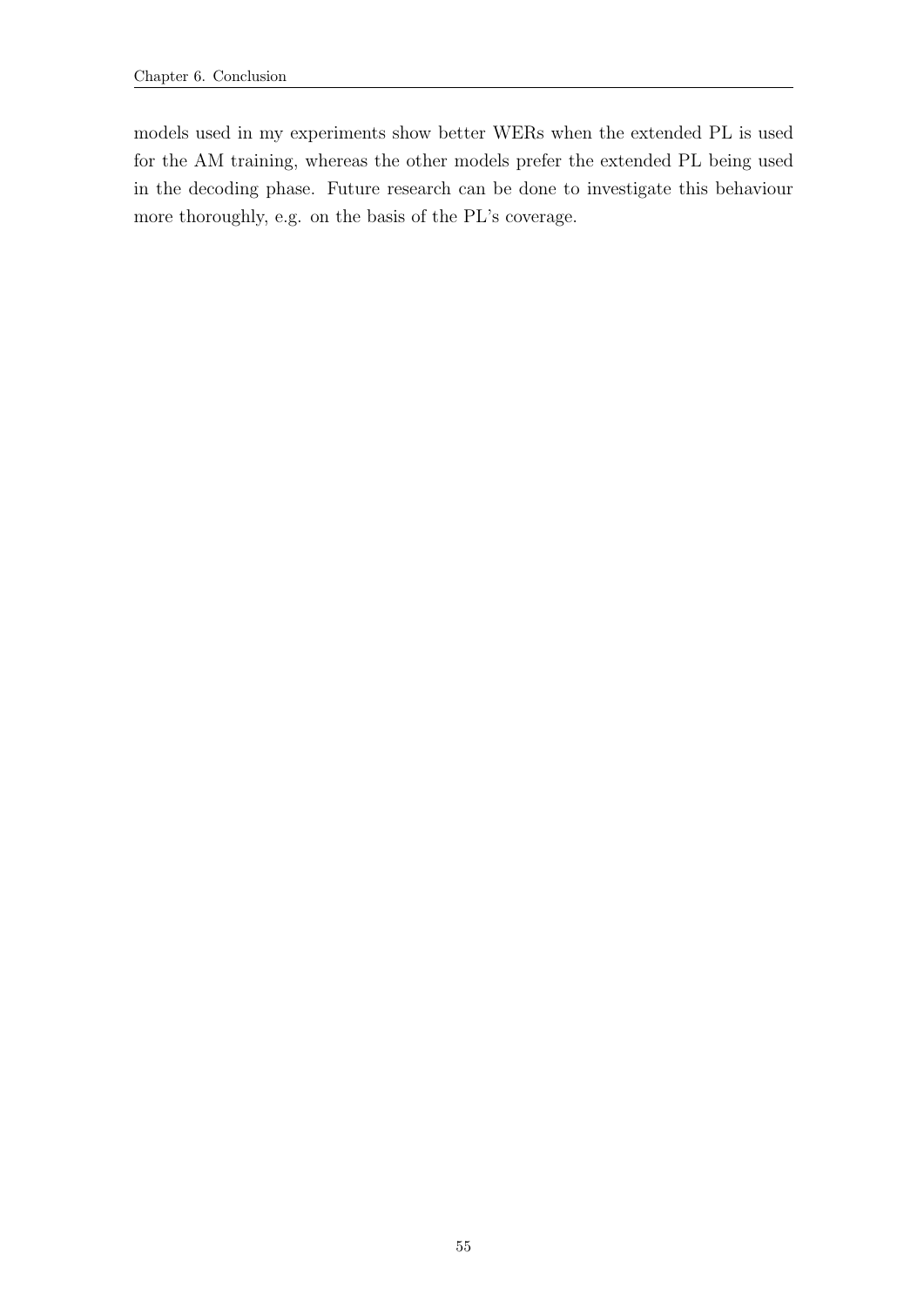## <span id="page-64-0"></span>**References**

- <span id="page-64-4"></span>Baayen, R. H., Piepenbrock, R., and Gulikers, L. (1995). CELEX2 LDC96L14. Linguistic Data Consortium, Philadelphia, PA, USA.
- <span id="page-64-10"></span>Bisani, M. and Ney, H. (2008). Joint-sequence models for grapheme-to-phoneme conversion. Speech Communication, 50(5):434–451.
- <span id="page-64-8"></span>Black, A. W., Lenzo, K., and Pagel, V. (1998). Issues in Building General Letter to Sound Rules. In Third ESCA/COCOSDA Workshop on Speech Synthesis 1998, pages 77–80, Jenolan Caves House, Blue Mountains, NSW, Australia.
- <span id="page-64-9"></span>Chen, S. F. and Goodman, J. (1999). An Empirical Study of Smoothing Techniques for Language Modeling. Computer Speech & Language, 13(4):359–394.
- <span id="page-64-7"></span>Chomsky, N. and Halle, M. (1968). The Sound Pattern of English. Harper and Row, New York, USA.
- <span id="page-64-5"></span>Dieth, E. (1986). Schwyzertütschi Dialäktschrift: Dieth-Schreibung, volume 1. Sauerländer.
- <span id="page-64-2"></span>Gales, M. and Young, S. (2007). The Application of Hidden Markov Models in Speech Recognition. Foundations and Trends Signal Processing, 1(3):195––304.
- <span id="page-64-11"></span>Goodman, J. (2001). A Bit of Progress in Language Modeling. Computer Speech & Language, 15(4):403–434.
- <span id="page-64-6"></span>Hain, T. (2002). Implicit pronunciation modelling in ASR. In ISCA Pronunciation Modeling Workshop, pages 129–134, Aspen Lodge, Estes Park, Colorado, USA.
- <span id="page-64-1"></span>Han, W., Zhang, Z., Zhang, Y., Yu, J., Chiu, C.-C., Qin, J., Gulati, A., Pang, R., and Wu, Y. (2020). ContextNet: Improving Convolutional Neural Networks for Automatic Speech Recognition with Global Context.
- <span id="page-64-3"></span>Hannun, A. Y., Case, C., Casper, J., Catanzaro, B., Diamos, G., Elsen, E., Prenger, R., Satheesh, S., Sengupta, S., Coates, A., and Ng, A. Y. (2014). Deep Speech: Scaling up end-to-end speech recognition. CoRR.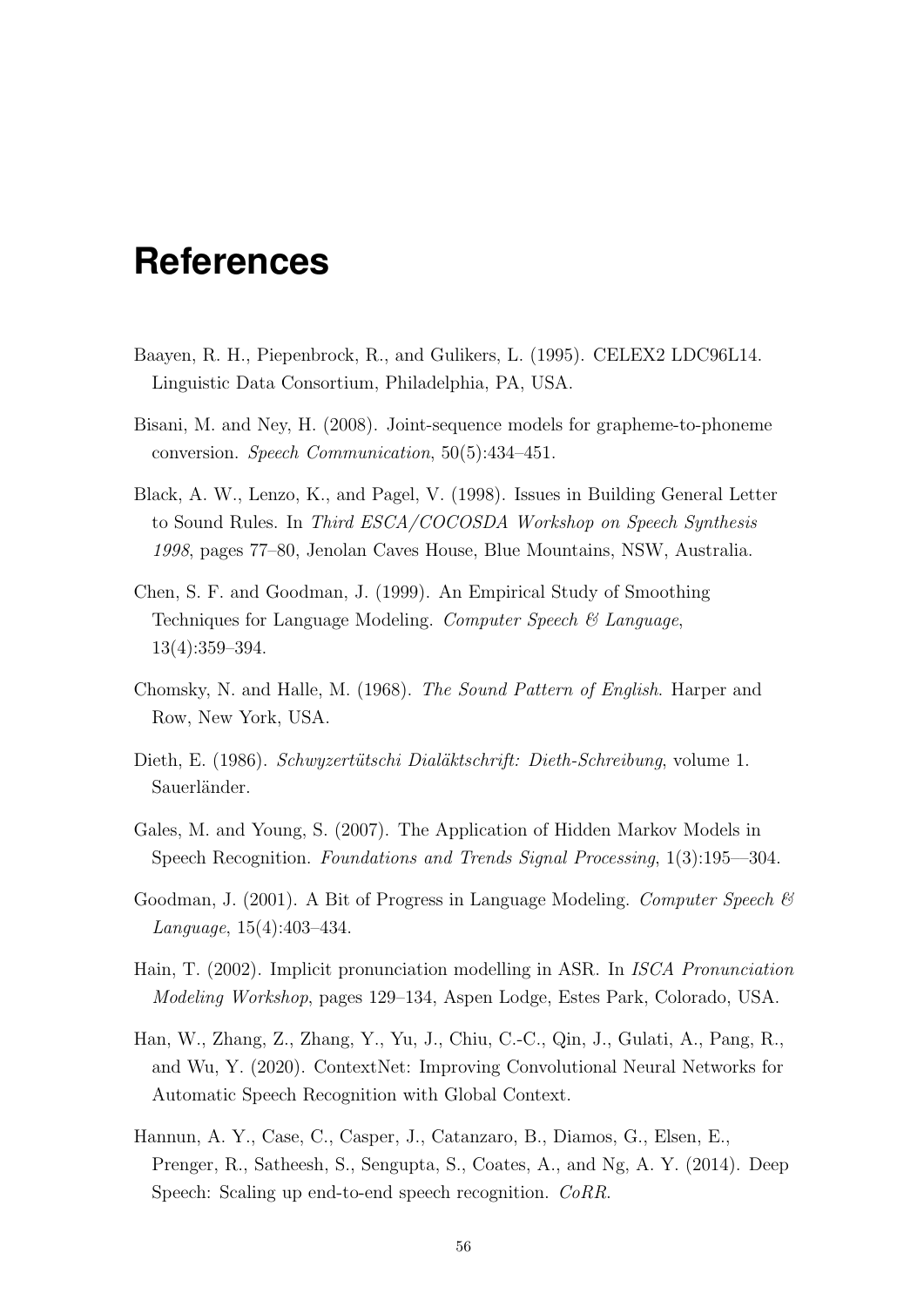- <span id="page-65-9"></span>Holtzman, A., Buys, J., Forbes, M., and Choi, Y. (2019). The Curious Case of Neural Text Degeneration. CoRR.
- <span id="page-65-7"></span>Hsu, B.-J. P. and Glass, J. R. (2008). Iterative Language Model Estimation: Efficient Data Structure & Algorithms. In In Proceedings of the Ninth Annual Conference of the International Speech Communication Association, pages 841–844, Brisbane, Australia.
- <span id="page-65-3"></span>International Phonetic Association (1999). Handbook of the International Phonetic Association: A guide to the use of the International Phonetic Alphabet. Cambridge University Press, Cambridge, UK.
- <span id="page-65-1"></span>Jouvet, D., Fohr, D., and Illina, I. (2012). Evaluating grapheme-to-phoneme converters in automatic speech recognition context. In 2012 IEEE International Conference on Acoustics, Speech and Signal Processing (ICASSP), pages 4821–4824, Kyoto, Japan. IEEE.
- <span id="page-65-5"></span>Jurafsky, D., Bell, A., Gregory, M., and Raymond, W. D. (2001). The effect of language model probability on pronunciation reduction. In 2001 IEEE International Conference on Acoustics, Speech, and Signal Processing, volume 2, pages 801–804, Salt Lake City, UT, USA.
- <span id="page-65-2"></span>Jurafsky, D. and Martin, J. H. (2009). Speech and Language Processing: An Introduction to Natural Language Processing, Speech Recognition, and Computational Linguistics. Prentice-Hall, 2nd edition.
- <span id="page-65-6"></span>Karafiát, M., Burget, L., Matějka, P., Glembek, O., and Cernocký, J. (2011). ivector-based discriminative adaptation for automatic speech recognition. In 2011 IEEE Workshop on Automatic Speech Recognition  $\mathcal C$  Understanding, pages 152–157, Waikoloa, HI, USA.
- <span id="page-65-0"></span>Kew, T. (2020). Language Representation and Modelling for Swiss German ASR. Master's thesis, University of Zurich.
- <span id="page-65-4"></span>Kingsbury, P., Strassel, S., McLemore, C., and MacIntyre, R. (1994). CALLHOME American English Lexicon (PRONLEX) LDC97L20. Linguistic Data Consortium, Philadelphia, PA, USA.
- <span id="page-65-8"></span>Kisler, T., Schiel, F., and Sloetjes, H. (2012). Signal processing via web services: The use case WebMAUS. In Proceedings of Digital Humanities Conference 2012, pages 30–34, Hamburg, Germany.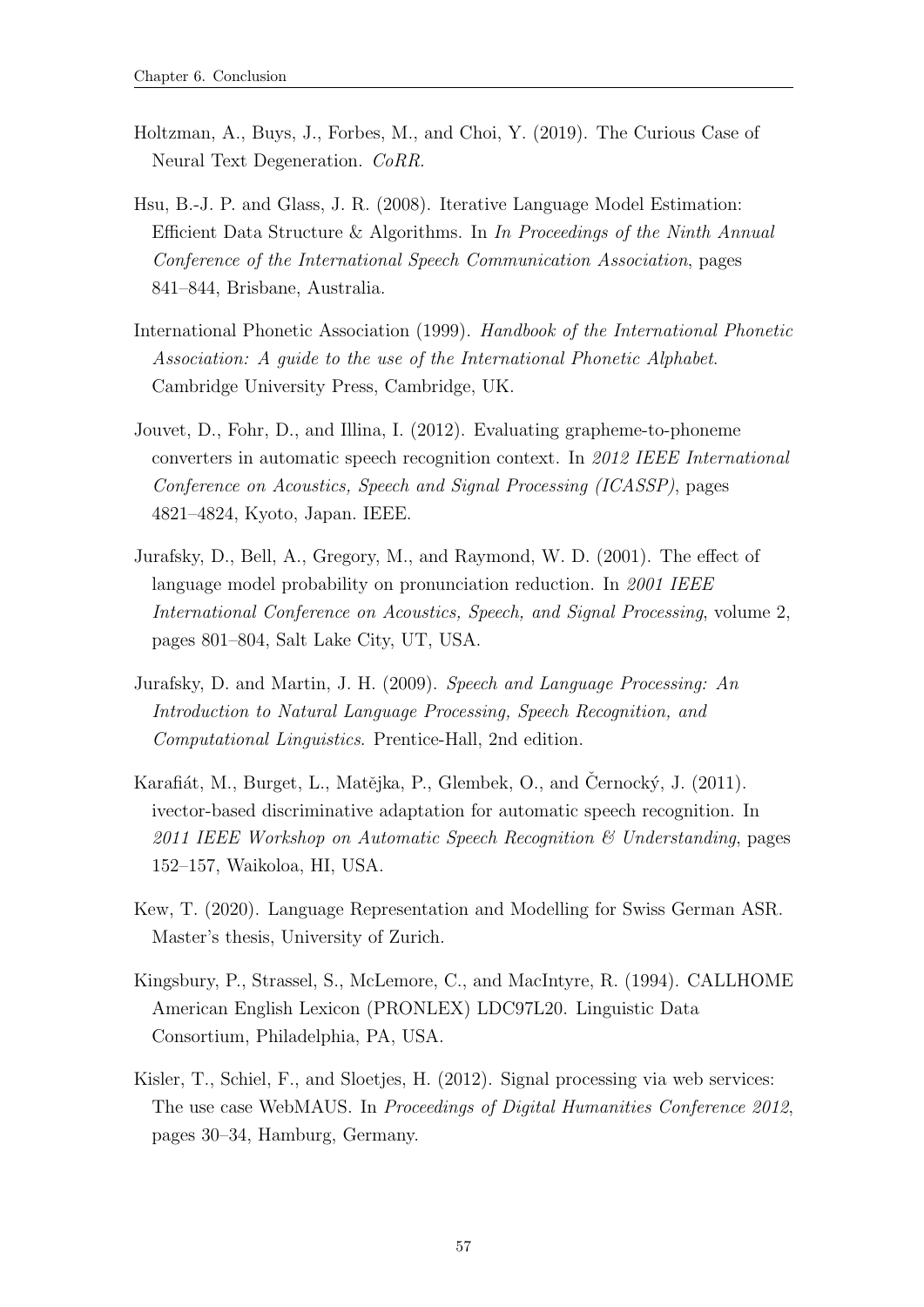- <span id="page-66-5"></span>Ko, T., Peddinti, V., Povey, D., and Khudanpur, S. (2015). Audio Augmentation for Speech Recognition. In INTERSPEECH 2015 - 16th Annual Conference of the International Speech Communication Association, pages 3586–3589.
- <span id="page-66-2"></span>Lenzo, K. (2007). The CMU Pronouncing Dictionary. <http://www.speech.cs.cmu.edu/cgi-bin/cmudict>.
- <span id="page-66-3"></span>Lu, L., Zhang, X., Cho, K., and Renals, S. (2015). A Study of the Recurrent Neural Network Encoder-Decoder for Large Vocabulary Speech Recognition. In INTERSPEECH 2015, pages 3249–3253, Dresden, Germany.
- <span id="page-66-4"></span>Lucassen, J. and Mercer, R. (1984). An information theoretic approach to the automatic determination of phonemic baseforms. In ICASSP '84. IEEE International Conference on Acoustics, Speech, and Signal Processing, volume 9, pages 304–307, San Diego, CA, USA.
- <span id="page-66-8"></span>Mohri, M., Pereira, F., and Riley, M. (2008). Speech Recognition with Weighted Finite-State Transducers. In Rabiner, L. and Juang, F., editors, Handbook on speech processing and speech communication, pages 559–584. Springer-Verlag, Heidelberg, Germany.
- <span id="page-66-0"></span>Nigmatulina, I. (2020). Acoustic modelling for Swiss German ASR. Master's thesis, University of Zurich.
- <span id="page-66-9"></span>Nigmatulina, I., Kew, T., and Samardzic, T. (2020). ASR for Non-standardised Languages with Dialectal Variation: the case of Swiss German. In Proceedings of the 7th Workshop on NLP for Similar Languages, Varieties and Dialects, pages 15–24, Barcelona, Spain. International Committee on Computational Linguistics (ICCL).
- <span id="page-66-1"></span>Panayotov, V., Chen, G., Povey, D., and Khudanpur, S. (2015). Librispeech: An ASR corpus based on public domain audio books. In 2015 IEEE International Conference on Acoustics, Speech and Signal Processing (ICASSP), pages 5206–5210, Brisbane, QLD, Australia.
- <span id="page-66-7"></span>Povey, D., Ghoshal, A., Boulianne, G., Burget, L., Glembek, O., Goel, N., Hannemann, M., Motlicek, P., Qian, Y., Schwarz, P., Silovsky, J., Stemmer, G., and Vesely, K. (2011). The Kaldi Speech Recognition Toolkit. In IEEE 2011 Workshop on Automatic Speech Recognition and Understanding. IEEE Signal Processing Society.
- <span id="page-66-6"></span>Samardžić, T., Scherrer, Y., and Glaser, E. (2015). Normalising orthographic and dialectal variants for the automatic processing of Swiss German. In *Proceedings*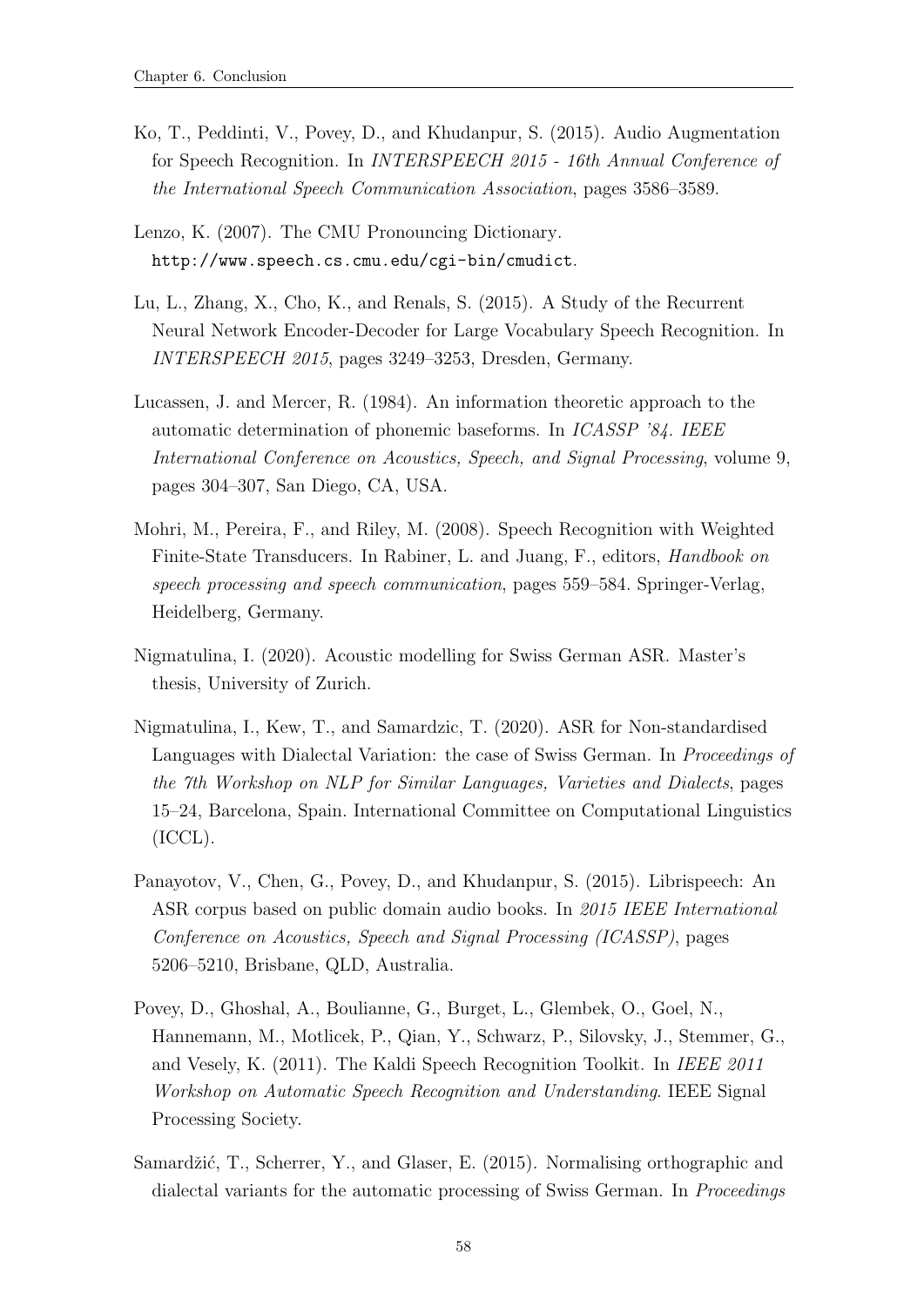of the 7th Language and Technology Conference: Human Language Technologies as a Challenge for Computer Science and Linguistics, Poznan, Poland.

- <span id="page-67-1"></span>Samardžić, T., Scherrer, Y., and Glaser, E. (2016). ArchiMob - A Corpus of Spoken Swiss German. In Proceedings of the 10th International Conference on Language Resources and Evaluation (LREC 2016), Portorož, Slovenia.
- <span id="page-67-6"></span>Scherrer, Y. and Ljubešić, N.  $(2016)$ . Automatic normalisation of the Swiss German ArchiMob corpus using character-level machine translation. In Proceedings of the 13th Conference on Natural Language Processing (KONVENS), Bochum, Germany.
- <span id="page-67-4"></span>Scherrer, Y., Samardžić, T., and Glaser, E. (2019a). ArchiMob: ein multidialektales Korpus schweizerdeutscher Spontansprache. Linguistik Online, 98(5):425–454.
- <span id="page-67-5"></span>Scherrer, Y., Samardžić, T., and Glaser, E. (2019b). Digitising Swiss German: how to process and study a polycentric spoken language. Language Resources and Evaluation, pages 1–35.
- <span id="page-67-8"></span>Scherrer, Y. and Stöckle, P. (2016). A quantitative approach to Swiss German – Dialectometric analyses and comparisons of linguistic levels. Dialectologia et Geolinguistica, 24(1):92–125.
- <span id="page-67-7"></span>Schmidt, L., Linder, L., Djambazovska, S., Lazaridis, A., Samardžić, T., and Musat, C. (2020). A Swiss German Dictionary: Variation in Speech and Writing. In Proceedings of the 12th International Conference on Language Resources and Evaluation (LREC 2020), Marseille, France.
- <span id="page-67-3"></span>Schmidt, T. (2012). EXMARaLDA and the FOLK tools – two toolsets for transcribing and annotating spoken language. In Proceedings of the Eighth International Conference on Language Resources and Evaluation (LREC'12), pages 236–240, Istanbul, Turkey. European Language Resources Association (ELRA).
- <span id="page-67-2"></span>Schmidt, T. and Schütte, W. (2010). FOLKER: An Annotation Tool for Efficient Transcription of Natural, Multi-party Interaction. In Proceedings of the Seventh International Conference on Language Resources and Evaluation (LREC'10), Valletta, Malta. European Language Resources Association (ELRA).
- <span id="page-67-0"></span>Shoup, J. E. (1980). Phonological aspects of speech recognition. Trends in Speech Recognition, pages 125–138.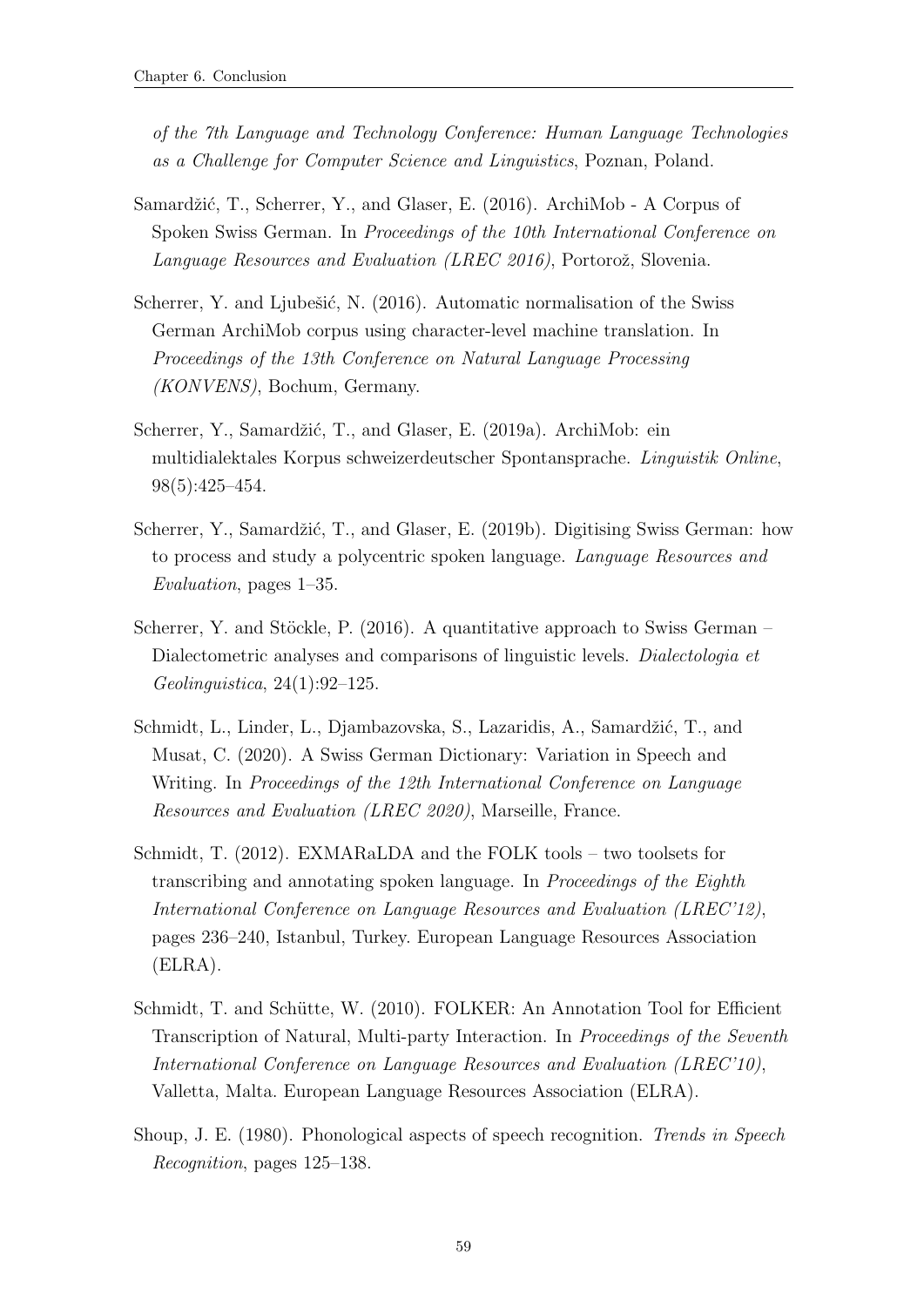- <span id="page-68-0"></span>Synnaeve, G., Xu, Q., Kahn, J., Likhomanenko, T., Grave, E., Pratap, V., Sriram, A., Liptchinsky, V., and Collobert, R. (2020). End-to-end ASR: from Supervised to Semi-Supervised Learning with Modern Architectures.
- <span id="page-68-2"></span>Vaswani, A., Shazeer, N., Parmar, N., Uszkoreit, J., Jones, L., Gomez, A. N., Kaiser, L., and Polosukhin, I. (2017). Attention is All you Need. In Guyon, I., Luxburg, U. V., Bengio, S., Wallach, H., Fergus, R., Vishwanathan, S., and Garnett, R., editors, Advances in Neural Information Processing Systems, volume 30, pages 5998–6008. Curran Associates, Inc.
- <span id="page-68-3"></span>Waibel, A., Hanazawa, T., Hinton, G., Shikano, K., and Lang, K. J. (1989). Phoneme recognition using time-delay neural networks. IEEE Transactions on Acoustics, Speech, and Signal Processing, 37(3):328–339.
- <span id="page-68-1"></span>Wells, J. C. (1997). Sampa computer readable phonetic alphabet. In Gibbon, D., Moore, R., and Winski, R., editors, Handbook of Standards and Resources for Spoken Language Systems. Mouton de Gruyter. Part IV, section B, Berlin, Germany and New York, USA.